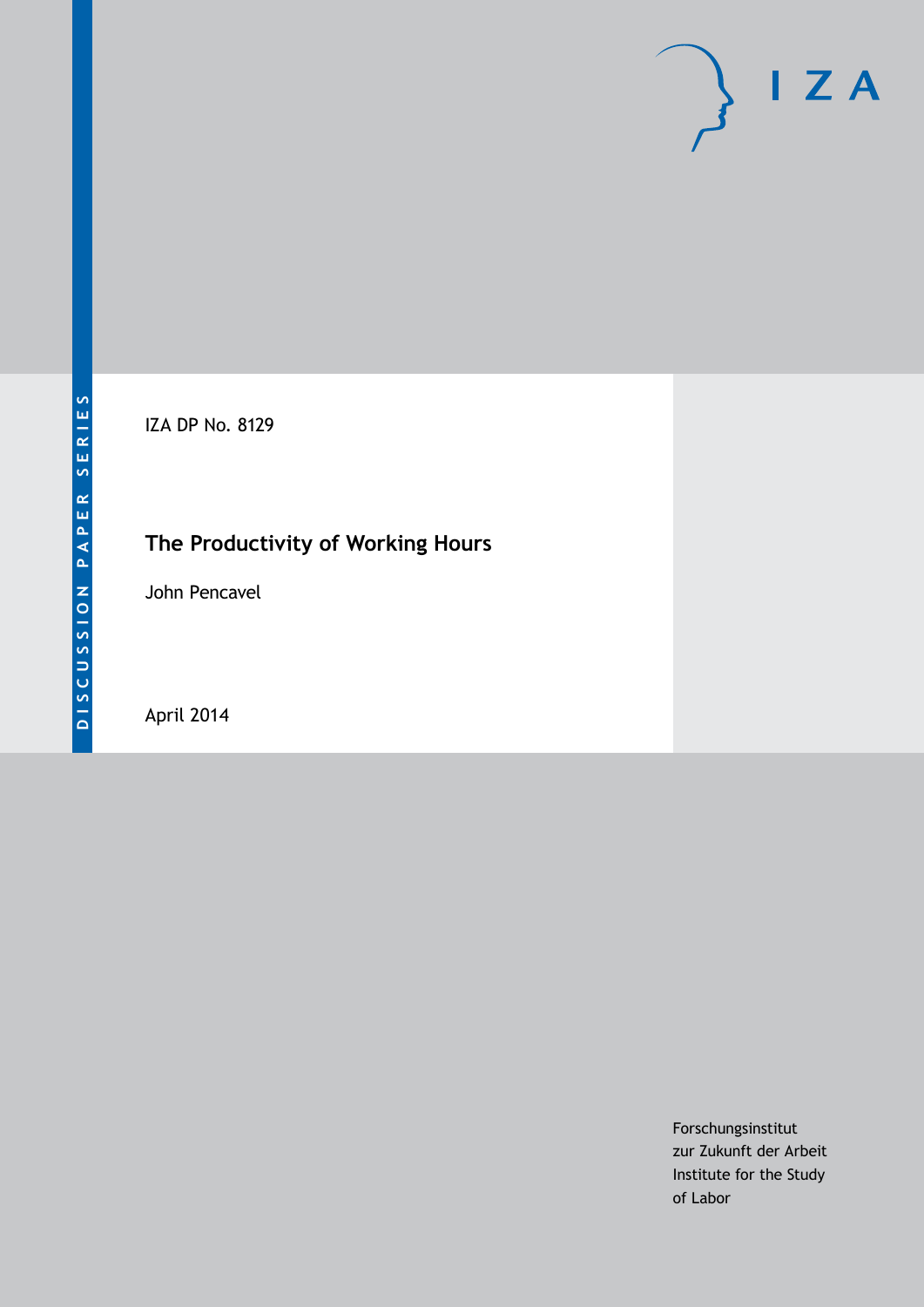# **The Productivity of Working Hours**

**John Pencavel**

*Stanford University and IZA*

Discussion Paper No. 8129 April 2014

IZA

P.O. Box 7240 53072 Bonn Germany

Phone: +49-228-3894-0 Fax: +49-228-3894-180 E-mail: [iza@iza.org](mailto:iza@iza.org)

Any opinions expressed here are those of the author(s) and not those of IZA. Research published in this series may include views on policy, but the institute itself takes no institutional policy positions. The IZA research network is committed to the IZA Guiding Principles of Research Integrity.

The Institute for the Study of Labor (IZA) in Bonn is a local and virtual international research center and a place of communication between science, politics and business. IZA is an independent nonprofit organization supported by Deutsche Post Foundation. The center is associated with the University of Bonn and offers a stimulating research environment through its international network, workshops and conferences, data service, project support, research visits and doctoral program. IZA engages in (i) original and internationally competitive research in all fields of labor economics, (ii) development of policy concepts, and (iii) dissemination of research results and concepts to the interested public.

IZA Discussion Papers often represent preliminary work and are circulated to encourage discussion. Citation of such a paper should account for its provisional character. A revised version may be available directly from the author.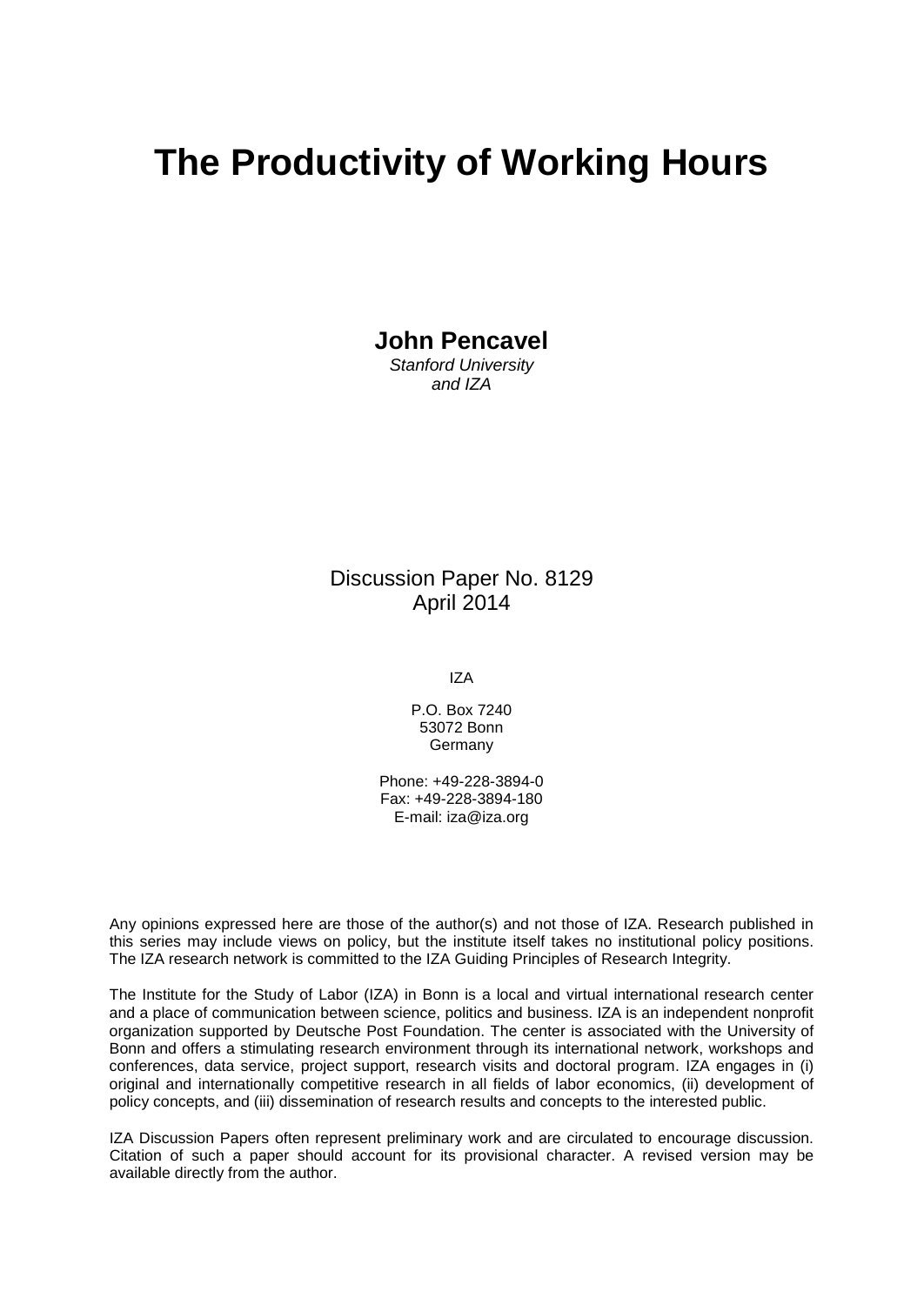IZA Discussion Paper No. 8129 April 2014

# **ABSTRACT**

# **The Productivity of Working Hours**

Observations on munition workers, most of them women, are organized to examine the relationship between their output and their working hours. The relationship is nonlinear: below an hours threshold, output is proportional to hours; above a threshold, output rises at a decreasing rate as hours increase. Implications of these results for the estimation of labor supply functions are taken up. The findings also link up with current research on the effects of long working hours on accidents and injuries.

JEL Classification: J24, J22, N34

Keywords: working hours, output, productivity, women workers

Corresponding author:

John Pencavel Department of Economics Stanford University Stanford, CA 94305-6072 USA E-mail: [pencavel@stanford.edu](mailto:pencavel@stanford.edu)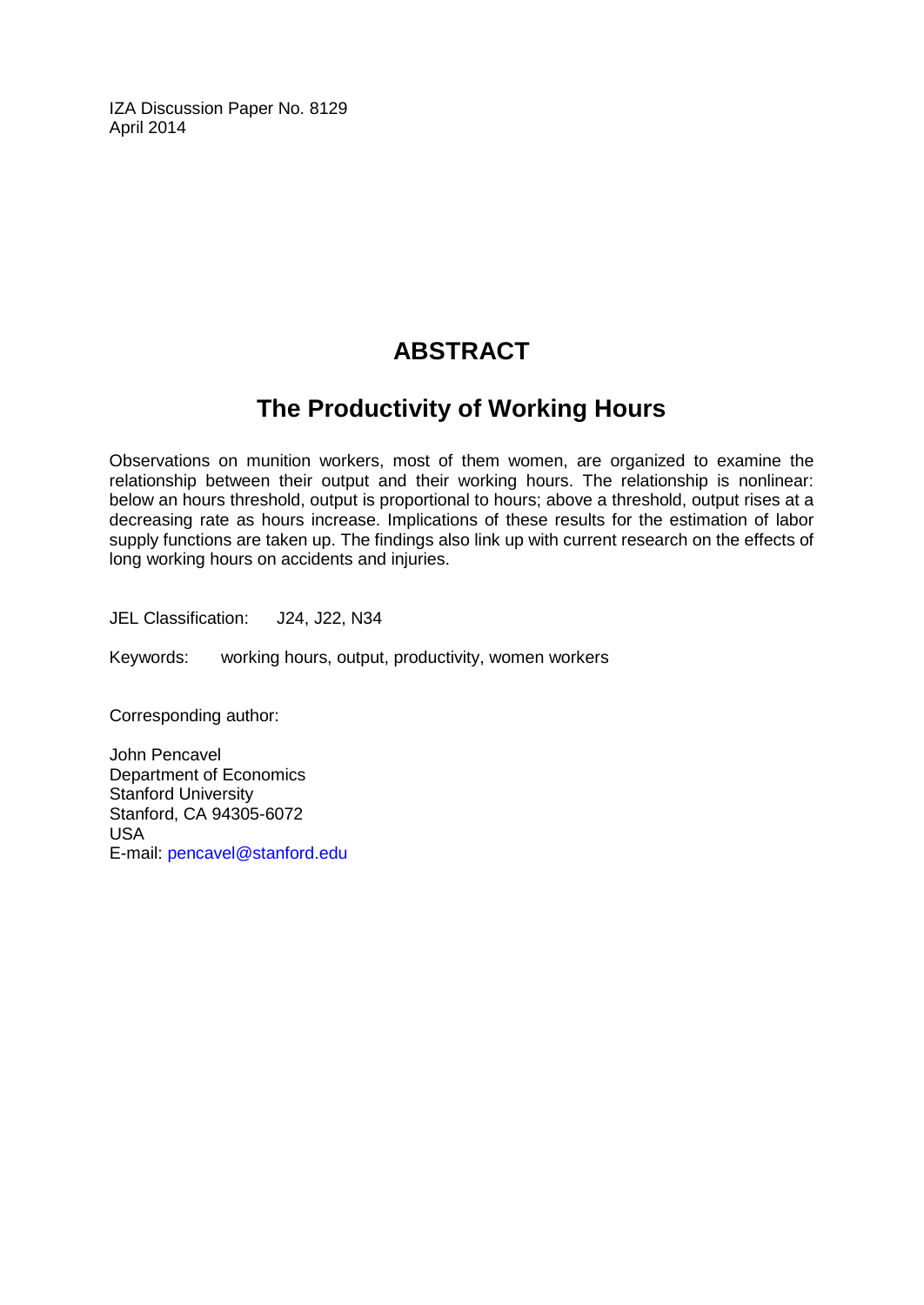# THE PRODUCTIVITY OF WORKING HOURS John Pencavel\*

#### I. Introduction

In empirical research on measuring the input of labor in production, hours of work are treated in different ways. One approach is to neglect work hours entirely and to measure the input of labor by the number of employed workers. Another practice is to use worker-hours, the product of the number of workers and average hours per worker, an approach implying that a given proportionate change in the number of workers has the same effect on the labor input as the same proportionate change in working hours per worker. Either of these two ways of proceeding might be correct although it would seem worthwhile to ascertain whether it is.

As it is, in each recession, calls are made to alleviate unemployment by reducing work hours among the employed. After all, if the labor input is simply the sum total of hours worked by all workers, so the reasoning goes, this sum can be arrived at if each works fewer hours and more people are employed. Indeed, some governments have applied this reasoning and made changes that encourage or mandate work-sharing.

Another line of research recognizes that changes or differences in working hours do not entail the same changes or differences in effective labor input because individuals tend to work with greater efficacy at shorter hours. Economists engaged in growth accounting research took the position that workers employed for fewer hours were more productive during these hours so that gains in output per hour offset, in part, a shorter working week. Thus Denison (1962) suggested that, at the level of working hours in 1929 (when weekly working hours were 49 hours averaged over 52 weeks), a reduction in hours would be fully offset in gains that would leave output unchanged. At the hours prevailing in 1957 (when hours averaged 40 hours), Denison conjectured that a ten percent reduction in hours would result in a six percent reduction in output.<sup>1</sup>

Dension's conjectures build on a long history of case studies in which a few employers have investigated the consequences of cuts in their employees' working hours. These can be traced back at

<sup>\*</sup> Research assistance from Shirlee Lichtman is gratefully acknowledged. I profited from conversations with David Card, Avner Greif, and Priya Satia during the preparation of this paper.

<sup>&</sup>lt;sup>1</sup> Similar arguments are made by Matthews, Feinstein, and Odling-Smee (1982).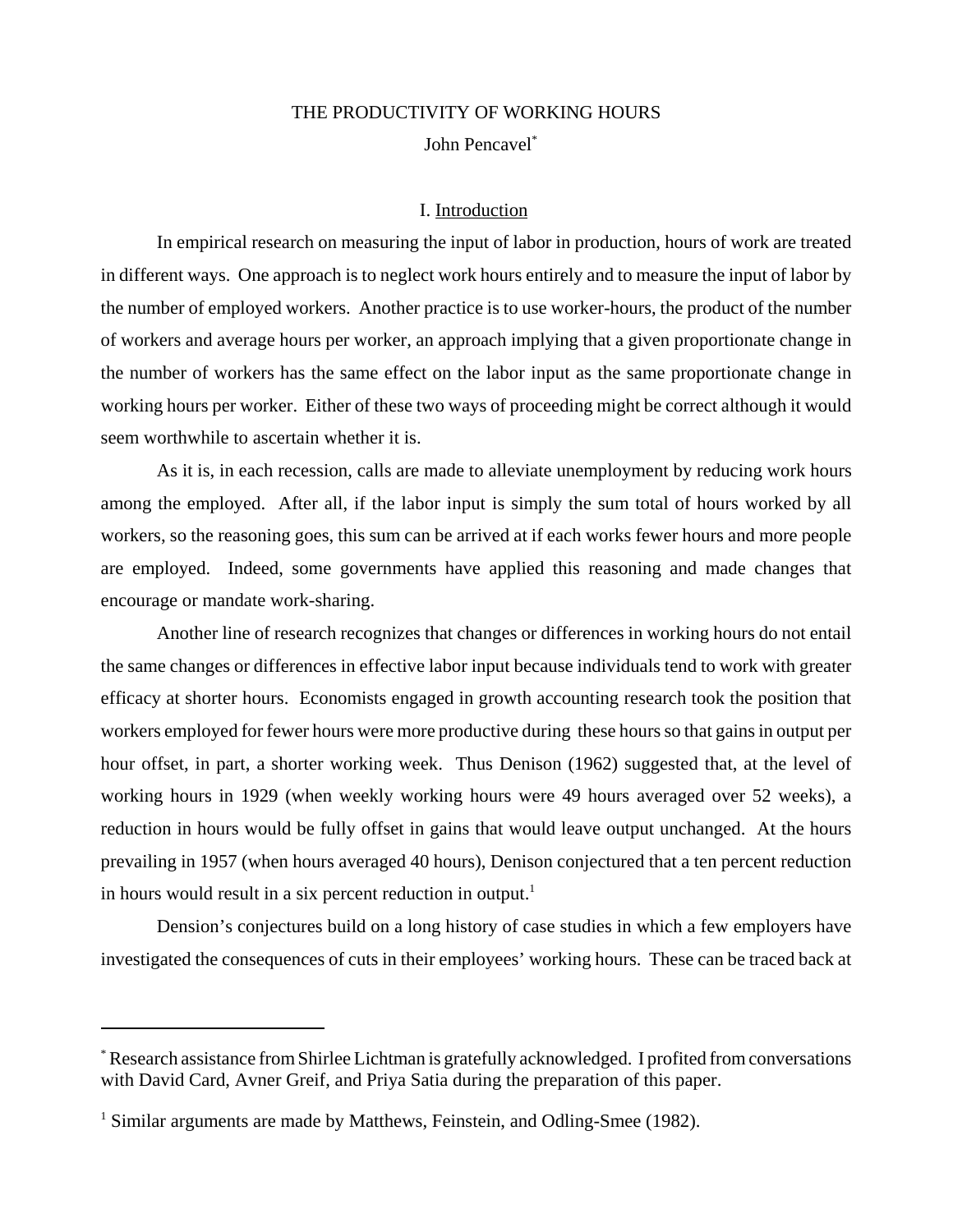least to Robert Owen's cotton mills in New Lanark in the early nineteenth century. A well-known case was that at the Salford Iron Works in 1893 where William Mather cut weekly hours from 53 to 48. Even though most private employers found reasons to doubt his findings<sup>2</sup>, Mather deemed it a success as did some government ministers who instituted a shorter working week in state-managed enterprises including the Woolwich Arsenal Works. In turn, this inspired Ernst Abbé at the Zeiss Optical Works at Jena in Germany to cut the length of the workday from nine to eight hours. During the first few decades of the 20<sup>th</sup> century, in the United States, the National Industrial Conference Board commissioned a number of studies on the effects of shorter hours. The focus of these and subsequent reviews (such as those of Brown (1965) and Kossoris and Kohler (1947)) was on "before" and "after" comparisons: did output fall after a discrete cut in working hours? The results in this paper are based on more than two observations ("before" and "after") on hours and suggest that the effect on output of a reduction in hours depends on the initial level of working hours.

In more recent years, economists have estimated aggregate production functions<sup>3</sup> in which the effects of variations in the number of workers are distinguished from the effects of variations in hours worked per worker. In this paper, the observations on working hours are at the level of the place of work and production. In addition, the values of hours studied below extend over a wider range than typically available. For instance, in Feldstein's (1967) paper on hours and employment in a Cobb-Douglas production function, working hours in 1960 across 24 industries ranged from 41 to 50 hours per week and the coefficient of variation of hours is 0.076. By contrast, the observations examined in Section IV.A below range from 24 hours to 72.5 hours per week and their coefficient of variation is 0.200.

A simple organizing framework is to suppose that, if  $H_i$  is worker *i*'s hours of work over a period of time and if  $E_i$  is *i*'s work effort per hour over that period, then *i*'s effective labor input,  $L_i$ , may be defined as  $L_i = E_i$ .  $H_i$ , an expression without empirical content, as yet, because  $E_i$  is unobserved. If  $E_i$  is simply a constant,  $a$ , then  $L_i = a.H_i$  and worker *i*'s effective labor input is

<sup>&</sup>lt;sup>2</sup> "The consensus in private industry was against any reduction in working hours and the 48 hour working week did not become the norm in British industry until 25 years later...." (McIvor(1987, p. 728)). Goldmark (1913) provides a good description of some of these early case studies.

 $3$  The aggregation is usually at the level of industries as in Feldstein (1967), Hart and McGregor (1988), Leslie and Wise (1980), or Marti(2000). Hamermesh (1993) reviews this work.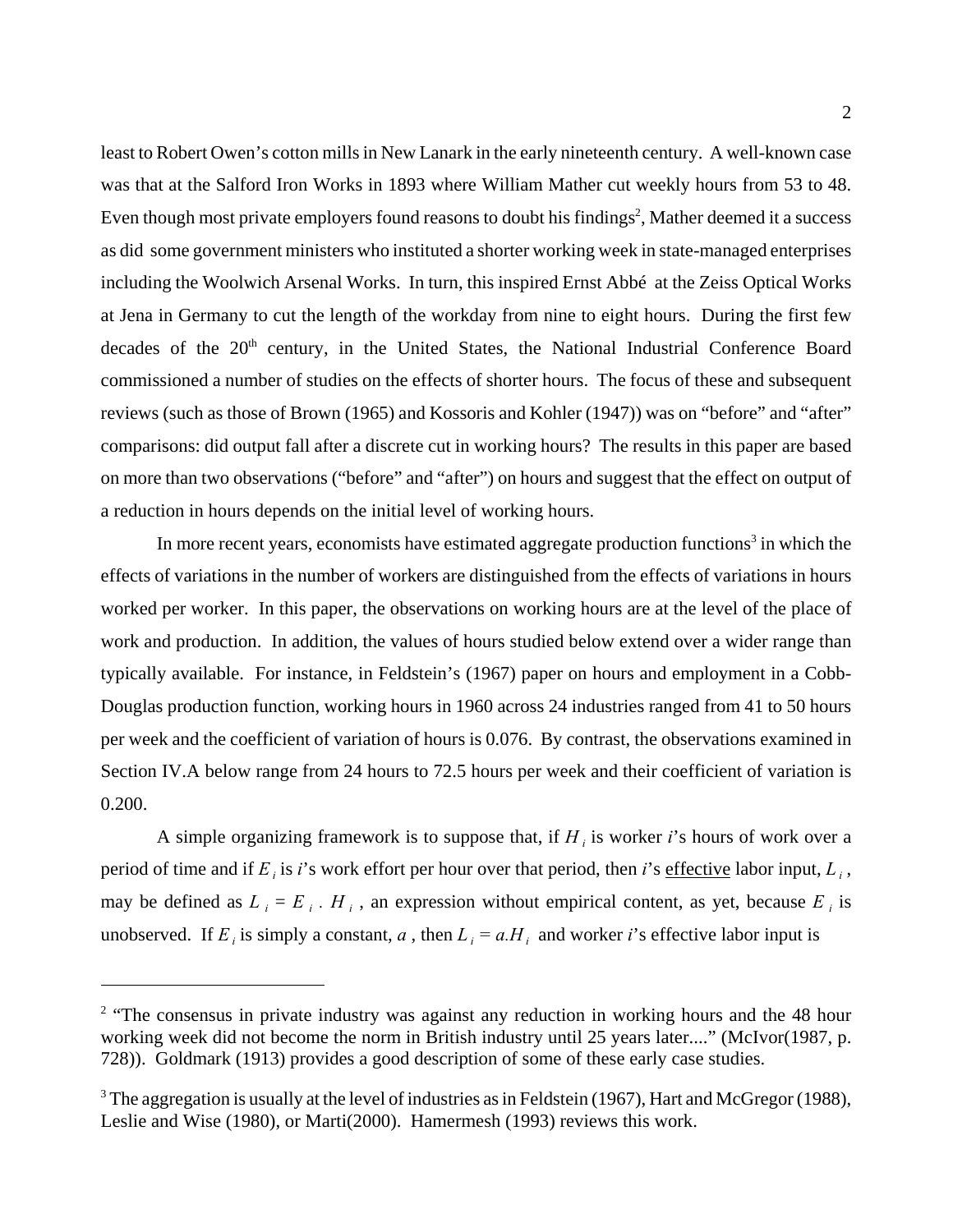proportional to his working hours and, if *i* is typical of workers, a firm's effective labor input is the sum of hours worked over all workers. This would rationalize the use of worker-hours.

More plausibly, *i*'s work effort depends on his hours of work:  $E_i = f(H_i)$  where  $f(H_i)$ embodies the stress, fatigue, monotony, and stimulation that accompanies work. In this event, the output-hours relation depends on the form of  $f(H_i)$ . If  $f(H_i) = a_0 + a_1 H_i$  where  $a_0 > 0$  and  $a_1 <$ *0*, then  $L_i = a_0 H_i + a_i H_i^2$  and *i*'s effective labor input rises with hours worked but at a decreasing rate. If *i*'s effort is a positive quadratic function of hours, then his effective labor input is a cubic function of his hours, which could justify Denison's conjectures. The research reported below may be interpreted as an investigation into the shape of  $f(H_i)$ .

A shortcoming of the data studied here is the small number of observations: for scholars who have become accustomed to research based upon thousands of data points, the research reviewed here may appear almost anecdotal. Perhaps it is. However, it should be understood that many of the (often unobserved to the researcher) differences among workers in contemporary data sets are small when examining workers in the same workshop doing the same work. Also, whether anecdotal or not, these observations were influential in decisions to reduce working hours.

The evidence in this paper on the effect of working hours on output is drawn from the research undertaken by investigators of the British Health of Munition Workers Committee (HMWC) during the First World War, the Great War. As described below, this Committee was charged with providing the Minister of Munitions with advice regarding the health and efficiency of workers in munition plants and, as part of its investigations, the Committee commissioned studies within munition factories into the link between work hours and work performance. In recent years, there have been several useful reviews of the research conducted within firms,<sup>4</sup> but this literature has overlooked the earlier work done by the investigators of the HMWC and by the subsequent Industrial Fatigue and Industrial Health Research Boards. This research almost a century ago on the stressful effects of long hours of work is likely to be relevant today for certain workers as reviewed below. First, consider the context of the research conducted by the HMWC investigators.

<sup>&</sup>lt;sup>4</sup> See Harrison and List (2004) and Bandiera, Barankay, and Rasul (2011).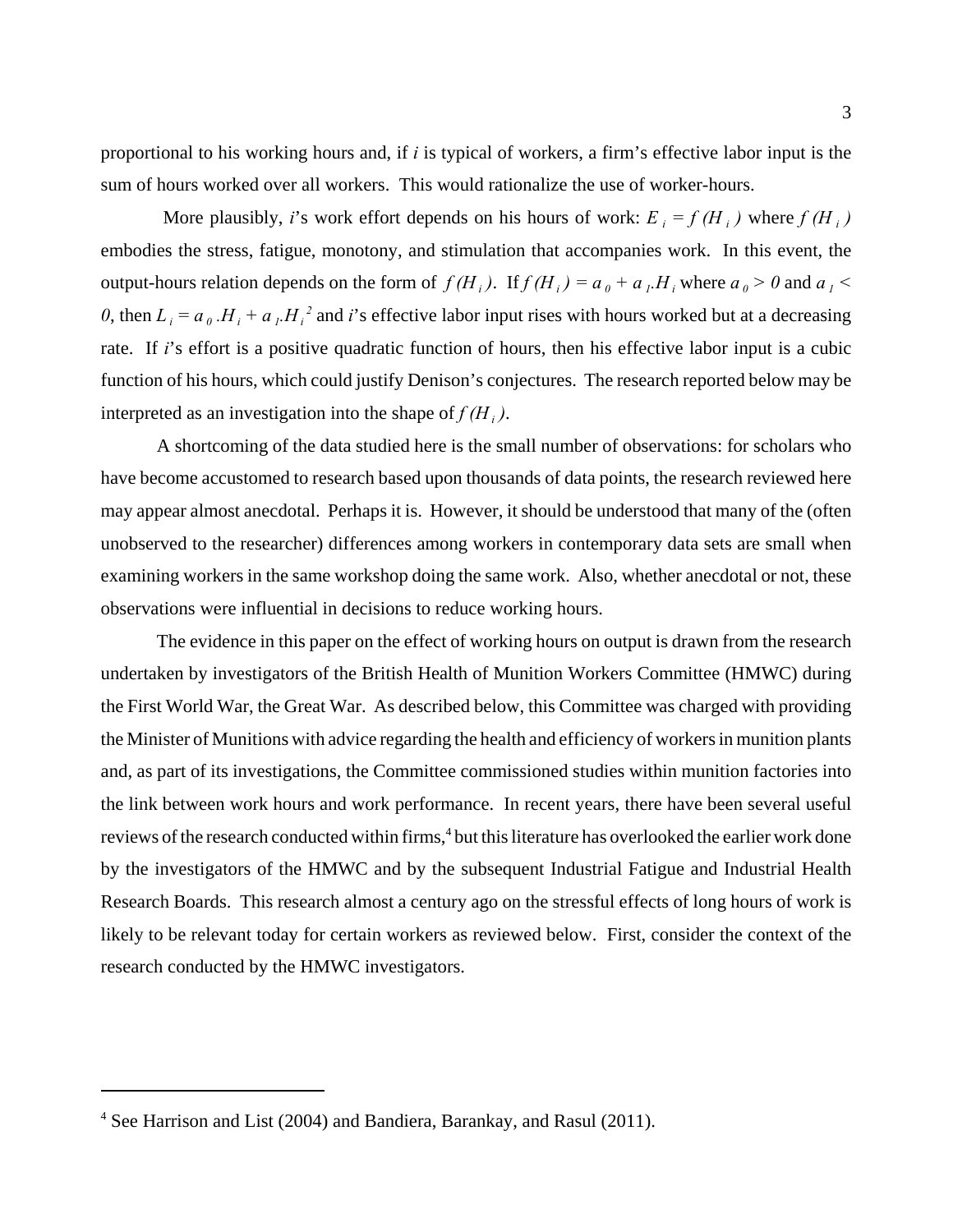#### II. The Health of Munition Workers Committee (HMWC)

#### A. The Setting

In 1914, the outbreak of war caused the British government to suspend regulations on work hours in plants producing war-related material. The working week was extended and "the employment of men for 70 to 90 hours a week was common, for over 90 hours was not infrequent, and there were even cases of hours in excess of 100".<sup>5</sup> Sunday work was reintroduced. Even though hours had probably been reduced somewhat since the beginning of 1915, by the first half of 1916, a random survey of over 3,000 men at eight armaments factories still found more than a third aged 41 years and older were working 70 to 100 hours per week while 58 percent of boys aged 18 years and younger were working more than 60 hours per week. A majority of 1,326 women in munition factories were at work more than 60 hours per week.<sup>6</sup>

For almost two years, the military relied on volunteers.<sup>7</sup> The military called for "men, more men, and still more men" (Herbert Kitchener) and for "munitions, munitions, more munitions" (John French). The voracious demand for young men to serve in the military and the insatiable demand for munitions resulted in a huge demand for workers in the munition plants. This demand for labor was met, principally, by young women working long hours. By the end of the War (December 1918), threequarters (precisely 77.6 percent) of all employees in the Ammunition and Explosives industry were women.

The replacement of younger men by novice workers was not welcomed by some of the older skilled men already employed in the munition plants. Their concern was that this would result in work being divided into a number of smaller operations, each of which required little skill. The workers suspected their control over the entire process would be undermined and, ultimately, their skilled wages would be challenged. This process was known as "dilution"; "deskilling" might be the word used more often today.<sup>8</sup>

 $<sup>5</sup>$  See the HMWC (1919, para. 122).</sup>

<sup>&</sup>lt;sup>6</sup> These were reported by Agnew (1917) and Campbell and Wilson (1917).

<sup>&</sup>lt;sup>7</sup> The conscription (draft) of unmarried men aged 18-41 years started in March 1916 and extended to married men in May 1916. In 1918, the age limit on military service was raised to 51 years.

<sup>&</sup>lt;sup>8</sup> A similar concern was experienced just before and during the Second World War. See Hart (2007).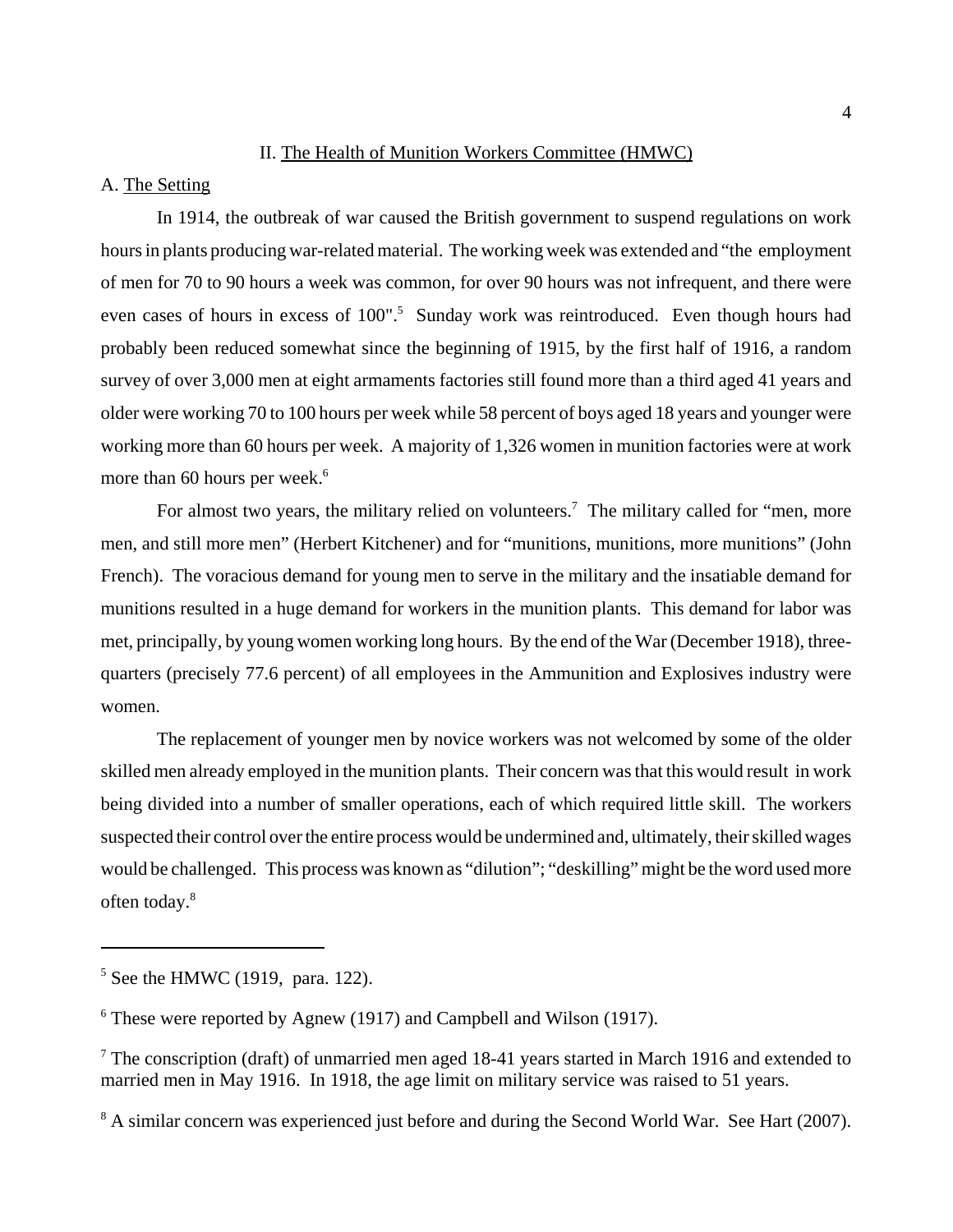In response to the doubts expressed about the wisdom of long hours, the newly-formed Ministry of Munitions<sup>9</sup> established a Health of Munition Workers Committee (HMWC) in September 1915 "to consider and advise on questions of industrial fatigue, hours of labour and other matters affecting the personal health and efficiency of workers in munition factories and workshops". The Committee took up many issues relating to work activity including the quality of the working environment inside factories such as the food and water available to workers, washing facilities, baths, protective clothing, temperature, ventilation and lighting as well as injuries, accidents, diseases, prolonged standing, and welfare supervision. The HMWC paid special attention to the exposure of these workers to noxious chemicals and gases contained in the shells, components that caused fatalities through poisoning and that resulted in some huge explosions.<sup>10</sup> Work in munition factories was dangerous and the HMWC recommended steps to protect the workers from harmful elements.

#### B. Output and Hours

An important part of their investigation was directed to the arrangement and duration of work including the association between the output of workers and their hours of work, the focus of this paper. The HMWC heard different views on the desirable length of work hours, but they attached significance to the fact that they knew of "no employer who had once adopted the shorter scale of hours ever desires to return to the longer period". In view of the anecdotal information then dominant, the HMWC recognized the value of collecting systematic and meaningful information on the link between the output of workers and their hours of work. To this end, the HMWC commissioned quantitative investigations into the factors affecting the efficiency with which individuals work in the statecontrolled munition plants.

The HMWC operated for a little over two years and produced 21 Memoranda on activities in munitions plants. Because its findings and recommendations were relevant to workplaces in other industries, shortly after its disestablishment at the end of 1917, a new agency (the Industrial Fatigue

<sup>&</sup>lt;sup>9</sup> The first Minister of Munitions was the energetic David Lloyd George followed by Edwin Samuel Montagu, Christopher Addison, and, finally, Winston Churchill.

 $10$  The shells' ingredients included tetryl, sulphur, mercury, lead, nitric acid and trinitrotoluene, components that turned the workers' skins yellow causing the young women to be known as "canaries". There were massive explosions at munition factories at (among others) Faversham (Kent) in 1916, Silvertown (Essex) in 1917, and Chilwell (Nottinghamshire) in 1918.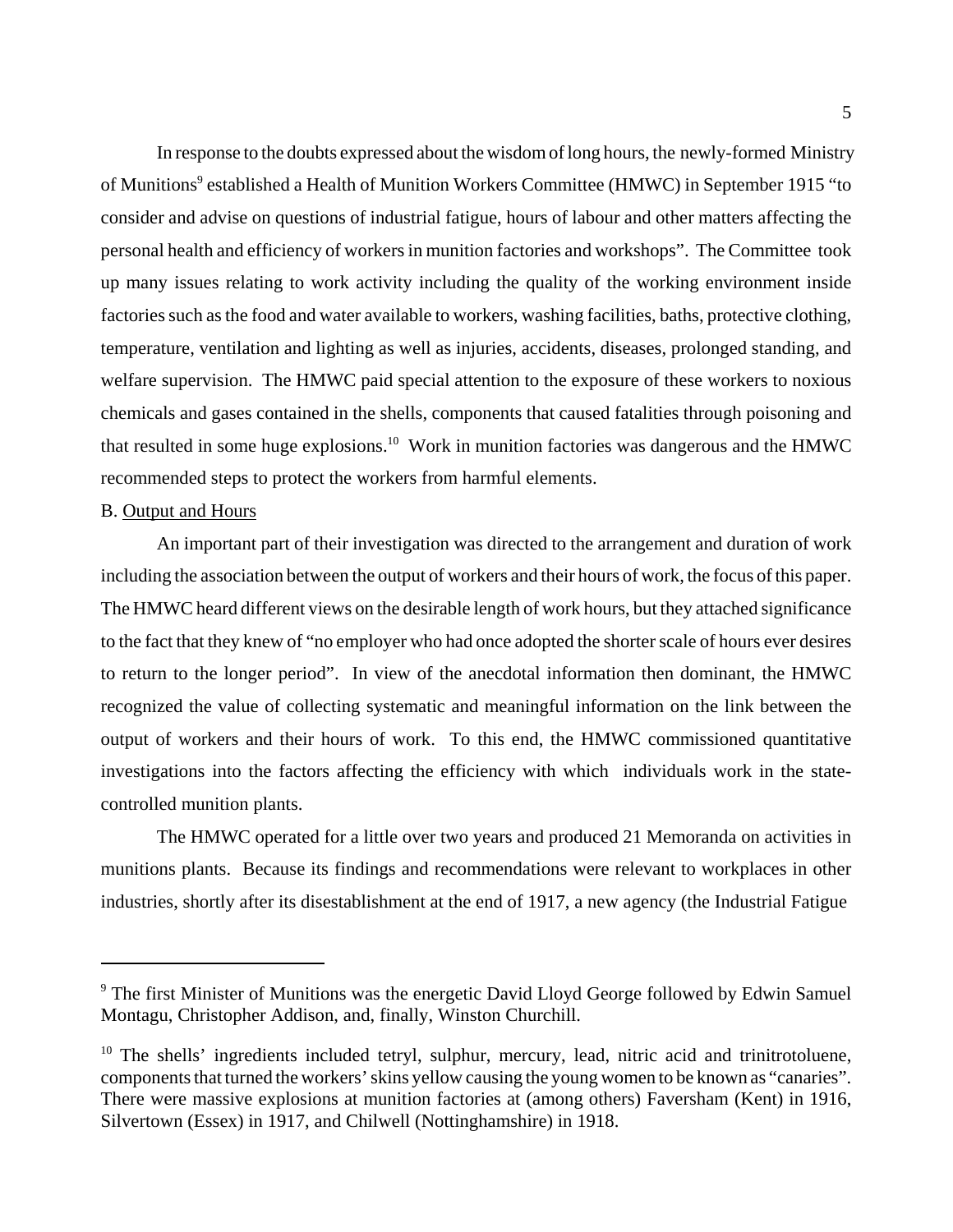Research Board) was formed in July 1918 "To consider and investigate the relations of the hours of labour and of other conditions of employment including methods of work, to the production of fatigue, having regard both to industrial efficiency and to the preservation of health among the workers". From 1921, this Board became an arm of the Medical Research Council and, in recognition of its broader agenda, in 1928 it was renamed the Industrial Health Research Board.<sup>11</sup>

#### C. The Recommendations of the HMWC

From the evidence brought to their attention, in January 1916, the HMWC recommended shorter working hours: for men, hours of no more than 65-67 per week (13-14 hours daily) on average and for boys, for girls, and for women a maximum of 60 weekly hours. It is not always clear whether these recommendations referred to scheduled hours or actual hours worked.<sup>12</sup> The basis for these recommendations was not because shorter hours would yield higher average product or higher marginal product, but because total output would be unchanged.13 This is a remarkable claim which is explored below.14

In addition to endorsing the value of regular holidays and the benefits of rest pauses, the Committee was particularly critical of work on Sunday. They wrote, "The evidence is conclusive that Sunday labour by depriving the worker of his weekly rest offers him no sufficient opportunity for

 $11$  The Memoranda and Reports of the HMWC received a good deal of attention in the United States and much of the work of the HMWC was reproduced by the U.S. Bureau of Labor Statistics in their Bulletins. The National Industrial Conference Board (1917) published a useful report on the research on the output and hours of munition workers in Britain.

 $12$  These recommendations were contained in HMWC (1916a). They were accepted by the Home Office which issued a General Order in September 1916 embodying these and other recommendations.

<sup>&</sup>lt;sup>13</sup> Thus, the HMWC's Final Report states, "There can be little doubt......from the investigations of Dr. Vernon and Professor Loveday......that substantial reduction in hours can be effected without any reduction in output." (1919, p. 38, para. 156). In describing the weekly output and weekly working hours of 100 women engaged in "moderately heavy labour", after observing the output of women working 60 hours a week, Vernon (in HMWC[1916b]) determined that "an equally good total output could be maintained if the actual working hours were reduced to 56 or less per week".

 $14$  A munition firm's awareness of output was reinforced by "cost plus bonus" contracts that were among those contracts used by the Ministry of Munitions. According to this type of contract, "the contractor received a bonus per unit......as an encouragement to increased production" Ministry of Munitions (1922, p.23).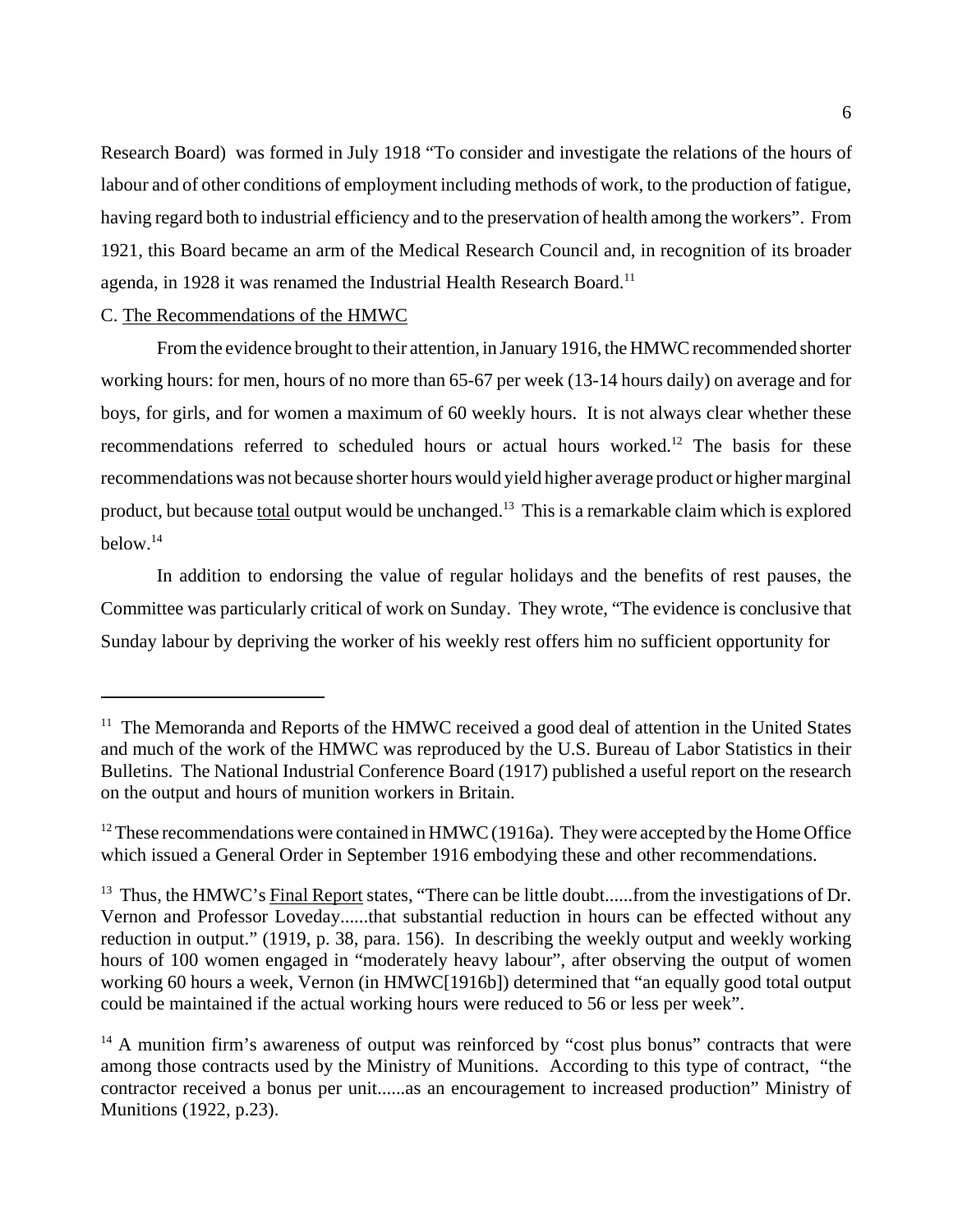recovering from fatigue, and is not productive of greater output except for quite short and isolated periods.....seven days' labour only produces six days' output and.....reductions in Sunday work have not in fact involved any appreciable loss of output." The findings of Thomas Loveday were quoted: "The effects of Sunday labour are, as has now been recognised, still worse than those of overtime hours in the evening or on Saturday afternoon."

In its Final Report issued in April 1918, the HMWC modified its earlier recommendations by urging even shorter work hours: ".....the length of hours of employment provisionally recommended two years ago are now too long and can be reduced without loss of output".<sup>15</sup> Again, the Committee believed the cut in hours would not result in a fall in output.

#### D. Night Work

Before the War, Britain subscribed to an international convention that prohibited the employment of women on night work. This ban was lifted with the exigencies of war and the HMWC deemed that, given the military's demands for shells and even though it is "unnatural to turn night into day", night work would be "inevitable" for men and for women throughout the War.

In assessing the relative merits of day work and night work, the HMWC distinguished between continuous and discontinuous shifts. A discontinuous schedule involved alternating between one week (or fortnight) of day work followed by one week (or fortnight) of night work for a given body of workers. The continuous schedule maintains workers on night work without an interval of day work or the schedule keeps workers on day work without a period of night work. Even though the continuous employment of women on night shifts was not frequent in munitions factories, some cases were identified and, according to the Committee, the output of the workers on night shifts was "very unfavourable" compared with the output of day workers. The Committee believed the continuous system of night work denied workers complete sleep and rest which are more difficult to secure during the day. The HMWC took a benign view of night work on the discontinuous system: "There is no significant difference between the rate of output in night and day shifts managed on the discontinuous system. If there be any difference, it would seem that the output is slightly better by night for the

<sup>&</sup>lt;sup>15</sup> The quotes in this and the previous paragraph are from the HMWC's Final Report, page 44, para 194, Section VII of ("Sunday Labour and Night Work") and page 122 of Section XX.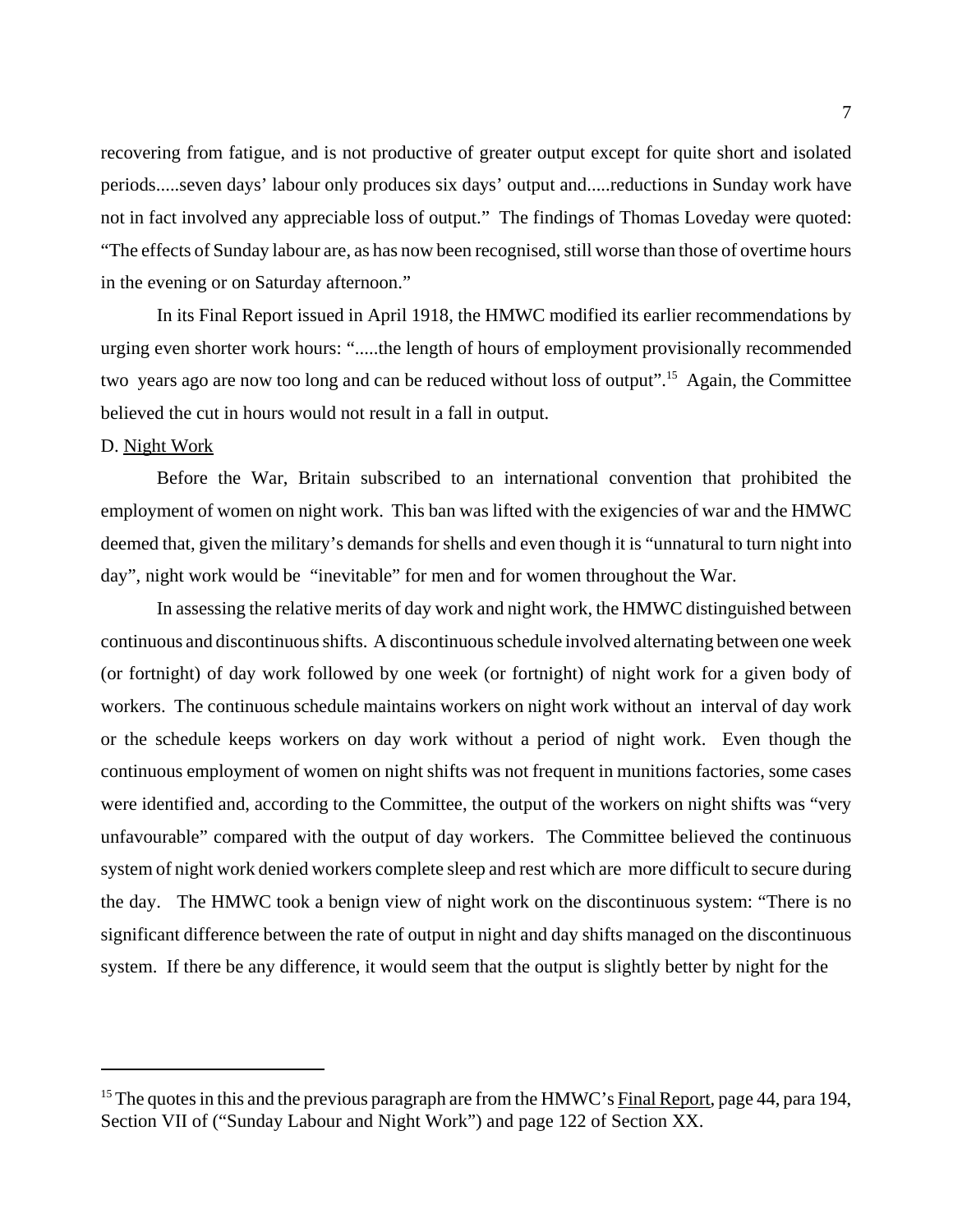particular class of work involved."16

#### III. A General Description of the Data Collected by the HMWC's Investigators

The description of the data in this section applies to all the observations investigated below. A. Working Hours

The investigators distinguished between scheduled hours of work and actual hours of work by subtracting from scheduled hours time "lost" to sickness, absence, meal times, interruptions, and time spent in setting up before production and cleaning up after spells of production. "Lost time"through sickness was sometimes attributed to the fatigue following long hours of work. In the analysis below, hours of work refers to actual work hours, not to scheduled hours.

Variations in work hours were due not only to the military's demands for munitions but also to illness, absenteeism, and temporary shortages of raw material. Shorter hours were scheduled around holidays at Christmas, the New Year, Easter, and Whitsun. Most of the observations are drawn from the year 1916, a year in which major military campaigns were waged involving terrific loss of life and extraordinary expenditure of shells.<sup>17</sup> In the observations on hours below, some of the variation in working hours took the form of working or not working on Sunday. This may have a different effect upon output from variations in hours spread evenly over six days.

#### B. Output and Earnings

Most of the workers were paid on a piece-rate basis. Their output formed the basis of their wage payments and allowed the researchers to have a well-defined measure of performance. In some instances, the output measure is simply the number of shells produced, but in cases where the workers were engaged in a particular stage in shell production the investigators report an index number of their output. "The shrill, demented, choirs of wailing shells" and the women (the "canaries") who made

 $16$  These quotations are from "The Comparative Efficiencies of Day Work and Night Work in Munition Factories" contained in the Interim Report of the HMWC (1917), pages 26-40.

<sup>&</sup>lt;sup>17</sup> Woollacott (1994, p. 67) notes that, "In the buildup before the launching of the Battle of the Somme, the Woman Worker complained that, despite union protests and questions in the House of Commons, the Ministry of Munitions had allowed the Vickers Factory at Erith and a national factory at Huddersfield both to change from eight-hour shifts to twelve-hour ones, and Vickers at Barrow seemed about to do the same. Factory holidays were often postponed or canceled due to the exigencies of War as decided by the Ministry of Munitions."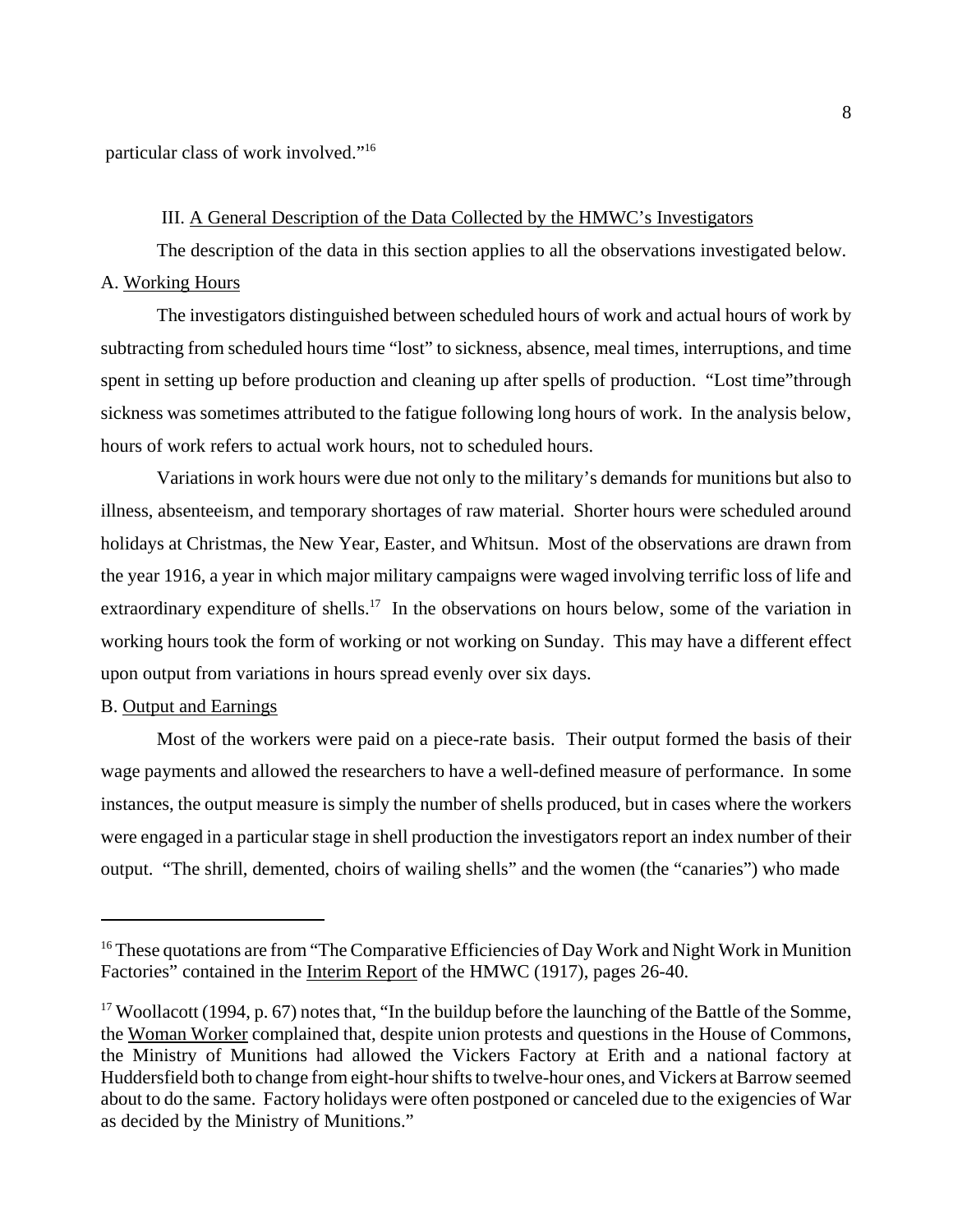them were defining elements of the Great War.<sup>18</sup>

Precise earnings are not provided in the investigators' commentaries, but they are described as affording the workers a relatively high standard of living.<sup>19</sup> Nominal earnings rose over the War years and "their rates of pay varied more or less with the cost-of-living" (Vernon (1940), p.16).

#### C. Restriction of Output

It is natural to question whether observations during a time of national emergency when individuals were exhorted to work for collective goals can permit valid inferences to be drawn about the behavior of workers in "normal" peace-time conditions. In at least one sense, the unusual conditions of war resulted in a more unconstrained work situation than those prevailing in peace time. Before the Great War, the existence of various restrictions on work in British industry was widely noted especially among piece-rate workers. Often these were inspired by the fear that workers who produce high levels of output - "rate busters" - will cause an employer to believe the piece-rate has been set at an unnecessarily high level and the employer's response would be to cut the rate. To prevent such behavior, workers were prevailed upon to produce below some threshold. Some of these restrictions on output were prompted by trade union activity but, in other cases, they were applied and enforced by unorganized workers.<sup>20</sup> Differences among workers in the nature and extent of these restrictions would frustrate the process of drawing inferences about the relationship between output and work hours.

The Munitions of War Act of 1915 prohibited all restrictions on output and work rules in munition plants.<sup>21</sup> In addition to the proscription of output-constraining work rules, the Act banned strikes and lockouts in the munition industry (with disputes resolved through compulsory arbitration),

<sup>&</sup>lt;sup>18</sup> The British Army was said to have fired 170 million shells by the end of the War. The shells and the women appear in poems (such as Wilfred Owen's 'Anthem for Doomed Youth') and in novels referring to the "yellow-skinned women" (Barker (1992)).

 $19$  ".....She worked in a factory, she said, making detonators. Twelve-hour shifts, six days a week, but she liked the work , she said, and it was well paid. 'Fifty bob a week..........I was earning ten bob before the war.' " Barker (1992, p. 89).

 $20$  The HMWC characterized restrictions of output as an "unconscious slackening of effort" that represented "a kind of physiological self-protection" from excessive working hours imposed on workers. See HMWC, Final Report, p. 18, para. 68. Drake (1917, p. 47) expressed a similar judgment.

 $21$  In the observations on hours analysed below, the investigators state that restrictions on output were absent.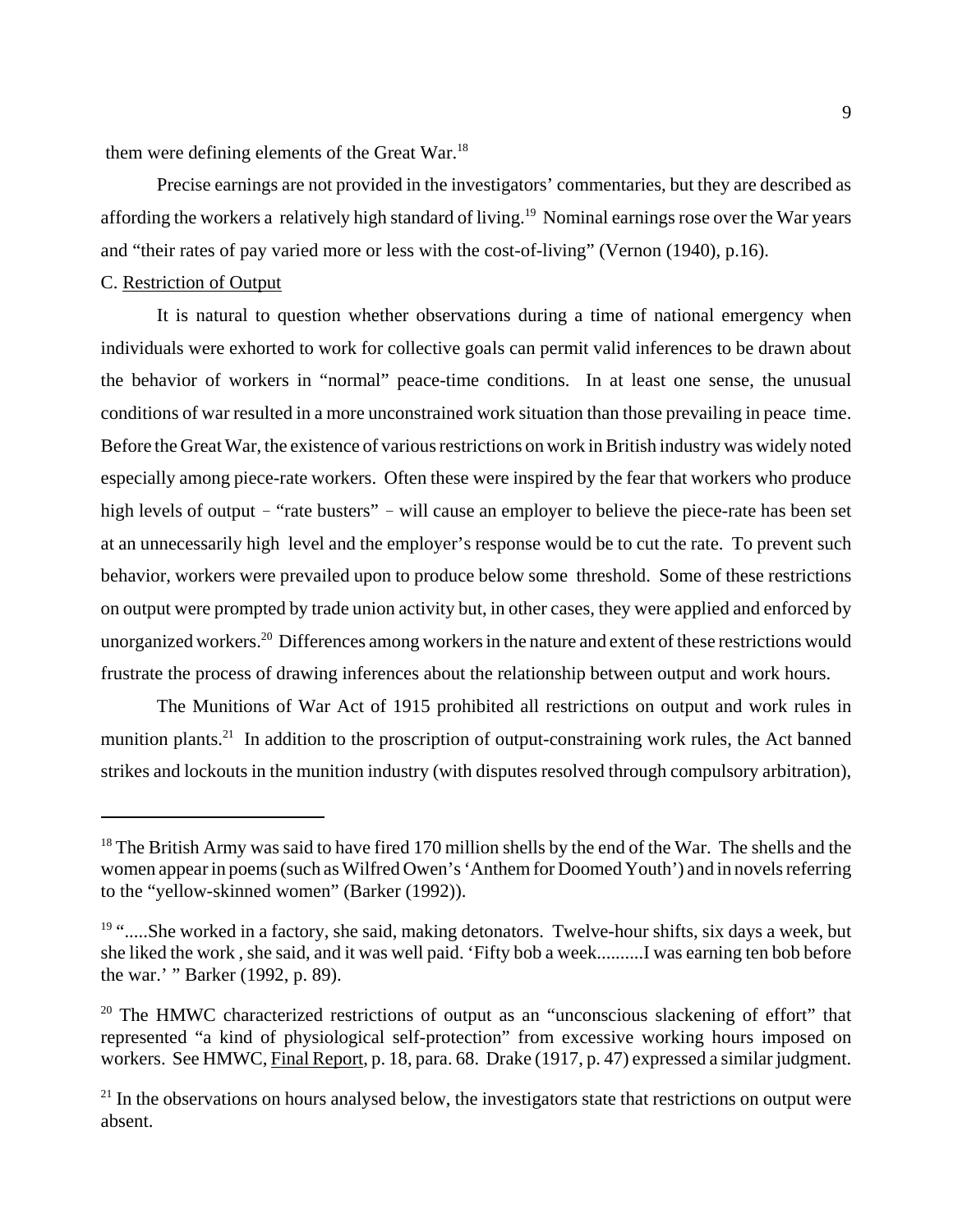a worker was not permitted to leave a munitions employer for another without the previous employer's permission in the form of a leaving certificate,<sup>22</sup> and changes in wage rates required the approval of the Ministry of Munitions. These far-reaching provisions were enforced by quasi-judicial tribunals that dealt with appeals relating to their operation.<sup>23</sup>

These features were a radical departure from the "night watchman" role for government that Britain aspired to in peacetime so there is good reason to question whether patterns of behavior exhibited during this War offer lessons relevant to less state-regulated labor markets. The principal concern of this paper  $-$  the link between the hours worked by employees and their output  $-$  may be affected by the Act's regulations and by the extra effort summoned to defeat the country's enemy although the way in which the relation is affected  $-$  if at all  $-$  is difficult to determine without recourse to more observations. One may surmise that, during a national emergency, workers might suppress any measured fatigue that would emerge in peacetime.

#### D. Health

The HMWC not only commissioned research on the link between working hours and output, but also authorized the study of sickness. Physical examinations of many workers were conducted. By collecting data on sickness rates (as documented by medical certificates) from factories from "all parts of the country", Thomas Loveday (1917) identified a number of empirical regularities associated with work. For example, he determined that work before breakfast ("an inheritance partly from the necessary habits of agriculture") was both harmful to the worker's health and also relatively unproductive work time. He maintained that "food should precede work". From the sickness rates at different munitions factories, he concluded that "the effect of long hours, much overtime, and especially Sunday labour, upon health is undoubtedly most deleterious".

This is relevant to the study of the link between working hours and output because it suggests

 $^{22}$  The motivation for such a drastic intrusion into a worker's liberties was to avoid competitive bidding by firms for scarce workers. By contrast, employers were not forbidden to fire a worker. The asymmetry rankled some. The leaving certificates were repealed in October 1917.

 $23$  Rubin's (1987) study concentrates on the workings of the Act in Glasgow where it was very controversial. A publication of the Fabian Research Department and the Fabian Women's Group (Drake(1917, p.26)) claimed ".....the effect of the Munitions of War Act, 1915, was to reduce the workers to a state bordering on slavery....".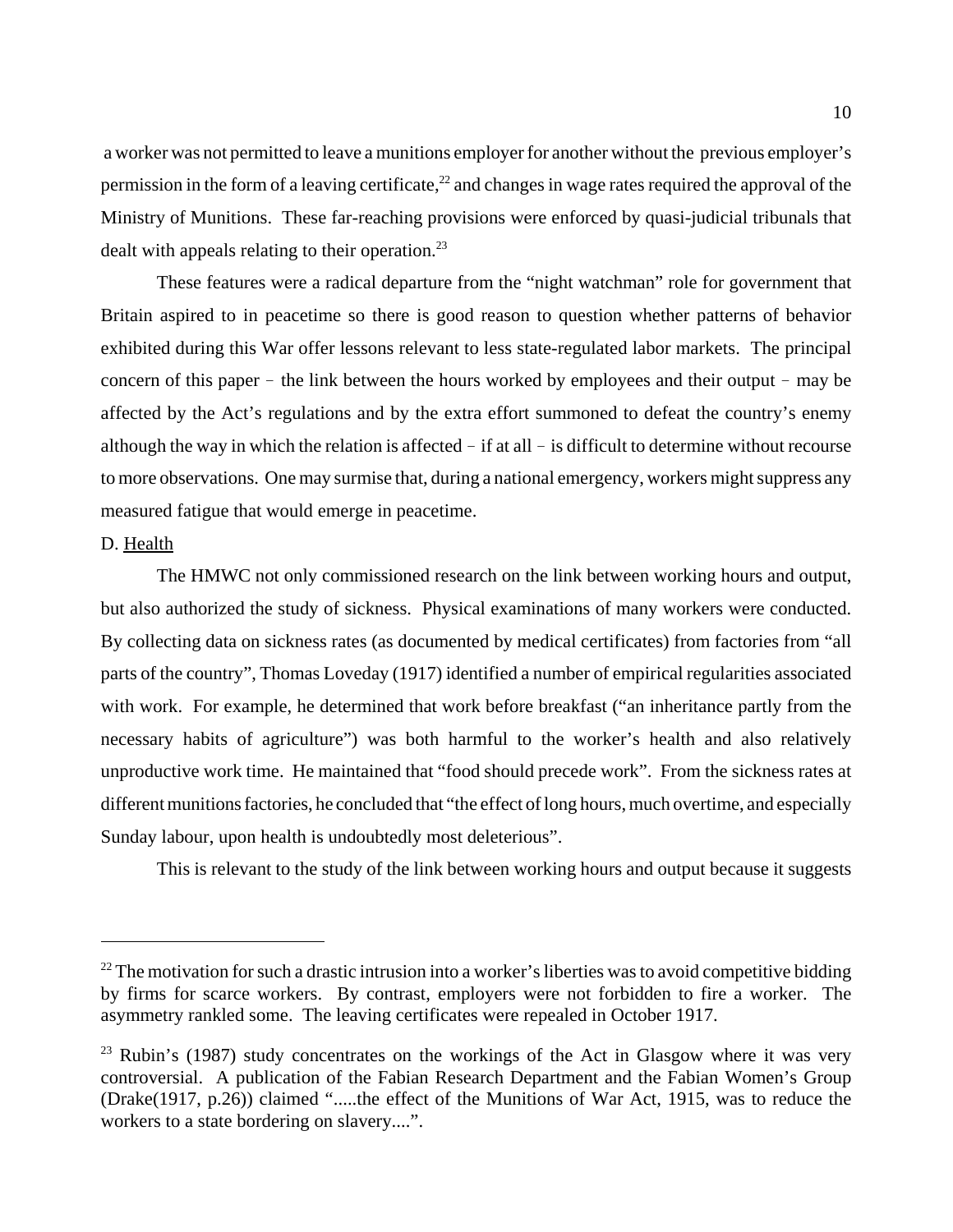a possible selection problem: this output-hours association will be measured in the next section for those workers on the job; owing to a greater incidence of sickness, those workers on relatively long work shifts are more likely to be absent from work. In other words, the output-hours relationship will be measured from observations on those workers whose work hours have not caused them to miss work because of sickness and, in this respect, the relationship estimated will be fitted to those workers with greater tolerance of long work hours. In using observations on relatively healthy workers, the impact of long hours on worker fatigue may be understated.

#### E. Other Factors

The HMWC investigators were sensitive to the relevance for the performance of the workers of other factors affecting their work such as the organization of the workshop and changes in complementary machinery. In one instance below, observations on hours and output are available for workers operating with two different types of physical capital and this will be recognized in the analysis. In other cases, the absence of changes in production methods and machinery is mentioned.<sup>24</sup>

In most of data analysed below, the number of workers is constant (or, approximately, so) except in one case where the number of individuals at work varies across the shifts and this information will be taken into account. The data collected by the investigators were drawn from the "wage sheets" and other personnel records kept by the factories to determine their workers' wage payments and the employees were unaware that their work was to be examined by researchers. Hence there is no reason to believe the workers altered their behavior because they were the subject of analysis.

#### IV. Hours and Output

Now consider some of the data collected by the HMWC researchers on the output of the workers and various dimensions of their hours of work. There are three types of observations on the association between work hours and output. The first is a time-series of 122 weekly observations on the weekly output and average weekly work hours for workers on four jobs that range from "heavy

<sup>&</sup>lt;sup>24</sup> For  $4\frac{1}{2}$  months previously and during the period from which these data are drawn, no changes were made ".....in the tools, the machinery, the nature of the operation or the quality of the alloy used.", HMWC ([1916b]) Turnover caused the composition of the workers to change over this period although the majority of the workers at the beginning were present at the end. The report claimed "in this particular operation, there was no appreciable difference between the output of the old experienced workers and of fresh and comparatively inexperienced workers".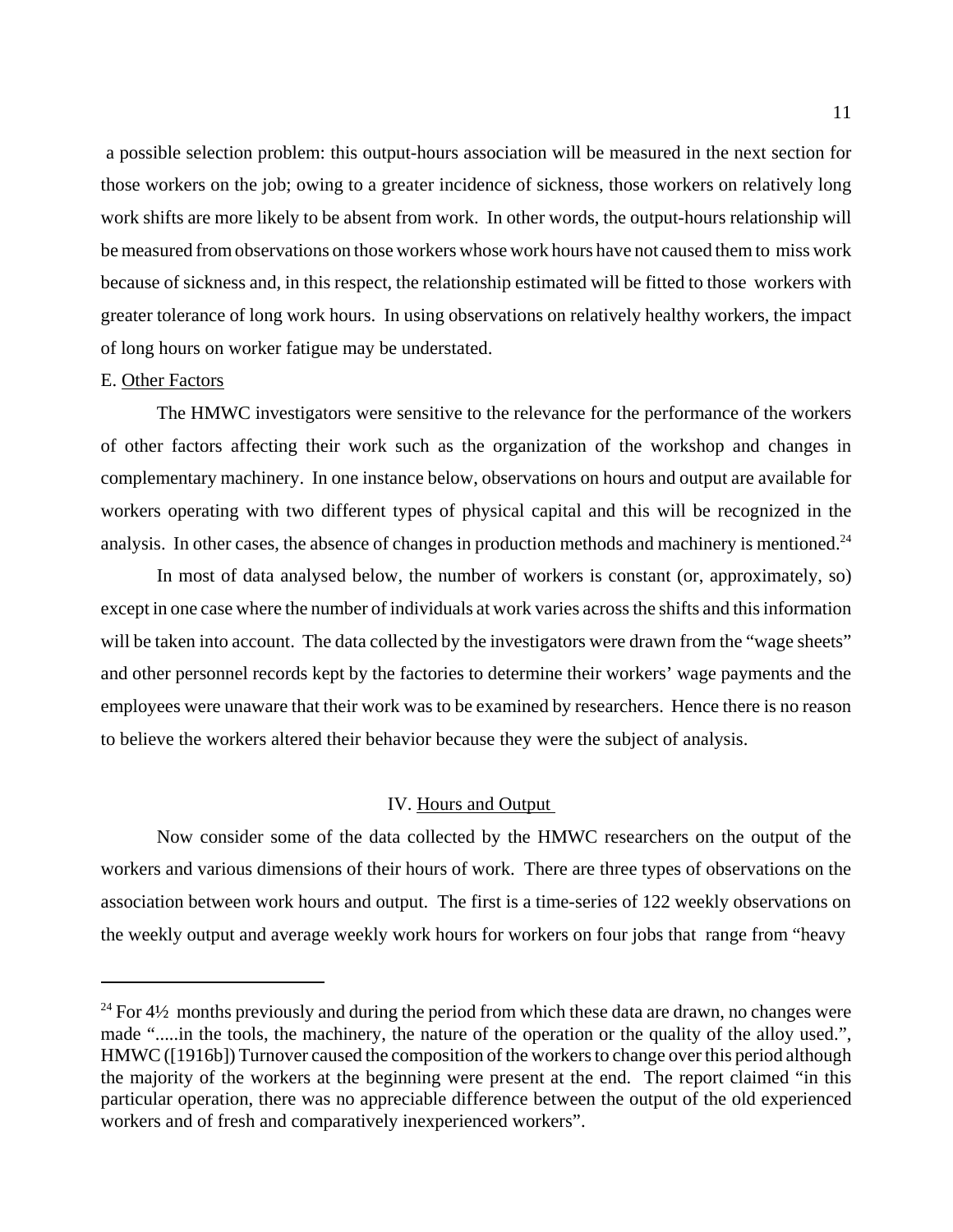labour" to "light labour". The second type of observations consists of cross-section observations on the average weekly hours and average weekly output of shells of 43 individual women workers employed at two munition workshops. The third type of observations are diurnal data on hours worked over the day or over the night and the output produced each hour as hours at work increase. There are 77 hourly observations drawn from two workshops. Consider these observations in turn.

#### A. Observations over Time on Weekly Hours and Output of Four Groups of Workers

The observations described in this section were collected by H.M.Vernon and they describe the average weekly hours of work and weekly output of four groups of workers over approximately a year (1916) in a large factory in the Midlands (Vernon (1940, p.16)): there are 56 weekly observations on about 100 women engaged in "moderately heavy labour"; there are 26 weekly observations on another 40 women engaged in "light labour"; there are 31 weekly observations on 56 men engaged in "heavy labour"; and there are 9 weekly observations on 15 youths aged from 15 to 18 years engaged in "light labour".<sup>25</sup> The workers were employed in particular stages in the production of munitions and the output measure is an index number of their weekly output.

Descriptive statistics on weekly work hours and weekly output for each of these groups of workers and for all of these workers pooled together are presented in Table 1. The central tendency of hours is around 51 hours per week although they range from a minimum of 24 hours to a maximum of 72.5 hours. Measures of the dispersion in weekly output are similar for the four groups of workers. In each case, the mean value of weekly output is a little below the median value suggesting a tendency for the distribution of output to be skewed to the left.

A visual impression of the output-hours relation is provided by the scatter diagrams in Figure 1 (on women) and Figure 2 (on men and youths). These data will be used to address the following questions prompted by the recommendations of the HMWC: would a shorter working week have resulted in no loss of output?; are the HMWC's strictures against Sunday work consistent with the

 $25$  The task of the 100 women was that of turning fuze bodies, that of the 40 women was milling (grinding) a screw thread, that of the 56 men was sizing fuze bodies, and that of the 15 youths boring top caps. Horace Middleton Vernon (1870-1951) taught physiology at Oxford University. During a vacation in 1915 he worked in a shell factory in Birmingham and, later, volunteered his services to the HMWC. Subsequently he worked for the Industrial Fatigue Research Board. He was described as ".....meticulously careful in his collection of data" (Bedford (1951)). His research on output and hours is contained in Vernon (1921).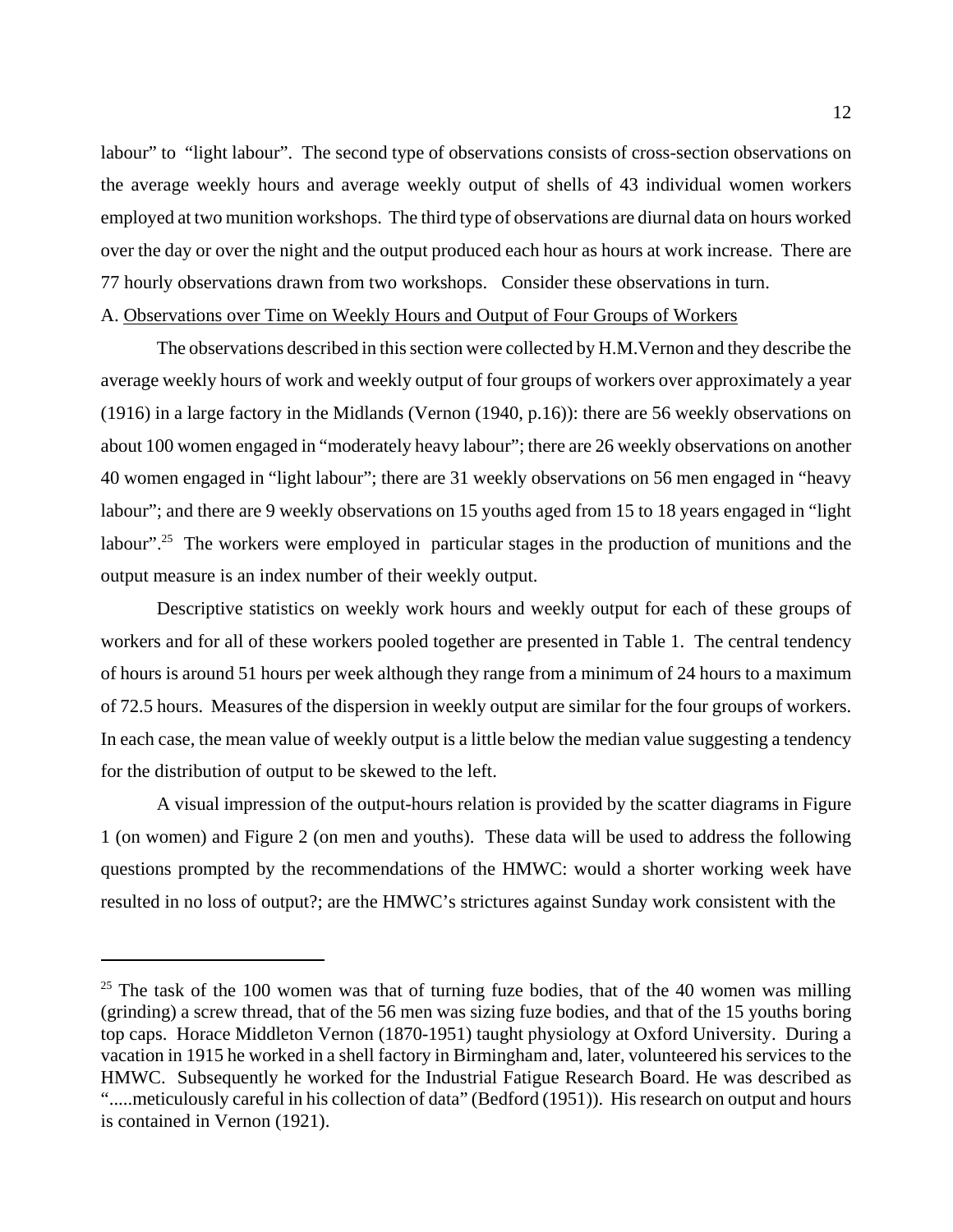output-hours relationship?

To take up these questions, initially, the four groups of workers were analysed separately and the relationship between their working hours and output was described by output-hours regressions in which hours were expressed in polynomials:

| Linear: $(1)$  |     | $X_i = \alpha_0 + \alpha_1 H_i + u_{1i}$                                |
|----------------|-----|-------------------------------------------------------------------------|
| Quadratic: (2) |     | $X_t = \beta_0 + \beta_1 H_t + \beta_2 H_t^2 + u_{2t}$                  |
| Cubic:         | (3) | $X_t = \gamma_0 + \gamma_1 H_t + \gamma_2 H_t^2 + \gamma_3 H_t^3 + u_3$ |

In these equations,  $X_t$ , stands for output in week  $t$ ,  $H_t$  is hours worked in week  $t$ , and the  $u_{i,t}$  terms  $(i = 1, 2, 3)$  are stochastic components that embody unmeasured factors affecting output.

For each group of workers, the reduction in the calculated standard error of estimate of the equation suggests that the quadratic-in-hours and cubic-in-hours specifications are improvements in goodness of fit over the linear-in-hours specification. There was little to choose between the quadraticin-hours and cubic-in-hours: both imply output rises with hours but at a decreasing rate. The similarity across these four groups of workers in the fitted output-hours relationships prompts the question of whether these weekly observations on all the workers may be pooled and a single output-hours regression fitted to the entire set (allowing each group to have its own equation intercept). The leastsquares estimates of the coefficients attached to the work hours variables in equations (1) through (3) fitted to all 122 weekly observations are reported in Table 2 and the implied output-hours relation is graphed in Figure 3 for the quadratic and cubic specifications.<sup>26</sup>

The estimates of the quadratic-in-hours and the cubic-in-hours equations imply that the hours at which output is a maximum is at 67 and at 64, respectively. In fact, there are a few cases in which actual observations on hours of work exceed 67 and 64 meaning that, in these instances, average observed hours were at levels where the estimated marginal product of hours is negative!<sup>27</sup> However, there are relatively few of these estimated negative marginal products and a more guarded inference

 $26$  Applying conventional F-distribution tests, the null hypothesis that the slopes of the output-hours relation were the same for the four groups of workers could not be rejected by conventional criteria.

 $^{27}$  When the quadratic and cubic equations are fitted to the four groups of workers separately, it is also the case that there are some observed hours of work that exceed the hours at which the estimated output-hours relation reaches a maximum. This is true for the women turning fuze bodies and the youths boring top caps.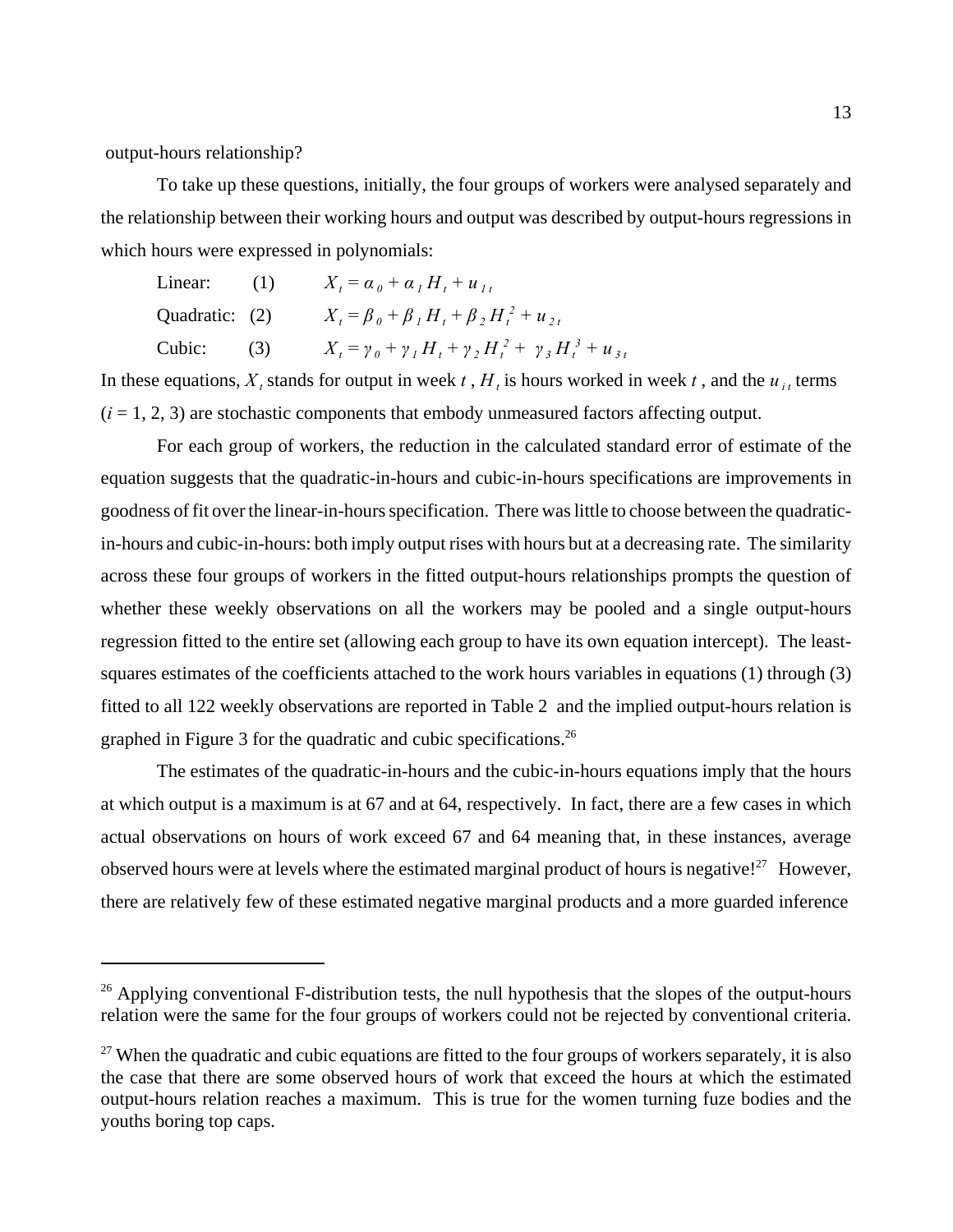would be that, at hours above 60, output is not highly sensitive to changes in work hours.

Out of concern that the equations fitted may not have provided sufficient flexibility to describe the output-hours relationship accurately, the observations were separated into two regimes: one regime corresponds to weekly hours less than 49 and the second regime consists of observations where hours are 49 and more. Spline functions were estimated that allow the output-hours relationship at less than 49 working hours to differ from the output-hours relation at 49 hours and beyond. Separate quadraticin-hours equations were estimated to the observations in the two hours regimes subject to the constraint that the two quadratic equations meet at 49 hours, the knot, where they also have the same derivatives. The knot was chosen at this value because working hours in many countries were reduced to 48 shortly after the War where it remained for two decades, suggesting it may have constituted a focal point.<sup>28</sup> The implications of other knots were entertained though the 49 hour knot provided a superior fit. Descriptive statistics on output and hours in the two regimes are given in Table 3. To be explicit, the equation estimated is a quadratic-in-hours spline:

$$
(4) X_{t} = [a_{1} + b_{1} (H_{t} - H_{0}) + c_{1} (H_{t} - H_{0})^{2}] D_{1t} + [a_{2} + b_{2} (H_{t} - H_{1}) + c_{2} (H_{t} - H_{1})^{2}] D_{2t} + u_{4t}
$$

where  $D_{1}$  takes the value of unity for observations where working hours are less than 49 and of zero otherwise while  $D_{2t}$  takes the value of unity for observations where working hours are 49 hours or more and of zero otherwise.  $H_0$  is set to 24 weekly hours, the lowest value observed, and  $H_1$  is the knot of 49 hours.  $a_i$  is allowed to be different for each of the four groups. The slope of the output-hours relation within each regime is restricted to be the same for workers in each group, a restriction that cannot be rejected by conventional tests. The least-squares estimates of the parameters on hours of work in equation (4) (the parameters  $b_i$ ,  $c_i$ ,  $b_j$ , and  $c_j$ ) are reported in column (i) of Table 4 and the implied output-hours relation is plotted by the dotted line in Figure 4.

<sup>&</sup>lt;sup>28</sup> A cubic-in-hours spline was also estimated, but its output implications at very short hours and at very long hours were implausible. The implications of other knots were entertained with little consequence for the output-hours relation. On 49 hours as the knot, "....some form of eight-hour [per day] legislation had been adopted by most western European countries by autumn 1919, and by most other industrial nations over the next two years. Meanwhile Britain, Italy, and the U.S. had moved to a 48-hour standard by collective agreements rather than legislation" (Scott and Spadavecchia (2011), p.1271). Also see Cross (1989).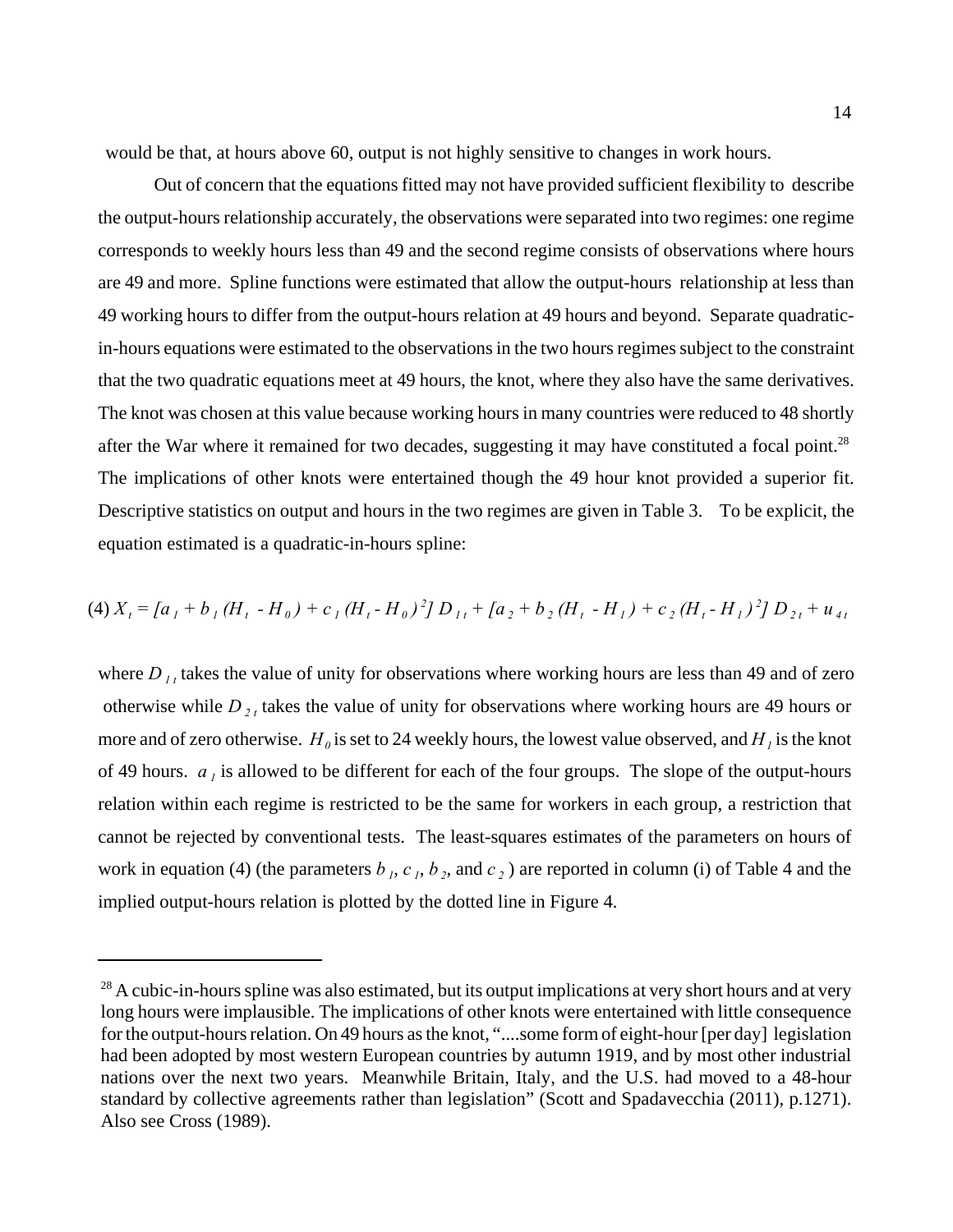The fitted output-hours spline in Figure 4 resembles those curves in Figure 3 except that the relationship in the regime corresponding to working hours less than 49 appears close to linear. Indeed, the estimated parameter on the quadratic term in this regime,  $c<sub>i</sub>$ , though negative, is less (in absolute value) than its standard error. Re-estimating equation  $(4)$  with  $c<sub>1</sub>$  restricted to zero yields the estimates in column (ii) of Table 4 whose output-hours implications are expressed by the solid line in Figure 4. The two curves in Figure 4 are virtually indistinguishable.

An implication of a linear relation between output and hours at hours less than 49 is that a loglinear fitted equation – as in equation (5) below – would yield a slope coefficient,  $\delta_i$ , of unity:

$$
Log-linear: (5) \qquad ln(X_t) = \delta_0 + \delta_1 ln(H_t) + u_{4t}
$$

The least-squares estimates of equation (5) (with fixed effects for each group of workers included) are contained in Table 5 where, for the shorter hours regime, the estimate of  $\delta_1$  is, indeed, unity.<sup>29</sup>

The conclusion from the work presented in this section is that the output-hours relation is decidedly non-linear: below 49 weekly hours, variations in output are proportional to variations in hours; for those observations corresponding to 49 or more hours, output rises with hours at a decreasing rate and a maximum of output occurs at about 63 hours. Output at 70 hours differs little from output at 56 hours and, therefore, the HMWC's recommendations about the innocuous effects for output of hours reductions are consistent with these estimates.

Figure 4's total product curves imply the marginal product and average product curves drawn in Figure 5: the marginal product of hours is a constant until the knot at 49 hours after which it declines. The estimated marginal product of hours turns negative at 63 hours where output reaches a maximum. The average product of hours increases slightly with work hours at hours below 49 and reaches a maximum at 49 hours after which it falls as hours increase.<sup>30</sup> Differences across hours in output per

<sup>&</sup>lt;sup>29</sup> Recall from the Introduction that Denison (1962) guessed that, in terms of equation (5),  $\delta_1 \approx 0$  for hours at 49 and  $\delta_1 = 0.6$  for hours at 40. The estimate of  $\delta_1$  in Table 5 fitted to munition workers are not significantly different from Denison's value at 49 hours, but exceed his guess for hours at 40.

 $30$  Surveying U.S. firms heavily involved in aspects of armaments production in the Second World War, Brown and Baker (1942) identify 48 weekly hours as a threshold. They quote one executive: "....it is evident that 48 hours per week can be worked without ill effects either to the workman or the company's production." By contrast, dissatisfaction with the length of the working week was expressed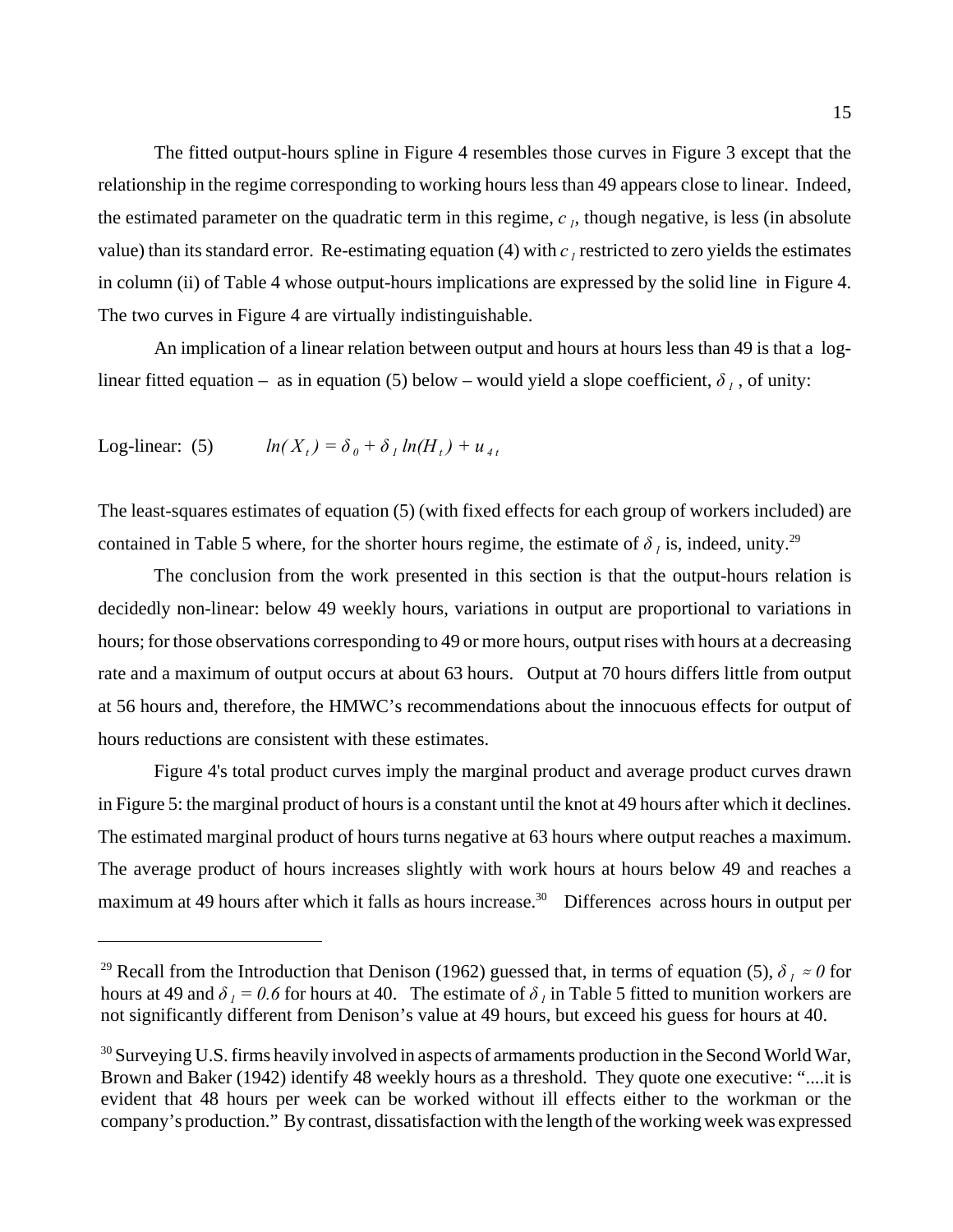hour are small compared with differences in the marginal product of hours.

#### Sunday work

The HMWC was very critical of Sunday work. These data identify weeks when workers were employed on Sundays so that the HMWC's criticism may be evaluated. Naturally, those weeks involving Sunday work tended to be weeks with longer hours of work, but sometimes a given number of weekly hours was packed into fewer work days so longer hours do not require Sunday work. Indeed, is it the case that, as the HMWC alleged, holding weekly hours constant, the absence of a rest day (Sunday) damages weekly output?

This question is addressed for each of the four groups of workers separately and for all of them pooled together. The results were the same for all specifications fitted, for the groups of workers analysed separately and for the workers pooled together. Here simply one estimated equation is reported, that for the spline linear-in-hours below 49 hours and quadratic-in-hours at 49 hours and above. Column (iii) of Table 4 reports the results of adding a Sunday dummy variable to this specification.<sup>31</sup> The estimated coefficient is negative and significantly less than zero by conventional criteria. Indeed, in all regressions of output and hours estimated, the coefficient on the Sunday variable is negative, significantly less than zero, while the shapes of the output-hours relation remain the same. The loss in output from denying workers a day of rest is about ten percent.

The importance of a day of rest may be inferred from the comparison of the output consequences of two work schedules: one schedule involves work of ten hours a day for seven days or 70 weekly hours including work on Sunday; the other schedule entails work of eight hours per day for six days (and no work on Sunday) or 48 weekly hours. The second schedule became the norm in many countries soon

by many companies with schedules from 50 to 58 hours a week. Schedules of 60 hours or more were characterized by "decreased productivity and increased absences, accidents, and labor turnover".

 $31$  To be precise, for almost all weeks, it is a dummy variable implying all workers were either working on Sunday or all workers were not working on Sunday. For a few instances, for youths, some of them worked on Sunday and some did not. In these few cases, the Sunday variable is a fraction denoting the fraction of workers who worked on Sunday. The estimates in column (iii) of Table 4 distinguish between seven day working weeks and six day working weeks (holding weekly hours constant). Aggregate production functions that differentiate between working hours per day and working days per week are fitted by Hamermesh (1996) using contemporary data.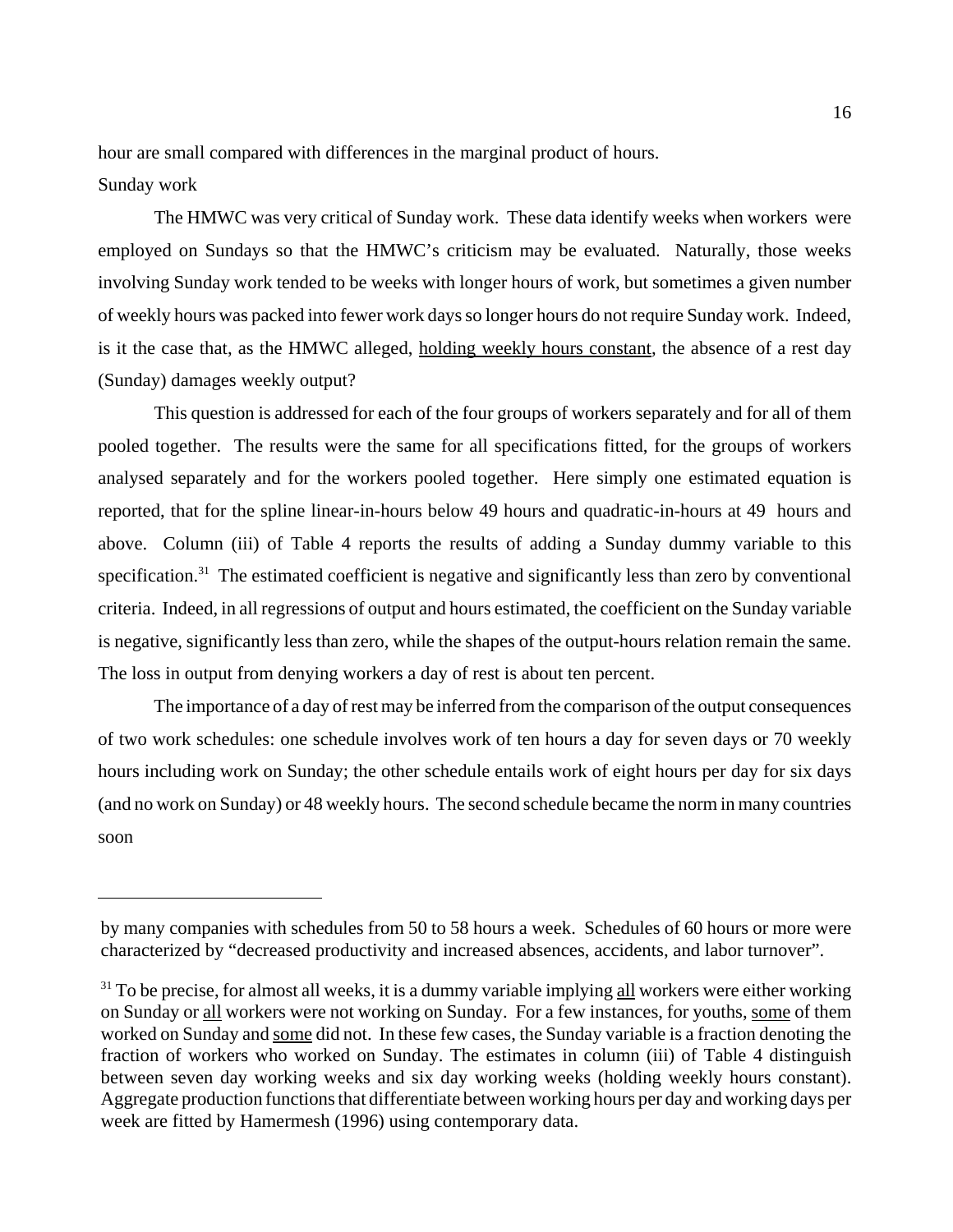after the War was concluded. Some munition workers were on the first schedule in 1914 and 1915. The estimates in column (iii) of Table 4 imply that output is slightly higher on the 48 hour working week (with no Sunday work) than on the seven day work schedule. The difference is small (merely 1.4 percent of the 70 hour output), but it illustrates the relevance of a day of rest and the relative insensitivity of output to increases in working hours above fifty hours. The HMWC's strictures against Sunday work are consistent with these estimates.

#### B. Cross-Section Observations on Weekly Hours and Output of Individual Workers

Whereas the data examined in the previous section consisted of observations on the weekly output and weekly hours worked of groups of workers, the data considered in this section are observations on 43 individual women munition workers collected by Ethel Osborne (1919).<sup>32</sup> Her data on the average weekly output and the average weekly hours of work of individual women munition workers are from two workshops. Each workshop operated two different work schedules. The two schedules involved some individuals working at night and some during the day so her data provide an opportunity to compare day work with night work. A week of night work would alternate with a week of day work discontinuously. The shifts provided workers with one day of rest.

 The work in this study involved the "ripping" or "part off" operation in shell turning. This is the first operation on the rough forging and it involves cutting the end of the forging to shorten it to the appropriate length.<sup>33</sup> The women under study had worked on these operations for a period of about 18 months, on shifts of 12 hours duration. The measure of output is the average number of shells produced by a worker per week. Descriptive statistics on weekly output and weekly hours of work of these women are given in Table 6. The weekly work hours of these women range from a low of 25 hours

 $32$  Ethel Osborne worked for two years for the Ministry of Munitions and, for a while, was the head supervisor in a munitions factory. She undertook investigations both for the HMWC and for the Industrial Fatigue Research Board. After the War, she emigrated to Australia and had an illustrious career there. Her brother served on the Western Front and was killed in action.

<sup>&</sup>lt;sup>33</sup> Osborne writes, "The operation is generally considered to be the hardest in shell-making for the shell is at its heaviest stage; and, further, the operation is a rapid one and entails constant changing of shells. In the case of the six inch shell the operation is particularly heavy....as the forging at this stage weighs about 140 lbs., the handling by pulleys of this amount of material into and out of the lathe constitutes a strenuous day's work."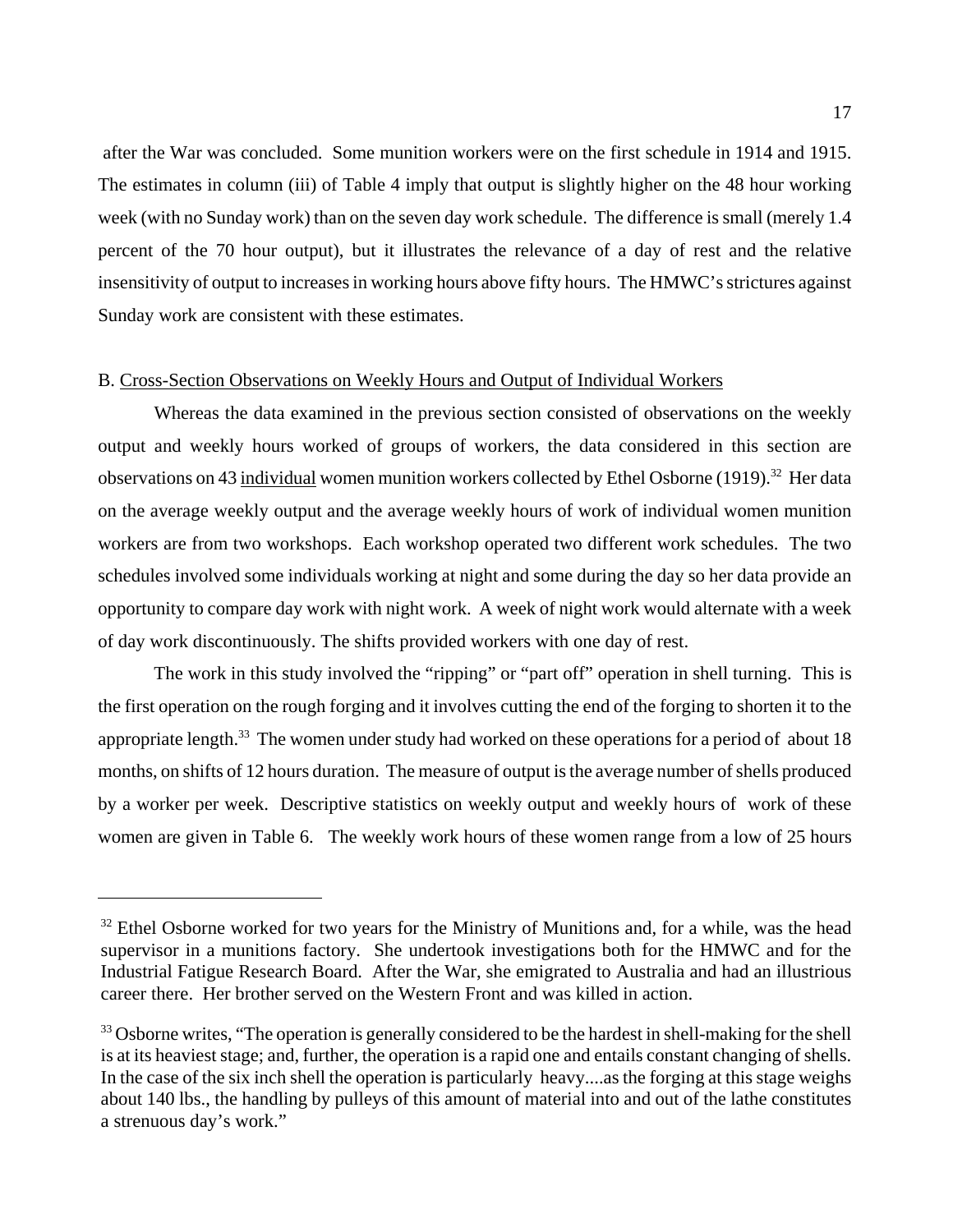to a high of 63 hours with a central tendency not far from 40 hours. In other words, the work hours of these women tend to be lower than those workers described in Table 1 perhaps because the work undertaken by these women was more demanding. Whereas only 18 percent of the 122 weekly observations analysed in the previous section were observations where hours were equal to or less than 45 hours, 58 percent of these observations on individual women record weekly hours of 45 or less.

To describe the data on each worker's weekly work hours and her weekly production of shells, the equations specified in the previous section - equations (1) through (5) - were fitted to the output and hours observations. The estimated coefficients on the hours variables are listed in Table 7.<sup>34</sup> In this instance, the quadratic specification appears little different from the linear specification though the cubic represents a better fit. The implications of the estimates of all three specifications and of the loglinear equation are contained in Figure 6. They are virtually indistinguishable from one another from which I conclude that, for these workers at this activity, a linear output-hours relation provides a compact approximation. In addition, the coefficient attached to  $ln H_i$  in the log-linear specification is not significantly different from unity and thereby consistent with the hypothesis that the marginal product of hours is independent of work hours. In other words, most of the observations on these individual women are in the hours regime corresponding to less than 49 weekly hours which was described, in the previous section, by a linear output-hours relationship. The finding of a linear outputhours relation for these individual women is, therefore, consistent with the results in the previous section.

However, is there a difference between the output-hours association of women working during the day and the women working at night? There are 27 women working during the day and 16 women working through the night. Separate least-squares estimates of the output-hours relation are derived and the simulated output-hours relation from the linear specification are pictured in Figure 7. At hours observed for both day and night workers, the output of the night workers is slightly above that of the day workers. The difference is negligible. Indeed, a formal test of the hypothesis that the output-hours equation for night workers is no different from that of day workers cannot be rejected. This finding holds for the estimates of the quadratic, cubic, and log-linear equations as well as for the

<sup>&</sup>lt;sup>34</sup> The estimates corresponding to the quadratic-in-hours spline are not reported as the coefficient on the quadratic term for the regime corresponding to 49 or more hours was smaller than its standard error and the estimated marginal product of hours was mildly rising at long hours.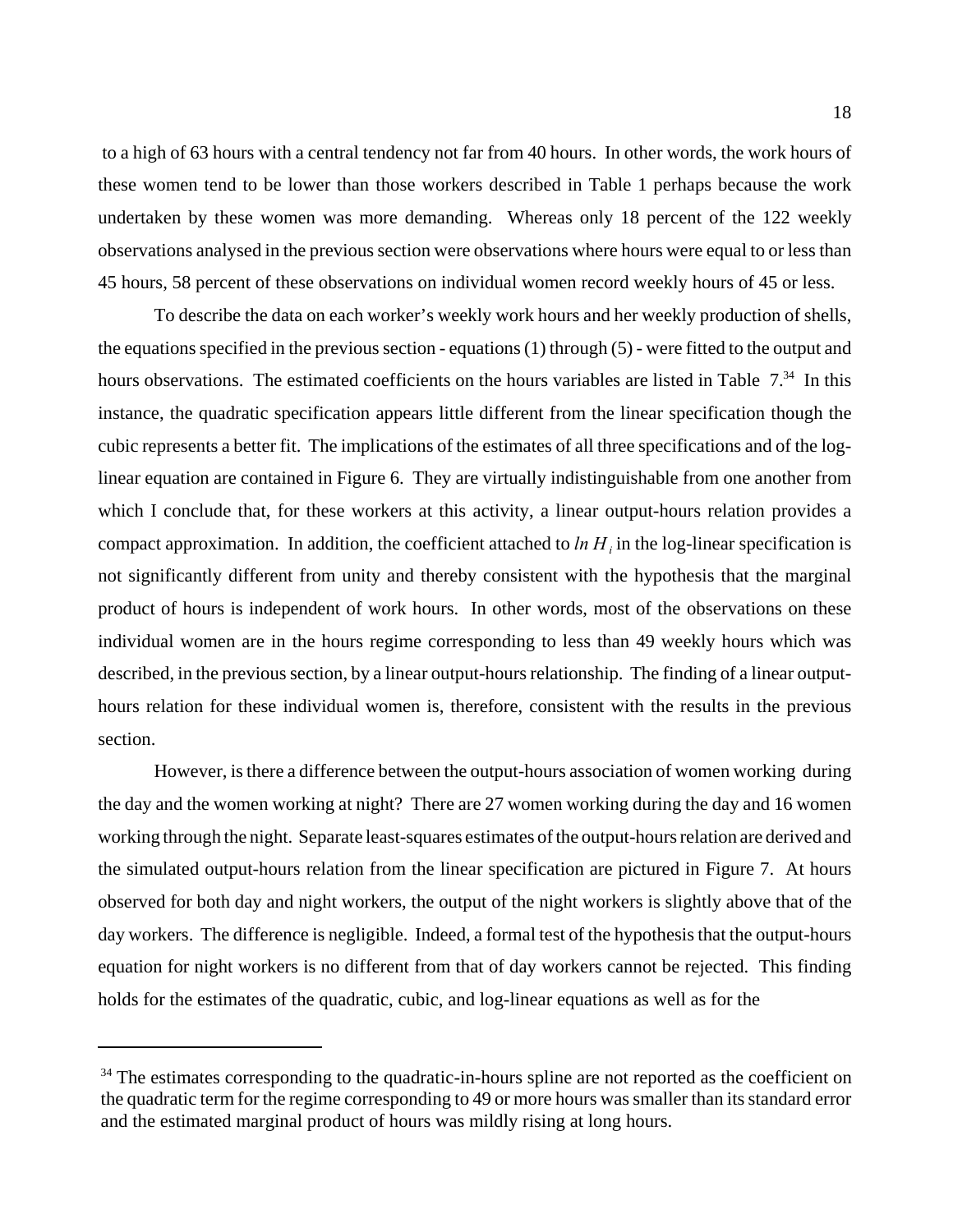linear. This supports the HMWC's conclusion that, on the discontinuous system of alternating a week of day work with a week of night work, there is no significant difference between output on the night and day shifts and, if anything, output is higher on the night shifts.

#### C. Hours and Output over the Day and over the Night

In addition to the observations on weekly output and weekly work hours on individual women workers described in the previous section, Osborne reported on the output of groups of women each hour of the day or night. These women were engaged in the same operation of shell production as those women described in the previous section. With the data investigated in this section, not only does Osborne supply information on shells produced during each hour of the shift, she also provides data on the number of women workers. Moreover, her period of observation spans a time when new machinery was introduced that made the work less onerous.<sup>35</sup> Consequently, some of her hours and output observations are from a time before the new machinery was introduced and some observations are taken after the new machinery has been installed. The output-hours relation will be described after taking account of variations in two other inputs: the number of workers and the vintage of the machinery.

There are 77 hourly observations on output, 33 of them on the day shift and 44 on the night shift. Each shift involves  $10\frac{1}{2}$  hours of actual work. The day shift starts at 6.00 a.m. and ends at 6.00 p.m.; there is a mid-morning break of half-an-hour and an hour's meal break from 1.00 to 2.00 p.m. The night shift starts at 6.00 p.m. and ends at 6.00 a.m. There is a break from 9.00 to 10.00 p.m. and another break from 1.30 to 2.00 a.m. The workshops maintained the discontinuous system described earlier whereby a week of night work would be followed by a week of day work. This means that the night and day observations on output are on the same workers. The workers had one day each week of not working.

Is there evidence of fatigue in the output of these workers? That is, as hours of work lengthen over the day and night, after a point, do women produce less each hour. If  $x_j$  is the output of shells

<sup>&</sup>lt;sup>35</sup> The new machines "....considerably reduced the demands made on the women for violent physical exertion. The old system of chuck and crowbar clamping was replaced by a jaw clamp, in which the shell forging was comparatively easily fixed, and the violent jerks necessary to secure the forging were no longer required. Further, the level at which the shell was fixed was lower and more convenient for the women workers. Lastly, the cutting itself was automatic, whereas formerly the tool required constant guidance by the operator. In spite of these modifications, this operation was still considered very heavy..." (Osborne (1919, p.4))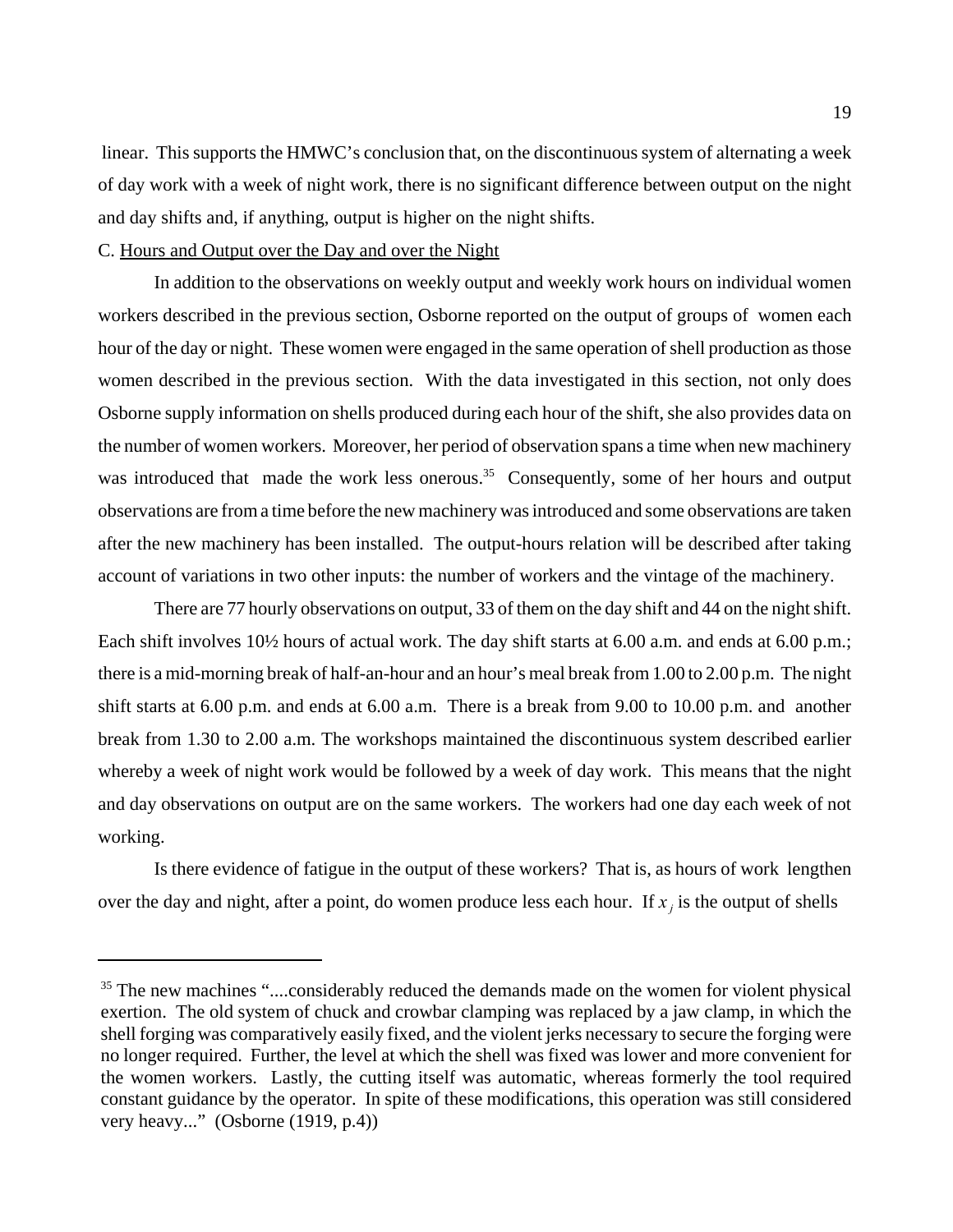during the *j th* hour since work started on a shift and if *h j* denotes hours worked (excluding any break) since the beginning of work, after a point, does  $x_j$  fall as the duration of work hours lengthen? Defining the marginal product of hours as the amount added to total product by working one more hour, then  $x_i$  is a discrete measure of the marginal product of hour *j*. Therefore, asking whether  $x_i$  falls as  $h_i$ increases is tantamount to asking whether the law of diminishing returns holds for work hours.

 Table 8 contains descriptive statistics on the hours worked of these workers since the beginning of their work and on their output of shells produced each hour. The hourly output of the night shift is higher than that of the day shift though there tends to be more workers on the night shift. The following equations were specified and estimated to these observations on output each hour and the number of hours worked since the beginning of the day or night:

Linear: (6)  $x_i = \mu_0 + \mu_1 h_i + \mu_2 L_i + \mu_3 K_i + \mu_4 N_i + u_{6i}$ Quadratic: (7)  $x_j = \eta_0 + \eta_1 h_j + \eta_2 h_j^2 + \eta_3 L_j + \eta_4 K_j + \eta_5 N_j + u_{7j}$ Cubic: (8)  $x_j = v_0 + v_1 h_j + v_2 h_j^2 + v_3 h_j^3 + v_4 L_j + v_5 K_j + v_6 N_j + u_{8j}$ Log-linear: (9)  $ln(x_i) = \lambda_0 + \lambda_1 ln(h_i) + \lambda_2 L_i + \lambda_3 K_i + \lambda_4 N_i + u_{0i}$ 

In these equations,  $L_i$  denotes the number of workers at work during hour *j*,  $K_i$  is a dummy variable that takes the value of unity when the work is performed with the newer vintage of machinery and of zero otherwise, and  $N_i$  is a dummy variable that takes the value of unity for an observation from the night shift and of zero otherwise. The  $u_{i,j}$  terms ( $i = 6, 7, 8, 9$ ) are stochastic components that incorporate the effects of omitted variables.

 The least-squares estimates of the parameters of equations (6) through (9) as fitted to all 77 (Day plus Night) observations are reported in Table 9 and Figure 8 simulates the relationship between the marginal product of hours (that is, the additional output produced during each hour) and hours since starting work as implied by the least-squares estimates of the equations . The linear and log-linear specifications show marginal products declining throughout the shift whereas the other equations have an interval of initially rising marginal products before they turn down (after about 4½ hours for the quadratic specification and after about 6 hours for the cubic equation). In short, these estimates of the marginal product of hours over the day and night take the form that are often drawn in textbooks: when the functional form permits, the marginal product of hours worked rises with hours and then, when diminishing returns set in, declines. In these data, the region of diminishing marginal product operates over much of the working day. However, marginal products never turn negative so that a shorter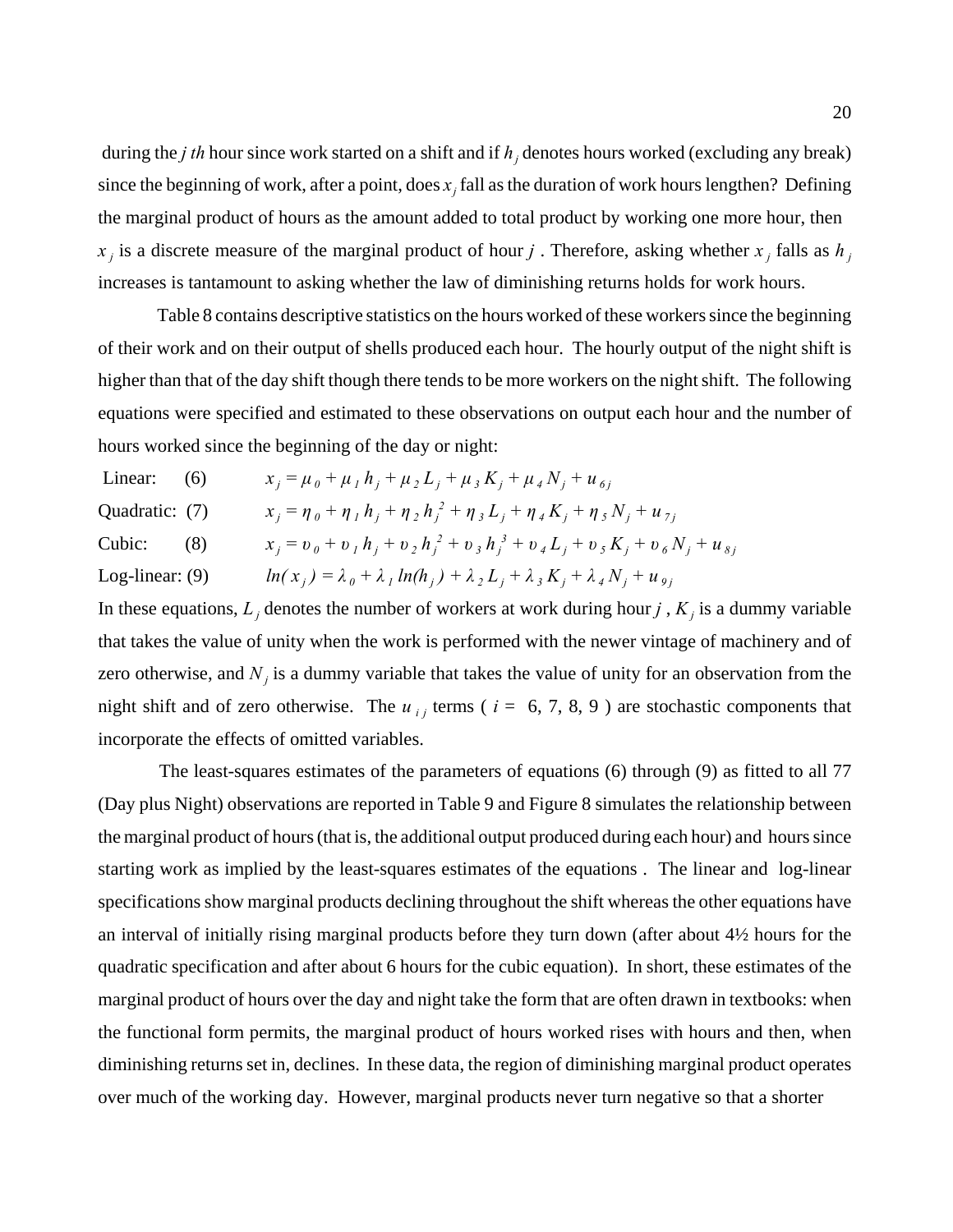working day implies a loss of output (holding constant the number of working days).

In all cases, the marginal product of hours over the day or night is a positive function of employment  $(L_j)$  and is higher for the output produced with the newer vintage machinery  $(K_j)$ . In addition the estimated coefficient on the night shift dichotomous variable  $(N_i)$  is always positive and significantly greater than zero. According to the log-linear estimates, output per hour is about 18 percent higher when the workers use the new machinery and about 9 percent higher on the night shift over the day shift. To pursue the day-night distinction, equations (6) through (9) were fitted to the day and night observations separately and the estimated relationship between output each hour and the number of hours since starting work are graphed in Figure 9 for the quadratic-in-hours specification, equation

(7 ). The marginal product of hours worked at night is clearly larger than that of hours worked during the day.36

#### D. Some Conclusions about Hours and Output of Munition Workers

The estimates above on the output-hours relationship suggest that, for most workers, weekly output rises with weekly hours of work although, after a point, the increase in output declines as more hours are worked. This point where the marginal product starts to decline varies with the workers and with the work done. For hours of 48 or less, weekly output tends to be proportional to weekly hours worked and the decline in the marginal product of hours occurs after 48 weekly hours. The decline in marginal products is not clear for the cross-section observations on 43 individual women where a linear output-hours representation describes the data well at all observed hours. This underlines the inference that, although a concave-from-below output-hours relation is common at long hours, the particular shape of the relation varies across workers and across types of work.

 The diurnal data on the additional output produced in an hour are interpreted as observations on a discrete measure of the marginal product of hours worked over the day or night. These observations describe marginal products as rising over the first few hours of work and then declining.

 These findings are broadly consistent with the HMWC's recommendations. Increases in output as hours rise beyond 50 in a week are relatively small so that the sorts of reductions in weekly hours and in daily hours that the HMWC urged would have implied small reductions in output. A reduction

<sup>&</sup>lt;sup>36</sup> Allowing the output-hours relationship to differ between the hours worked before the one hour break in mid-shift and the hours worked after this break did not result in any clear implications.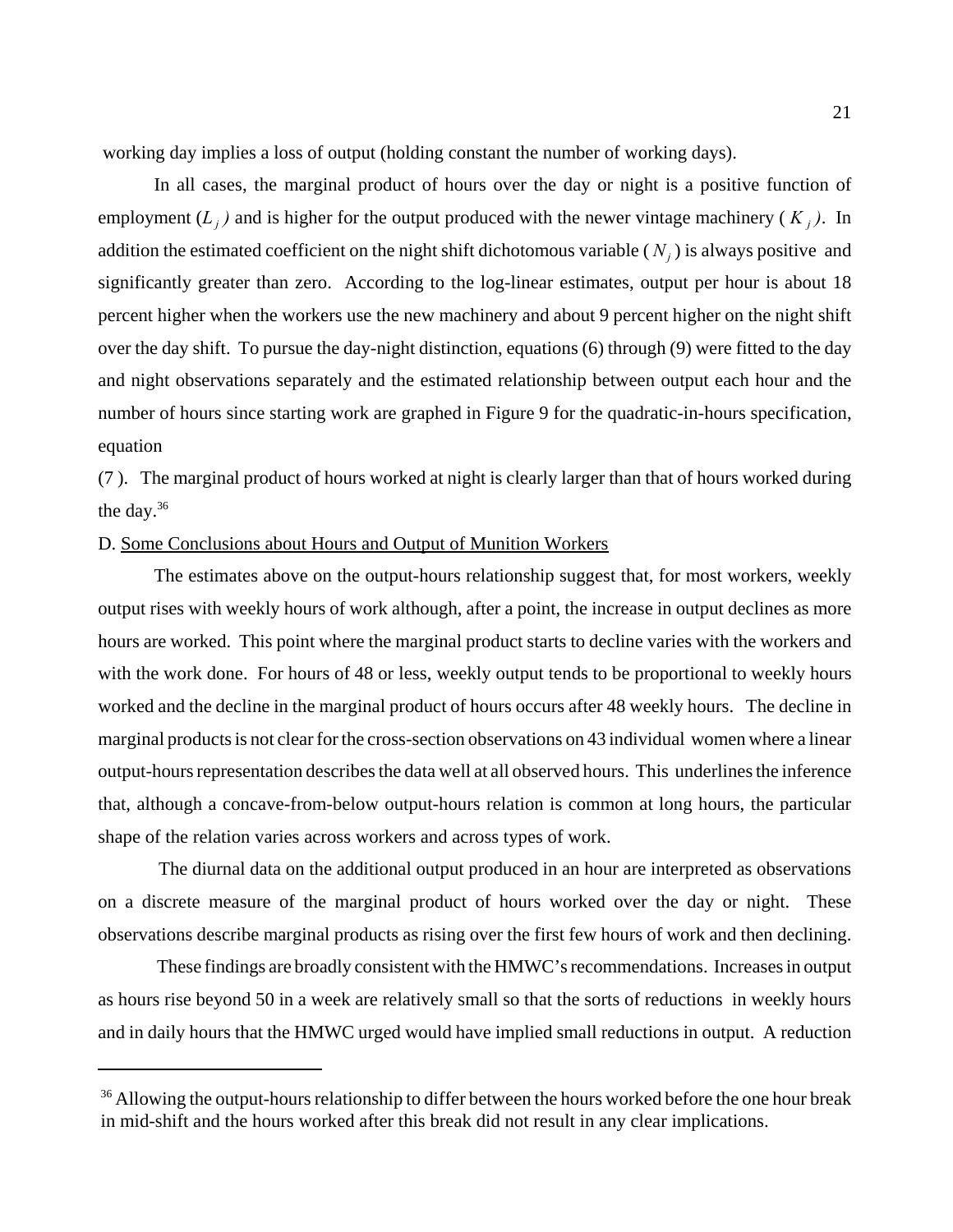in working time effected by eliminating working on Sunday would have had positive consequences for output. The absence of a day of rest each week had damaging effects on output, as the HMWC affirmed. The HMWC believed that night work was no less productive -- possibly, more productive - than day work provided the work schedule alternated a week of night work with a week of day work. Our results confirm the Committee's judgment. The reason for this superior output at night is not due to an evident selection effect -more efficient workers choosing to or assigned to work on the night shift because these are the same individuals who are working one week during the day and the next week at night.

#### V. Implications of the Productivity of Working Hours

There is a large empirical literature in Economics in which researchers relate observations on the hours of market work of individuals to observations on their hourly earnings and other variables and in which the fitted relationship is interpreted as a labor supply function.<sup>37</sup> Rarely is the basic identification question addressed: as a quantity (hours) and price (wage) relationship, why is this equation a supply function and not a demand function or some hybrid relation? In fact, this question was taken up by Lewis (1957) in an article written almost sixty years ago in which he offered an explanation for the decline in the length of the working week since the end of the nineteenth century.

The patterns that Lewis addressed are displayed in Figure 10. This shows the movements in average real hourly compensation and in average weekly hours of work of production workers in U.S. manufacturing industry since 1890. Whereas real wages follow an upward trend (until the 1970s), hours of work decline until the Second World War and exhibit little or no trend after 1950.

Writing in the 1950s, to account for these movements, Lewis suggested that, "to a first approximation", in a figure with the real wage on the vertical axis and the hours worked by an individual on the horizontal axis, the typical employer's demand for work hours is infinitely elastic at a given wage rate. According to Lewis' argument, the typical employer cares about the aggregate hours worked by the firm's entire work force but, at the given wage, the employer is willing to allow each worker to set his or her own work hours according to the worker's income-leisure preferences. This horizontal derived demand curve for hours of work shifted upwards over time as the economy grew,

 $37$  A recent authoritative review of this research is Keane (2011).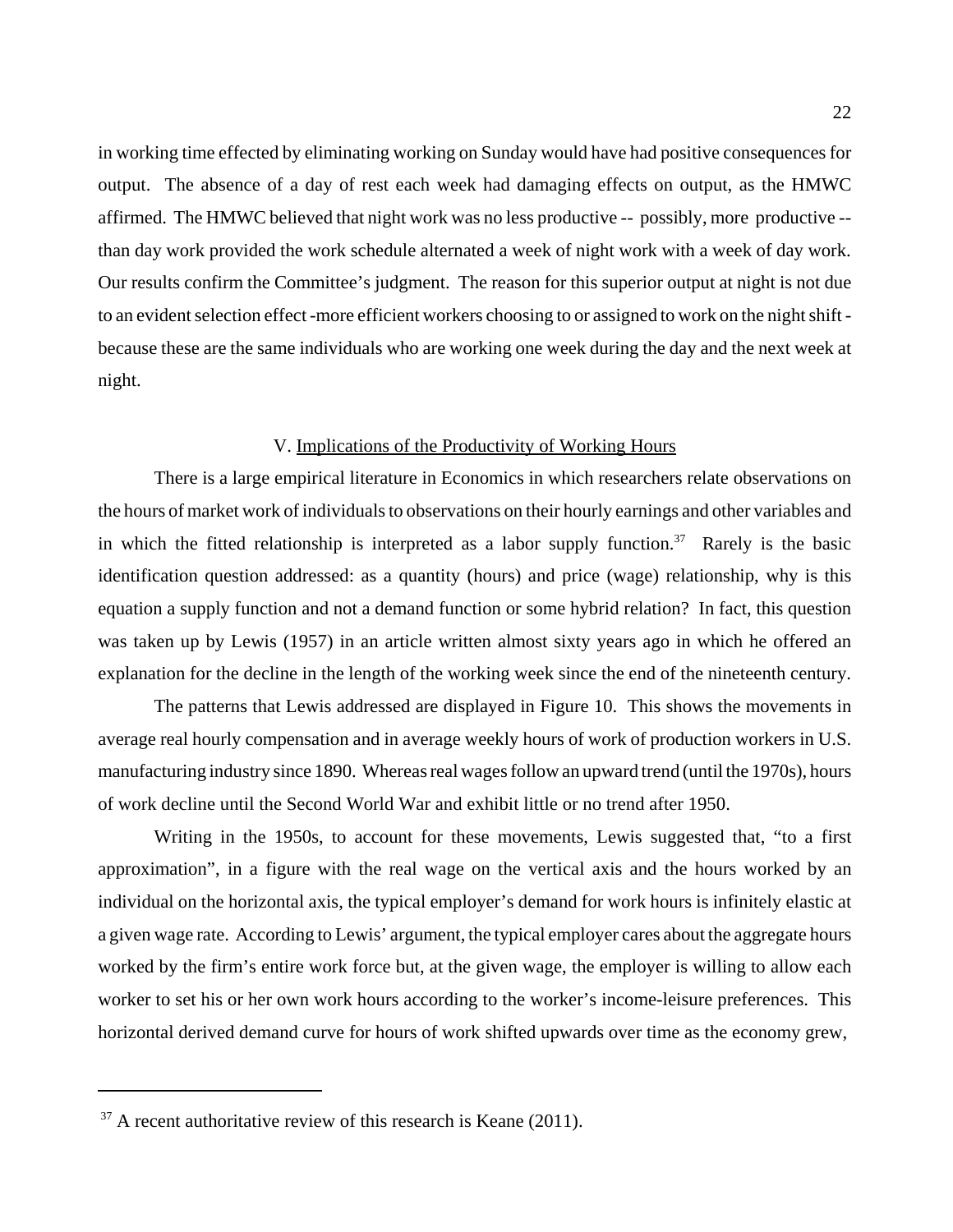real incomes rose, and the derived demand for labor increased. The fact that, while real compensation rose, hours fell (at least until 1940) implies, with an assumed unchanged labor supply curve, that this supply curve is negatively sloped and the income effect exceeds the substitution effect. Figure 11 depicts Lewis' proposed explanation: the location of the firm's horizontal demand curve for hours sets the real wage (so wages are independent of the shape and location of the supply of hours) and, at this wage, the supply curve of hours determines the worker's working hours. This provides the justification for interpreting a regression of the hours of work of individuals on their real wages as a labor supply function.<sup>38</sup>

A decade later, Lewis (1969) wrote another paper on work hours that was published in a Spanish-language journal. An English-language version of this paper titled "Employer's Interests in Employee's Hours of Work" has circulated for over forty years. In this later paper, Lewis altered his earlier framework and replaced it with one in which an employer did care about the hours worked by each employee. The amendment that generated this change was to distinguish between a firm's labor costs that vary with the number of workers employed and labor costs that varied with hours of work. Others have called this a distinction between fixed and variable labor costs.<sup>39</sup>

This paper has considered a different reason for an employer not to be indifferent to the work

<sup>&</sup>lt;sup>38</sup>According to Lewis, years of heavy unemployment and effective hours of work regulation caused hours to diverge from those pictured in Figure 11 and, in these periods, the hours-wage observations were off the worker's supply curve. If the years of the Depression and the years of the Second World War are avoided (that is, using annual observations from 1890 to 1930), a least-squares regression of the logarithm of the average weekly hours of production workers in manufacturing industry on the logarithm of the average real hourly compensation of these workers yields a coefficient on compensation of -0.269 with an estimated standard error of 0.016. Thus, according to Lewis' hypothesis in his 1957 paper, the elasticity of the supply of hours of manufacturing workers with respect to their wages is -0.269.

 $39$  Lewis (1969) described those costs that are independent of hours worked as including "the costs of searching for and recruiting employees, maintaining payroll and other records for them. Orienting them to the foibles of their work and work environment, supervising and policing their work, and so on". In the literature on fixed and variable costs, Sherwin Rosen's (1968) paper on the railroads is frequently and appropriately referenced. This paper was a part of Rosen's thesis written under Lewis' supervision. Later Rosen's (1974) well-known article on hedonics and implicit markets references and resembles in form Lewis' 1969 paper on "Employer's Interests in Employee's Hours of Work". Another important contribution in this vein at this time was Ehrenberg's (1971) link between absenteeism and the use of overtime hours.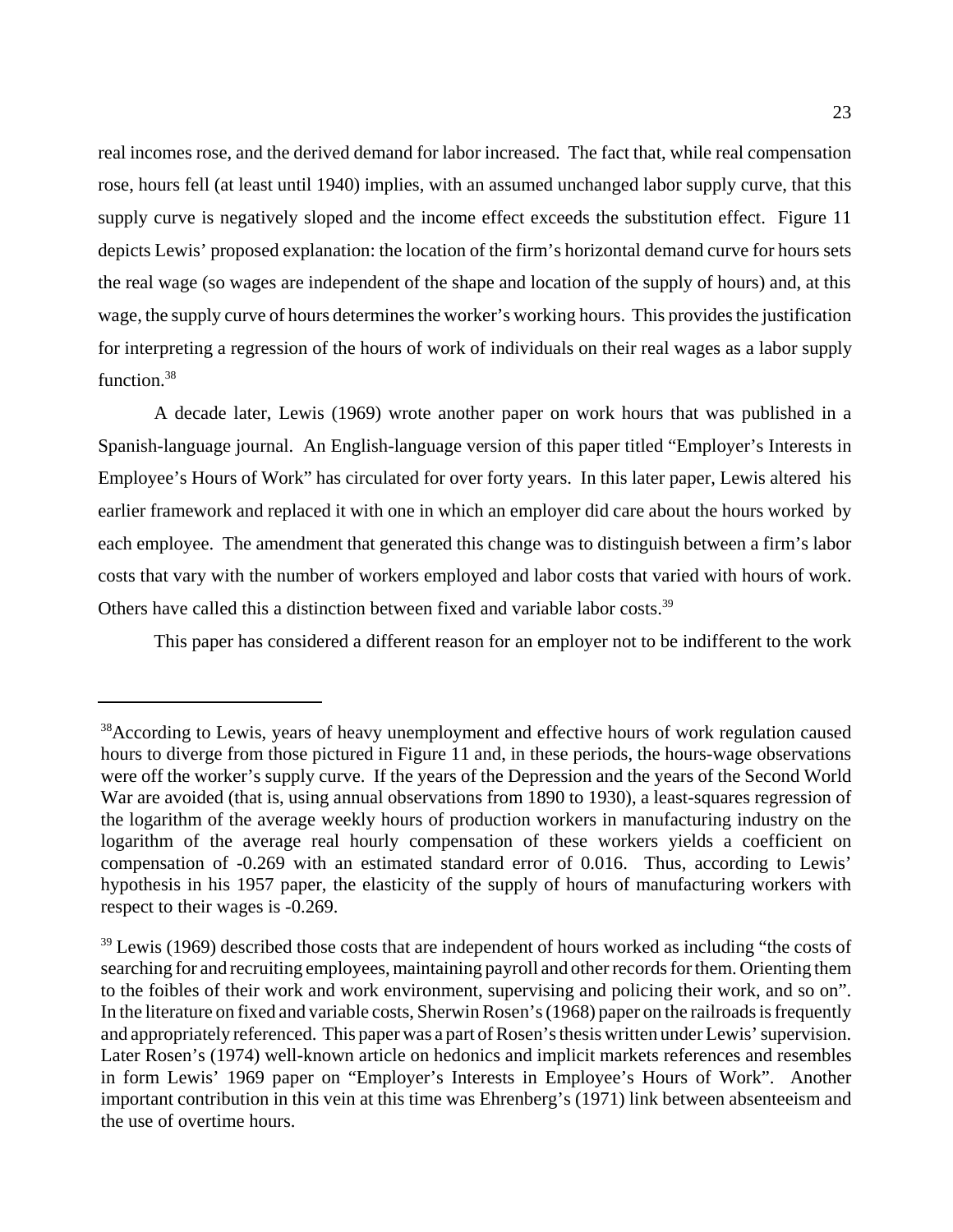hours of each employee, namely, the diminishing productivity associated with an individual working long hours. The findings earlier in this paper suggest Lewis' hypothesis that output is proportional to working hours is, indeed, an appropriate "first-order approximation" to working hours -- up to a certain threshold. Beyond this threshold, increases in working hours raise output at a diminishing rate. This applies to hours worked over the week and to hours worked over the day. The working week threshold for the munition workers considered in this paper was at 48 hours, but for other workers it may be more or less.

If this 48 hours threshold applied also to the manufacturing workers whose wages and hours are graphed in Figure 10, then the assumed horizontal marginal product of hours curve pictured in Figure 11 does not apply to the period before 1920 because, in these years, the average weekly hours of production workers in manufacturing industry exceeded 48. An alternative representation is pictured in Figure 12 where the demand for hours function *DD* is kinked at *H \** just as that graphed by the solid line in Figure 5. At hours less than  $H^*$ , the demand for hours is that suggested by Lewis: a horizontal schedule that expresses an employer's indifference to the number of hours worked by an employee. At hours more than  $H^*$ , the marginal product of hours falls as hours lengthen.

Figure 12 also supposes a limiting case (but, to economists, a familiar one) for the supply of an input: the firm is a price-taker in input markets and faces a horizontal supply of hours schedule. At a given wage, the worker is willing to work any hours that the employer demands. This is the inverse of the situation posed by Lewis: in Figure 12, the wage is set by the location of the supply of hours function and work hours are determined by the employer's demand for hours. Figure 12 shows the horizontal supply of hours function moving up over time because of competition among firms for the hours of workers or because of trade union pressure on wages or because of minimum wage regulation.<sup>40</sup> The hours-wage observations trace out the firm's negatively-sloped hours demand function, not a negatively-sloped supply of hours function, as Lewis proposed in 1957. In fact, suppose that, over the years 1890-1920, the output-hours relationship follows the quadratic-in-hours equation (2). Then the profit-maximizing firm's first-order condition for working hours corresponding to that expressed in Figure 12 can be written as  $H_t = \theta_0 + \theta_1 (w/p)_t$ , where  $\theta_1 = (2 \beta_0)^{-1}$ . When the stochastic version of this first-

<sup>&</sup>lt;sup>40</sup> This reversal of Lewis' horizontal demand function for hours with a horizontal supply function of hours was entertained also by Ehrenberg (1971).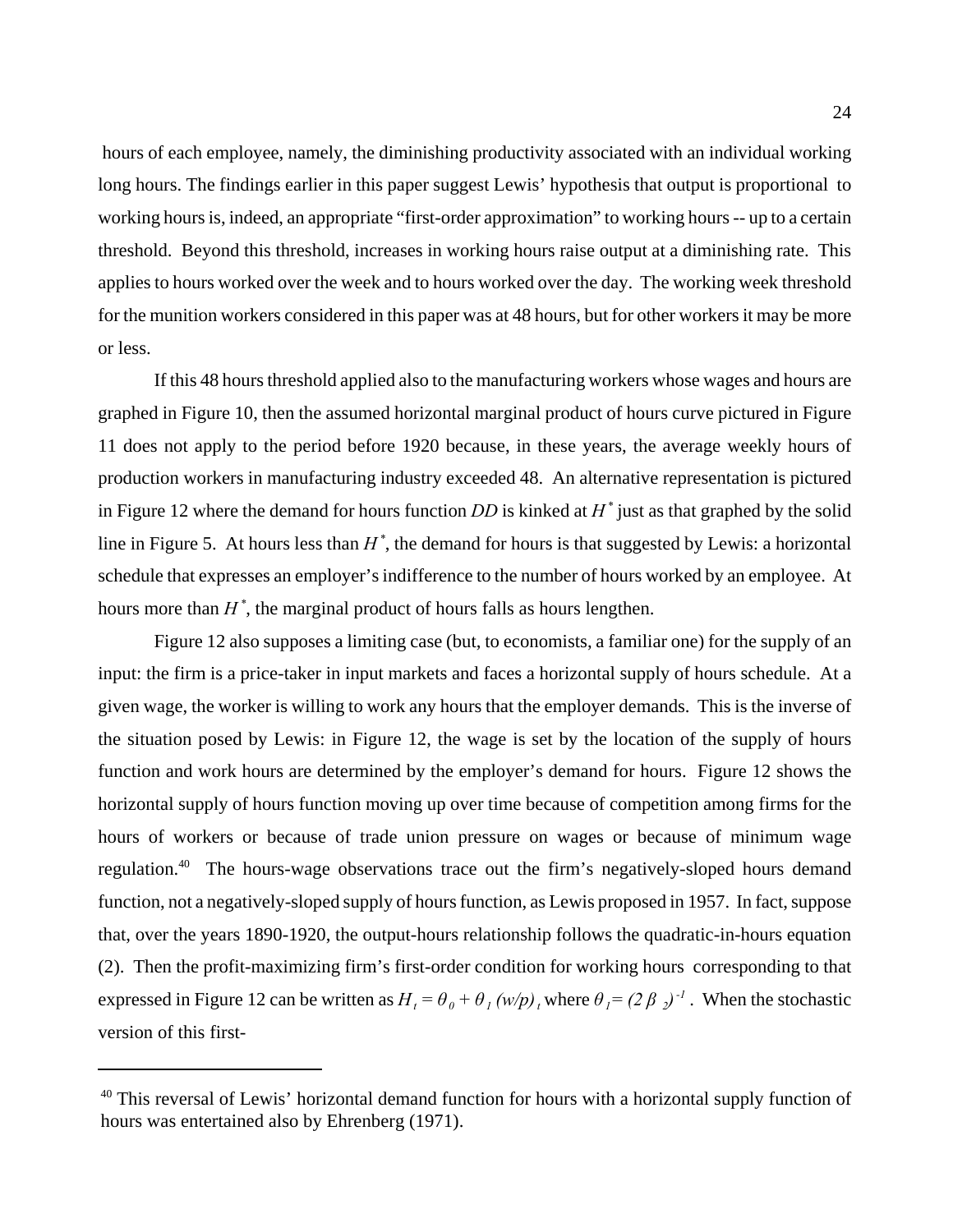order condition is fitted to the 1890-1920 manufacturing weekly hours and real hourly compensation observations, the estimated value of  $\theta$ <sub>*i*</sub> is -7.629 (0.656) which implies a value of -0.066 for  $\beta$ <sub>2</sub>. The elasticity of demand for hours with respect to wages is -0.267 evaluated at average hours and wages.

 The outcome sketched in the previous paragraph -- where the labor supply curve is infinitely elastic -- is not the most likely setting. More plausible is the case in which the hours of work supply function is not horizontal, but one in which the work hours supplied to a firm by a typical worker is responsive to changes in wages. In this case, hours of work are a function both of variables that shift the employer's marginal revenue product of hours of work and the worker's supply of work hours and the identification of one or other relationship is not straightforward.

#### VI. Conclusions

This re-examination of the recommendations relating to hours of work of the HMWC finds them broadly consistent with our analysis: at the levels of working hours in 1915 and 1916 during the War, hours reductions would have had small or no damaging effects on output; those weeks without a day of rest from work had about ten percent lower output than weeks when there was no work on Sunday holding weekly hours constant; night work was not less productive than day work and, indeed, may have been slightly more productive.

Long weekly hours and long daily hours do not necessarily yield high output and this implies that, for some employees engaged in certain types of work, their profit-maximizing employer will not be indifferent to the length of their working hours over a day or week. This point has already been made in the literature of fixed employment costs where costs linked to the number of workers employed inclines a firm to extend the working hours of employees. This paper has suggested a different reason for an optimizing employer to care about the length of working hours: employees at work for a long time may experience fatigue or stress that not only reduces his or her productivity but also increases the probability of errors, accidents, and sickness that impose costs on the employer. Unlike the case of fixed employment costs, these concerns over work stress incline the firm not to extend the work hours of employees, but to curtail them. The point at which fatigue sets in and the nature of the link between working hours and work effort or fatigue is likely to vary across types of work and across workers.

This is certainly not a new argument, but it seems to have been neglected in contemporary models of labor markets. It implies that restrictions on working hours – those imposed by statute or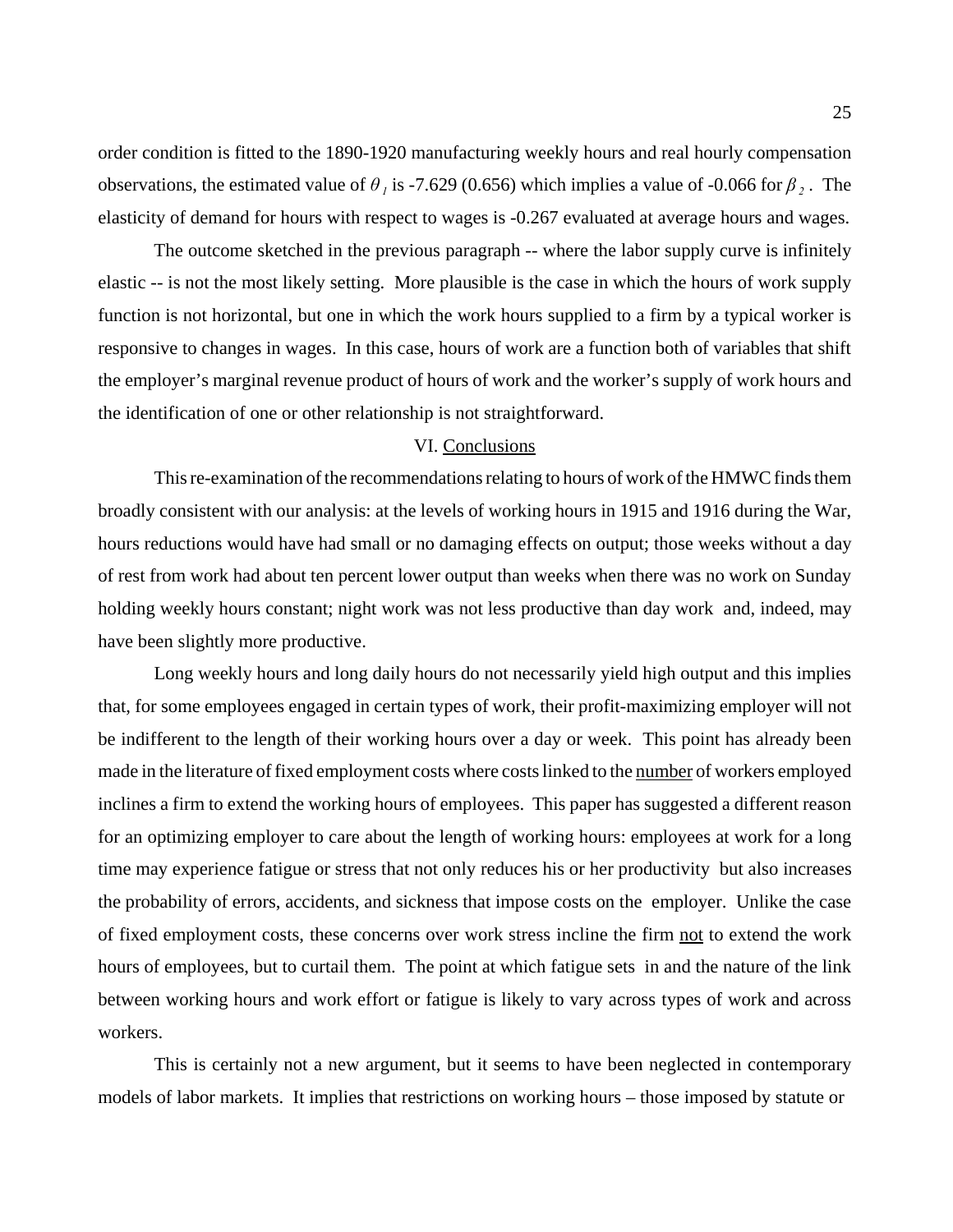those induced by setting penalty rates of pay for hours worked beyond a threshold or those embodied in collective bargaining agreements – may be viewed not as damaging restraints on management but as an enlightened form of improving workplace efficiency and welfare.

However, why should an employer resist cutting working hours: if workers' earnings are tied to their hours of work, then fewer hours imply lower labor costs and, if shorter hours yield the same output, why would any firm knowingly select the higher hours? Even if workers are paid entirely by results and not by time worked, there are ancillary costs of long working hours such as the expenses of running complementary machinery and of providing light, heat, ventilation, and supervisory labor. Is it possible that employers were unaware that hours could be reduced without loss of output?

This was the opinion of Hicks (1932, 1963, Ch. V) who believed that "probably it has never entered the heads of most employers that it was at all conceivable that hours could be shortened and output maintained. But it is clear that there were a few who had realised it." Hicks explains why competition among firms might not induce a cut in hours and why, in the absence of statutory regulation or the activities of trade unions, employers have been "slow" to initiate a reduction in hours.<sup>41</sup>

As for the measurement of the labor input in production, although it may be appealing to combine the number of workers and their average hours of work into a single variable called workerhours, there is also a case for unbundling them and for allowing working hours to enter production differently from the number of workers. Moreover, the use of <u>average</u> hours may be troublesome if there are sharp differences among workers in their hours and if the results in this paper apply; in this case, the average may be an especially inappropriate summary indicator of a highly nonlinear effect. At 35 hours, an additional five hours to the length of the working week has consequences for the effective labor input that are quite different from an additional five hours starting at 48 hours.

This argument also has the implication that the conventional procedure in estimating labor supply functions with observations on work hours and wages is frustrated by the conventional identification problem of distinguishing the supply function from the demand function in these quantity

 $41$  Similarly, Vernon (1940, p.7) believed many employers lacked knowledge of these relationships: "......in spite of what employers might reasonably have been expected to know about the physical capabilities of their workers in the munition factories of 1914-18, they in many cases acted in direct opposition to the well-supported evidence supplied by earlier investigations, and subjected their employees to unwarrantable conditions of work."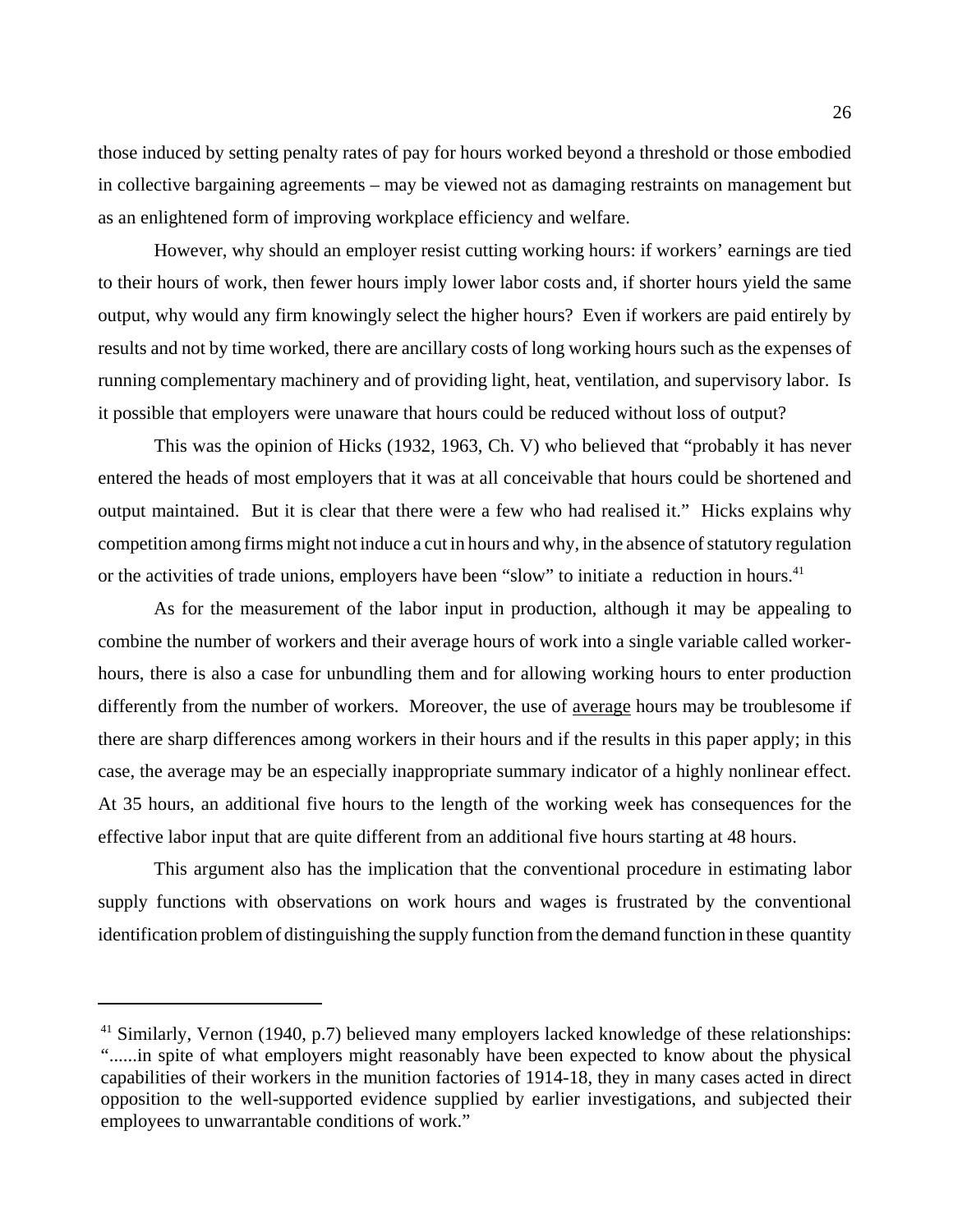(hours) and price (wage) observations. No doubt, there are individuals whose working hours are well described by the situation pictured in Figure 11. There are others for whom the market expressed in Figure 12 will provide a closer approximation.

Do the HMWC's concerns about long work hours have any relevance for today's workplaces? A number of recent studies show that accidents and illnesses follow long work hours. For instance, an analysis of over ten thousand workers from the National Longitudinal Survey of Youth between 1987 and 2000 found that, holding constant a number of other factors, those who worked at least twelve hours each day or at least sixty hours per week had considerably higher (37 percent and 23 percent, respectively) injury hazard rates than other workers. Long hours typify certain jobs and research has documented untoward consequences of long hours in these occupations. In a study of hospital staff nurses, shifts longer than 12 hours and working weeks longer than 40 hours were associated with significantly heightened probabilities of error that have raised questions about patient safety. In another study, medical interns were significantly more likely to be involved in motor vehicle crashes if they had just worked extended shifts.<sup>42</sup> Similar reports have been made about airline pilots, police officers, truck drivers, and soldiers.

Work fatigue and work stress are not confined to these occupations. In a nationally representative survey of almost 30,000 U.S. workers interviewed between August 2001 and May 2003, almost 38 percent replied affirmatively to the question, "Did you have low levels of energy, poor sleep, or a feeling of fatigue in the past two weeks?" Full-time workers were more likely to lose productive time from fatigue than those working part-time. In addition, in 2002, according to the Health and Retirement Survey, one-fifth of workers aged 55 to 60 years strongly agreed with the description of their current job as involving "a lot of stress".

If the analysis here were repeated on contemporary data that contain information on workers' output and their working hours, we might be able to assess Denison's (1962, p.39) judgment that "Few studies offer more promise of adding to welfare and contributing to wise decisions in a matter that may greatly affect the future growth rate than a really thorough investigation of the present relationship between hours and output."

 $42$  The studies in this and the next paragraph are found in Barger et al. (2005), Dembe et al. (2005), Rogers et al. (2004), Ricci, et al. (2007), Johnson (2004), and Rho (2010). Also see Vegso *et al.* (2007).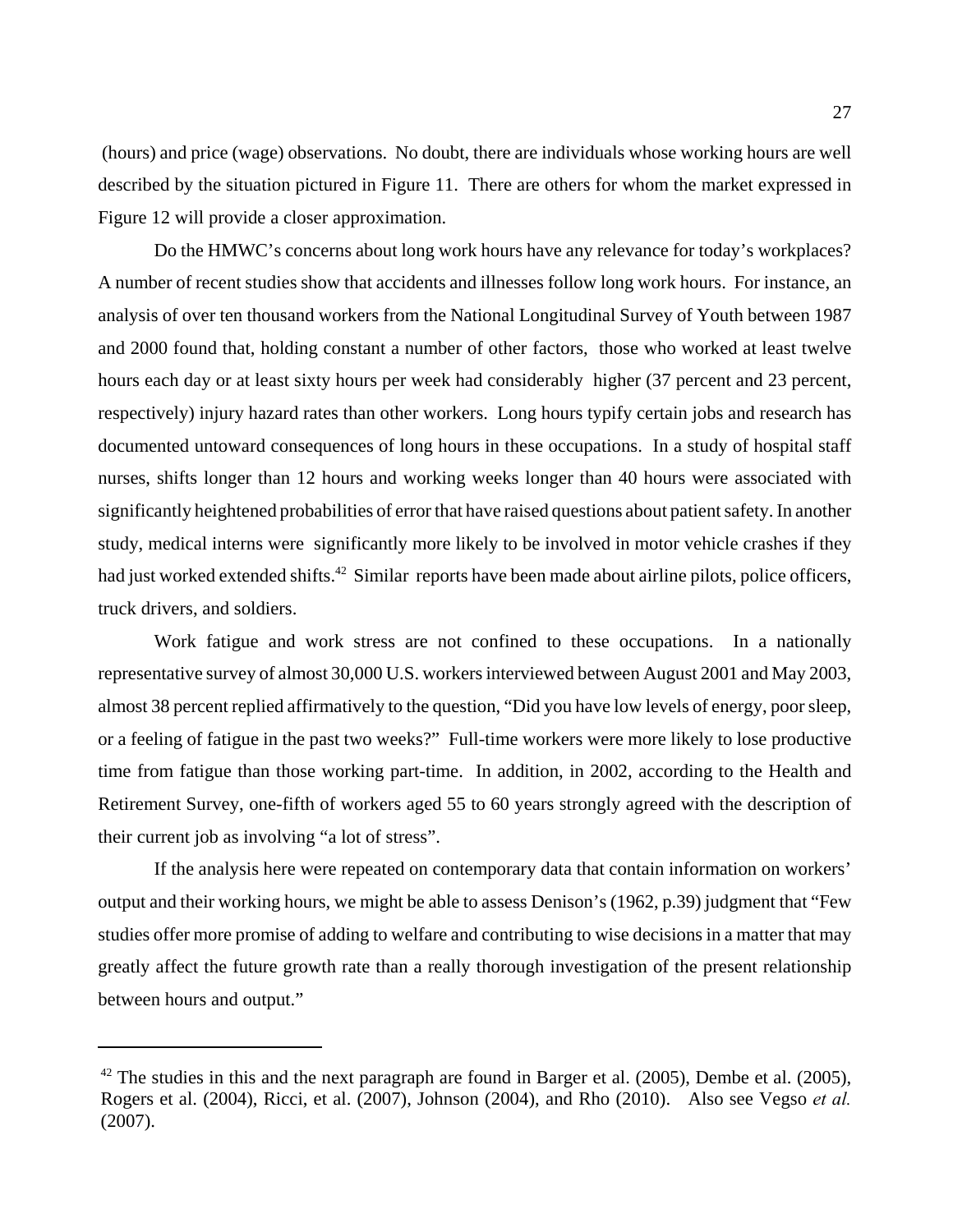#### REFERENCES

Agnew, T.H., "Report on the Health and Physical Condition of Male Munition Workers", Interim Report of the Health of Munition Workers Committee, 1917, Cmd. 8511.

Bandiera, Oriana, Iwan Barankay, and Imran Rasul, "Field Experiments with Firms", Journal of Economic Perspectives , 25 (3), Summer 2011, 63-82

Barger, Laura K., Brian E. Cade, Najib T. Ayas, John W. Cronin, Bernard Rosner, Frank Speizer, Charles A. Czeisier, "Extended Work Shifts and the Risk of Motor Vehicle Crashes among Interns", New England Journal of Medicine, 2005, 352 (2), January 2005, 125-34.

Barker, Pat, Regeneration, Penguin Books, London, 1992.

Bedford, Thomas, "H.M.Vernon, M.A., M.D.", Occupational Medicine 1(1), 1951, 47-8.

Brown, David G., "Hours and Output" in C.E.Dankert, F.C.Mann, and H.R.Northrup, eds., Hours of Work, Industrial Relations Research Association, Publication No. 32, Harper & Row, New York, 1965, pp. 147-60.

Brown, J. Douglas, and Helen Baker, Optimum Hours of Work in War Production, Industrial Relations Section, Princeton University, March 1942.

Campbell, Janet M., and Lilien E. Wilson, "Inquiry into the Health of Women Engaged in Munition Factories", Interim Report of the Health of Munition Workers Committee, 1917, Cd. 8511.

Cross, Gary, A Quest for Time: The Reduction of Work in Britain and France, 1840-1940 , University of California Press, Berkeley, 1989.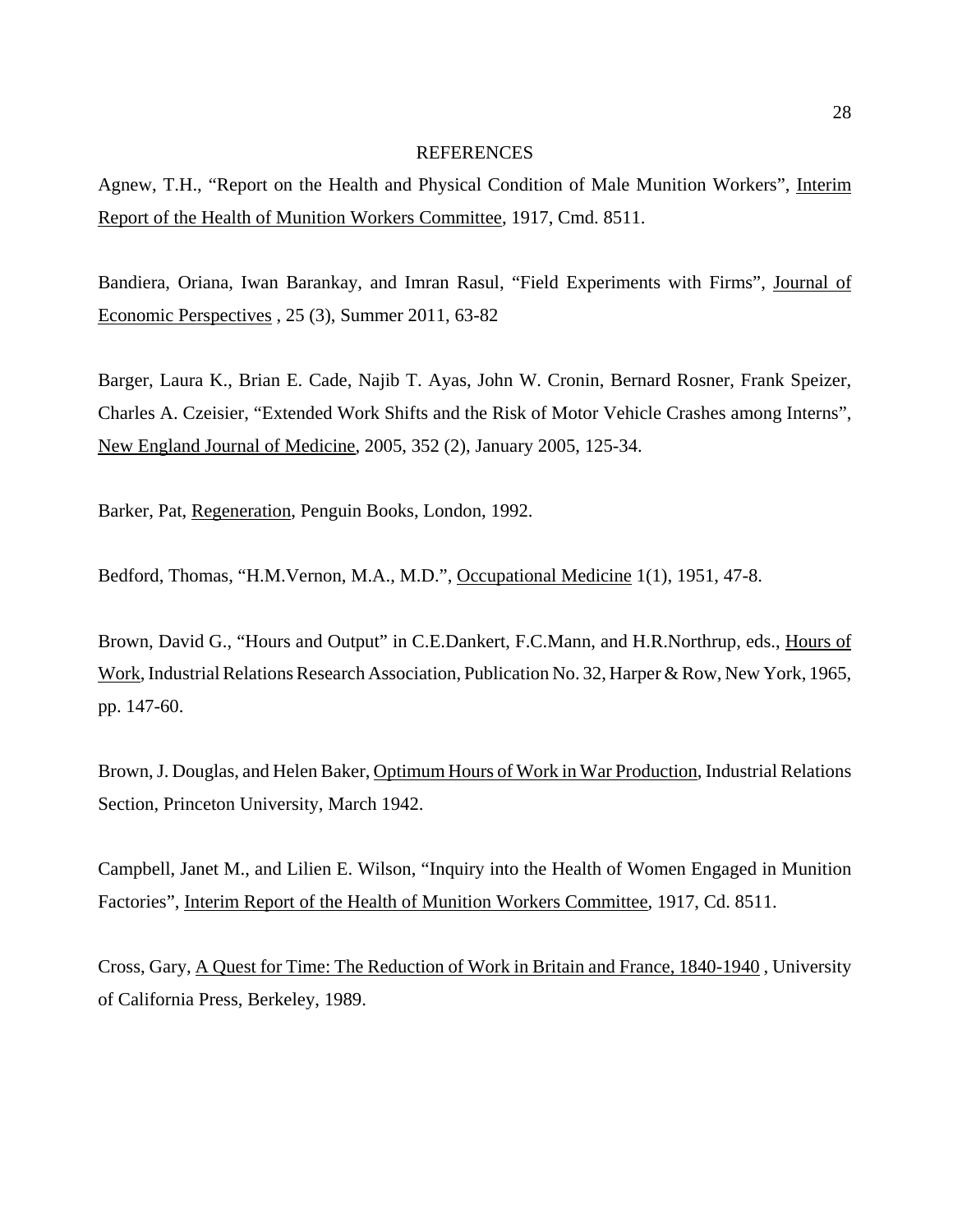Dembe, A.E., J.B.Erickson, R.G.Delbos, and S.M. Banks, "The Impact of Overtime and Long Work Hours on Occupational Injuries and Illnesses; New Evidence from the United States", Occupational and Environmental Medicine, 62 (9), September 2005, 588-97.

Denison, Edward F., The Sources of Economic Growth in the United States and the Alternatives Before Us, Committee for Economic Development, New York, 1962 .

Drake, Barbara, Women in the Enginering Trades, Trade Union Series No. 3, Fabian Research Department and George Allen & Unwin, London, 1917

Ehrenberg, Ronald G., Fringe Benefits and Overtime Behavior, D.C. Heath and Co., Lexington, 1971.

Feldstein, M.S., "Specification of the Labour Input in the Aggregate Production Function", Review of Economic Studies, 34 (4), October 1967, 375-86

Goldmark, Josephine, Fatigue and Efficiency: A Study in Industry, Russell Sage Foundation, New York, 1912.

Hamermesh, Daniel S., *Labor Demand*, Princeton University Press, Princeton, 1993.

Hamermesh, Daniel S., Workdays, Workhours and Work Schedules: Evidence for the United States and Germany, Upjohn Institute, Kalamazoo, 1996.

Harrison, Glenn W., and John A. List, "Field Experiments", Journal of Economic Literature, 42 (4), December 2004, 1009-53.

Hart, Robert A., and Peter G. McGregor, "The Returns to Labour Services in West German Manufacturing Industry", European Economic Review, 32, 1988, 947-63.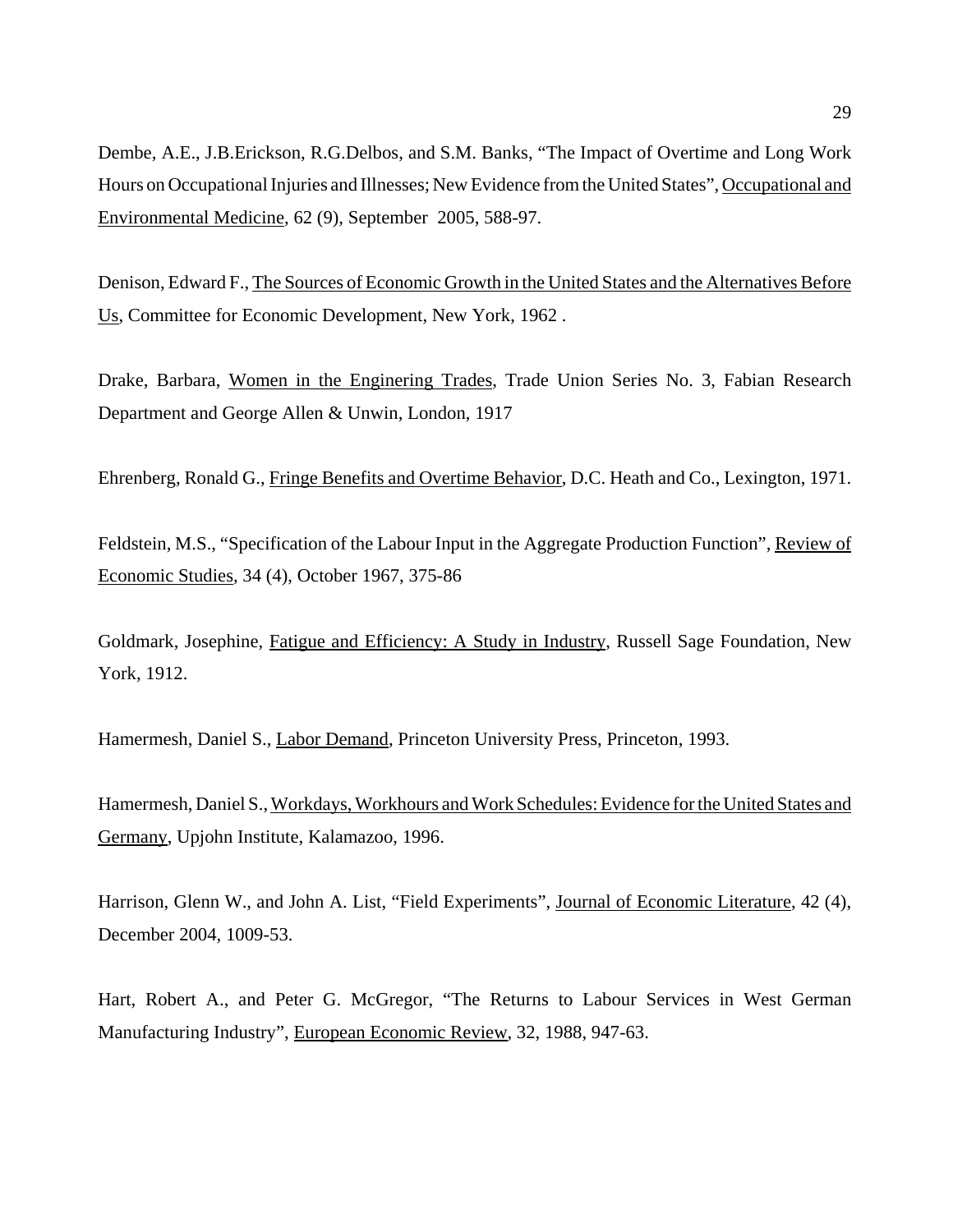Hart, Robert A., "Women doing Men's Work and Women doing Women's Work: Female Work and Pay in British Wartime Engineering", Explorations in Economic History, 44, 2007, 114-130.

Health of Munition Workers Committee,Hours of Work,Memorandum No. 5, 1916, Cd. 8186, [1916a]

Health of Munition Workers Committee, Statistical Information Concerning Output in Relation to Hours of Work, Memorandum No. 12, 1916, Cd. 8344, [1916b]

Health of Munition Workers Committee, Interim Report, Industrial Efficiency and Fatigue, 1917, Cd. 8511.

Health of Munition Workers Committee, Further Statistical Information concerning Output in relation to Hours of Work, with Special Reference to the Influence of Sunday Labour, Memorandum No. 18, 1917, Cd. 8628.

Health of Munition Workers Committee, Weekly Hours of Employment, Memorandum No. 20, 1917, Cd. 8801.

Health of Munition Workers Committee, Final Report, 1919, Cd. 9065 and reprinted by the U.S. Bureau of Labor Statistics, Bulletin 249.

Hicks, J.R., The Theory of Wages, Macmillan, London, first edition 1932, second edition 1963.

Johnson, Richard W., "Trends in Job Demands among Older Workers, 1992-2002" , Monthly Labor Review , July 2004, 127(7), 48-56.

Jones, Ethel B., "New Estimates of Hours of Work per Week and Hourly Earnings, 1900-1957", Review of Economics and Statistics, 45(4), November 1963, 374-85.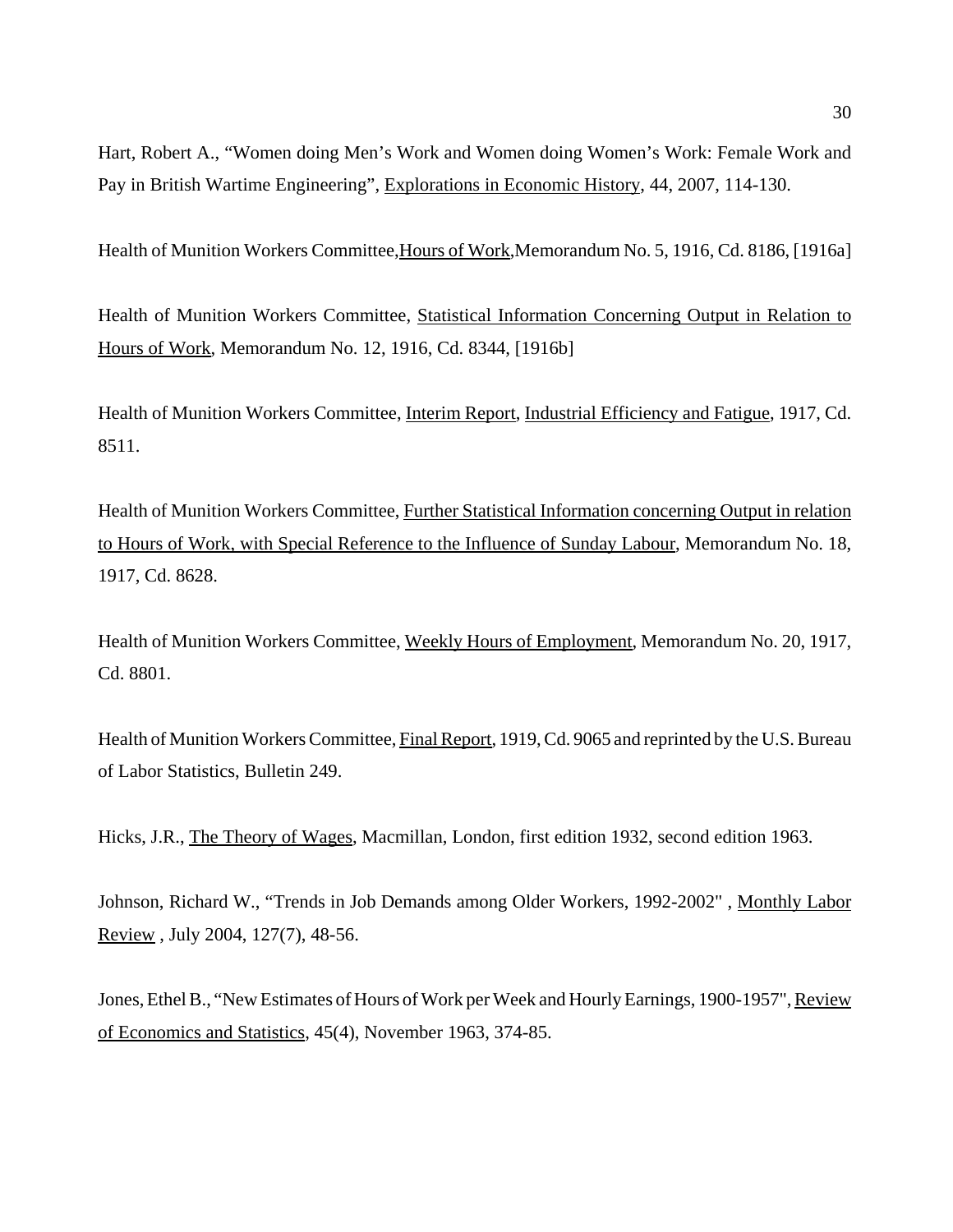Keane, Michael P., "Labor Supply and Taxes: A Survey", Journal of Economic Literature, 59(4), December 2011, 961-1075

Kossoris, Max D., and Reinfried F. Kohler, Hours of Work and Output, U.S. Department of Labor, Bureau of Labor Statistics, Bulletin No. 917, 1947.

Leslie, Derek, and John Wise, "The Productivity of Hours in U.K. Manufacturing and Production Industries", Economic Journal 90(357), March 1980, 74-84

Lewis, H. Gregg, "Hours of Work and Hours of Leisure", Proceedings of the Ninth Annual Meeting, of the Industrial Relations Research Association, ed. by L. Reed Tripp, 1957, pp. 196-206

Lewis, H. Gregg, "Employer Interests in Employee Hours of Work", 1969, a version of which was published as "Interes del empleador en las horas de Trabajo del empleado" in Cuadernos de Economia, Catholic University, Chile.

Loveday, Thomas, "The Causes and Conditions of Lost Time", Health of Munition Workers Committee, Interim Report, Industrial Efficiency and Fatigue, 1917,(Cd. 8511), pp 41-67.

Marti, Michael, "Substitution between Working Hours and Employment: An Empirical Analysis for Switzerland", Swiss Journal of Economics and Statistics, September 2000, vol. 136 (3), pp. 397-415

Matthews, R.C.O., C.H.Feinstein, and J.C.Odling-Smee, British Economic Growth 1856-1972, Stanford University Press, California, 1982.

McIvor, A.J., "Employers, the Government, and Industrial Fatigue in Britain, 1890-1918", British Journal of Industrial Medicine, 44, 1987, 724-32

Ministry of Munitions, History of the Ministry of Munitions, Volume III Finance and Contracts, Part II Contracts, 1922.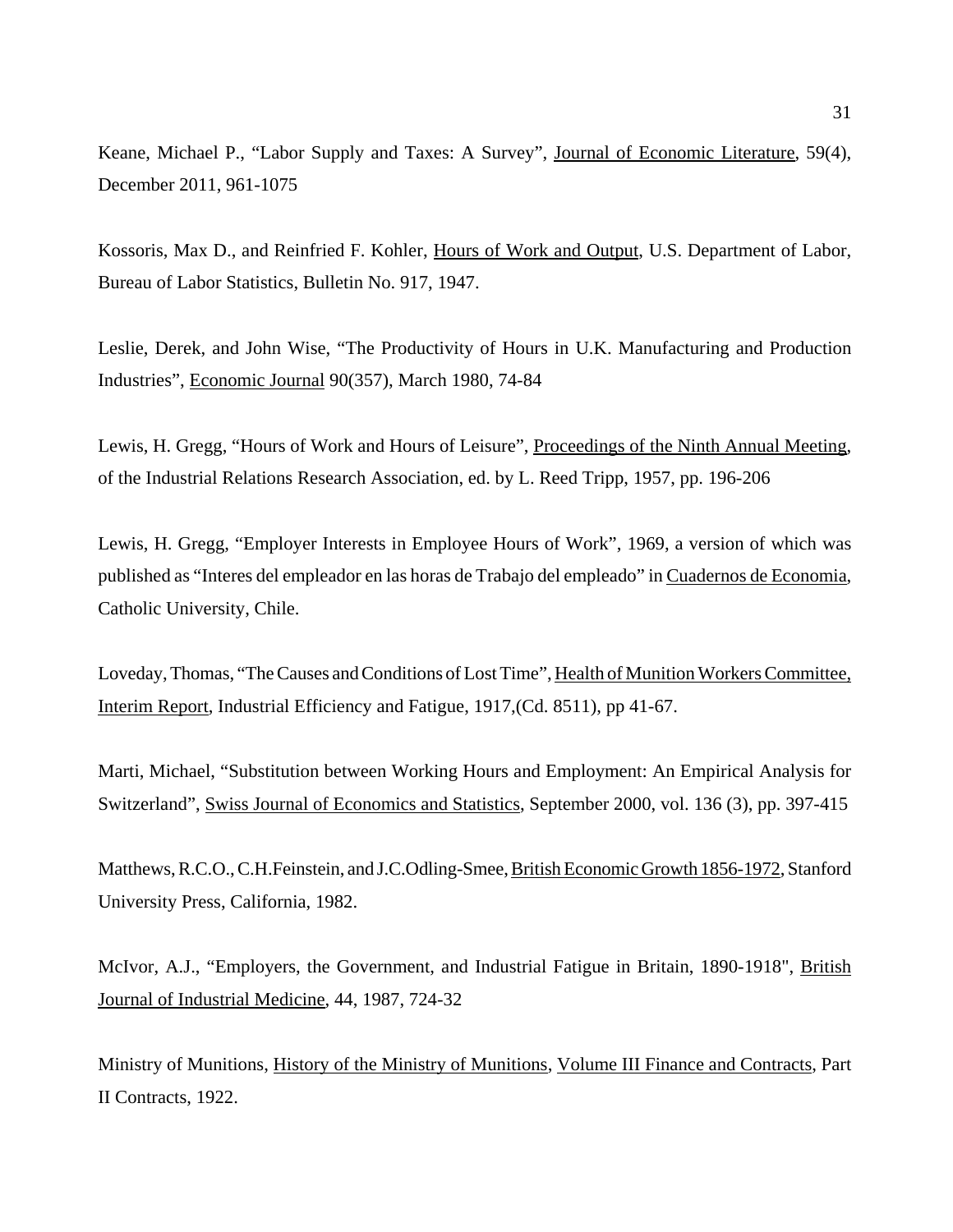National Industrial Conference Board, Analysis of British Wartime Reports on Hours of Work as Related to Output and Fatigue, No. 2, November 1917, Boston, Mass.

Officer, Lawrence H., Two Centuries of Compensation for U.S. Production Workers in Manufacturing, Palgrave Macmillan, New York, 2009.

Osborne, Ethel E., "The Output of Women Workers in Relation to Hours of Work in Shell-Making", Report No. 2 of the Industrial Fatigue Research Board, London, 1919.

Rho, Hye Jin, "Hard Work? Patterns in Physically Demanding Labor among Older Workers", Center for Economic and Policy Research, Washington, D.C.,August 2010.

Ricci, Judith A., Elsbeth Chee, Amy L. Lorandeau, and Jan Berger, "Fatigue in the U.S. Workforce: Prevalence and Implications for Lost Productive Work Time", Journal of Occupational and Environmental Medicine, 49 (1), January 2007, 1-10.

Rogers, Ann E., Wei-Ting Hwang, Linda D. Scott, Linda H. Aiken, and David F. Dinges, "The Working Hours of Hospital Staff Nurses and Patient Safety", Health Affairs, 23(4), July/August 2004, 202-12.

Rosen, Sherwin, "Short-Run Employment Variation on Class-I Railroads in the U.S., 1947-1963", Econometrica, 36 (3/4), July-October 1968, 511-29.

Rosen, Sherwin, "Hedonic Prices and Implicit Markets: Product Differentiation in Pure Competition", Journal of Political Economy, 82(1), January-February 1974, 34-55.

Rubin, Gerry R., War, Law, and Labour: The Munition Acts, State Regulation, and the Unions, 1915- 1921, Clarendon Press, Oxford, 1987

Scott, Peter, and Anna Spadavecchia, "Did the 48-Hour Week Damage Britain's Industrial Competitiveness?", Economic History Review, 64 (4), 2011, 1266-1288.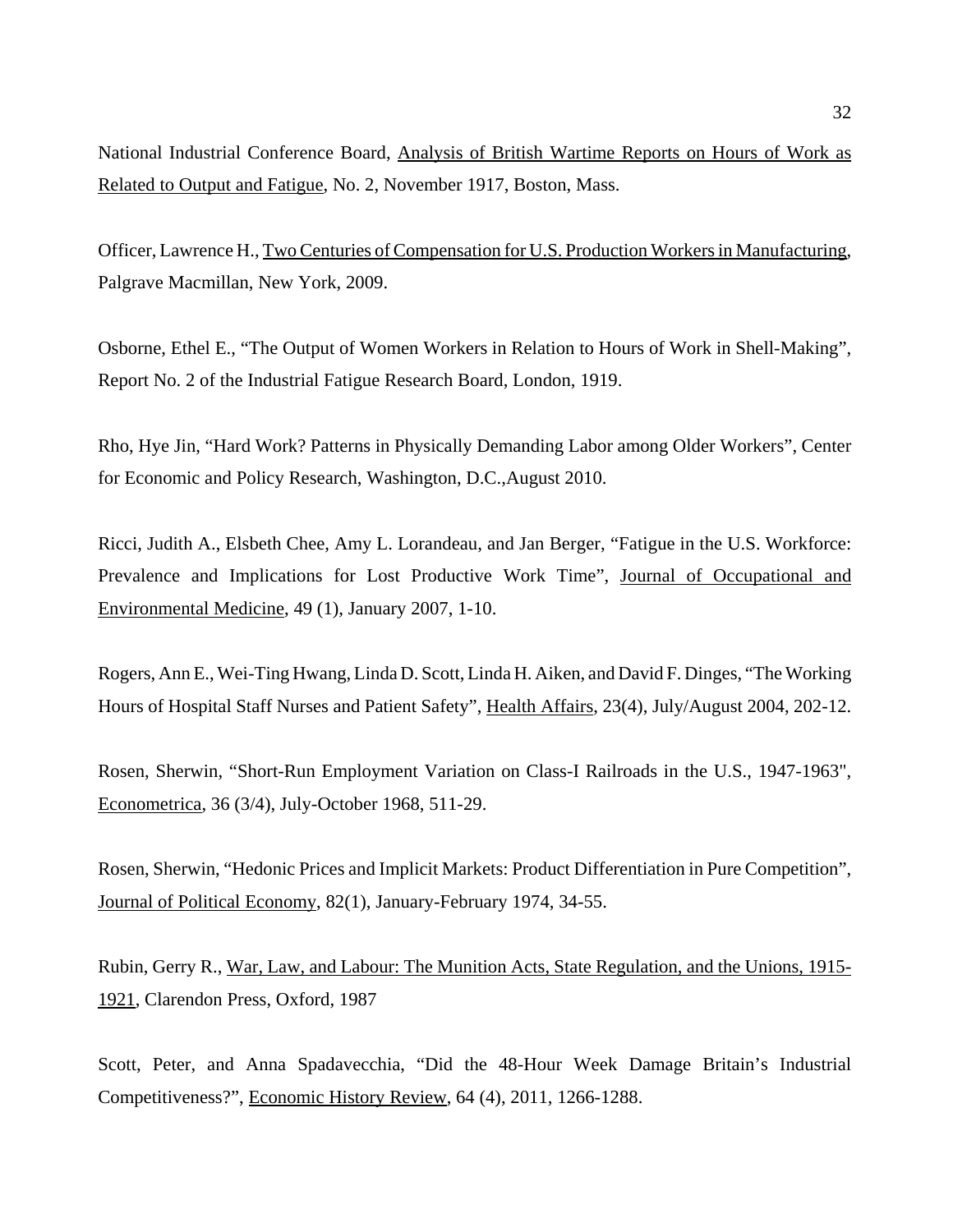Vegso, S., L. Cantley, M. Slade, O. Taiwo, K. Sircar, R. Rabinowitz, M.Fiellen, M.B.Russi, and M.R.Cullen, "Extended Work Hours and Risk of Acute Occupational Injury: A Case-Crossover Study of Workers in Manufacturing", American Journal of Industrial Medicine , 50(8), August 2007, 597-603.

Vernon, Horace Middleton, Industrial Fatigue and Efficiency, Routledge, London, 1921.

Vernon, Horace Middleton, The Health and Efficiency of Munition Workers, Oxford University Press, London, 1940.

Woollacott, Angela, On Her Their Lives Depend: Munitions Workers in the Great War, University of California Press, Berkeley, 1994.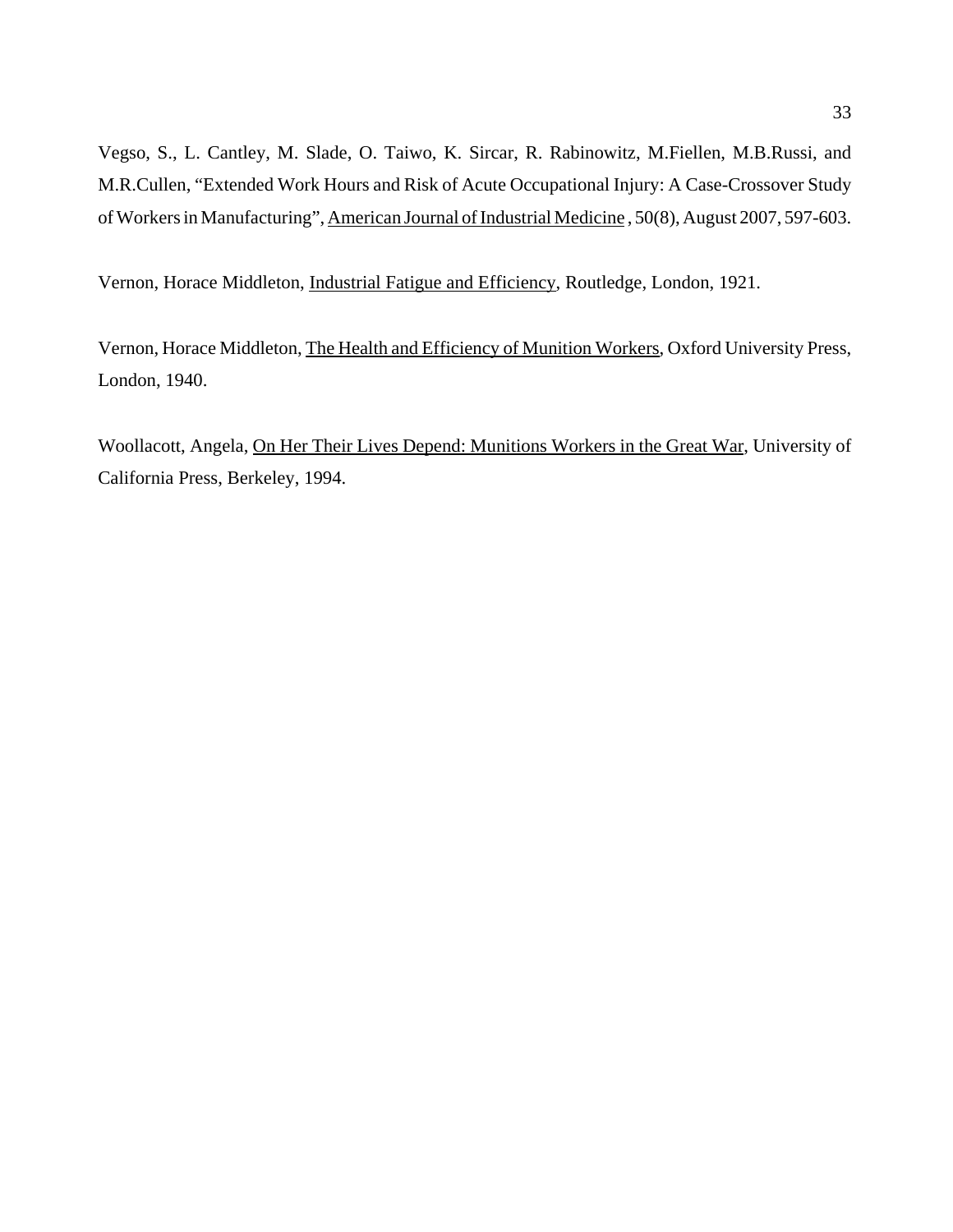Descriptive Statistics on Weekly Hours and Weekly Output of Munition Workers

|                              | 100 Women in |             | 40 Women in |        | 56 Men in |        | 15 Youths in |        | All Four |           |  |
|------------------------------|--------------|-------------|-------------|--------|-----------|--------|--------------|--------|----------|-----------|--|
|                              |              | "Moderately |             | "Light |           | "Heavy |              | "Light |          | Groups of |  |
|                              |              | Heavy       | Labour"     |        | Labour"   |        | Labour"      |        | Workers  |           |  |
|                              |              | Labour"     |             |        |           |        |              |        |          |           |  |
|                              | hours        | output      | hours       | output | hours     | output | hours        | output | hours    | output    |  |
| nobs                         |              | 56          |             | 26     | 31        |        | 9            |        | 122      |           |  |
| mean, $\mu$                  | 53.1         | 6,654       | 49.2        | 5,889  | 47.2      | 6,066  | 56.8         | 6,645  | 51.1     | 6,341     |  |
| median, $M$                  | 52.3         | 6,861       | 49.4        | 6,177  | 49.9      | 6,246  | 54.7         | 6,811  | 50.6     | 6,514     |  |
| $1st$ quartile, $Q_1$        | 47.4         | 6,196       | 45.0        | 5,445  | 45.9      | 5,664  | 52.8         | 6,136  | 47.0     | 5,875     |  |
| 3rd quartile, $Q_3$          | 61.1         | 7,338       | 55.4        | 6,490  | 51.4      | 6,874  | 56.2         | 7,194  | 56.1     | 7,063     |  |
| minimum                      | 24.0         | 2,919       | 26.4        | 3,142  | 27.1      | 3,614  | 47.4         | 5,878  | 24.0     | 2,919     |  |
| maximum                      | 71.8         | 8,735       | 64.9        | 7,063  | 59.1      | 7,738  | 72.5         | 7,325  | 72.5     | 8,735     |  |
| standard deviation, $\sigma$ | 10.5         | 1,172       | 9.3         | 1,021  | 8.5       | 1,086  | 8.5          | 576    | 10.0     | 1,127     |  |
| $\sigma/\mu$                 | 0.20         | 0.18        | 0.19        | 0.17   | 0.18      | 0.18   | 0.15         | 0.09   | 0.20     | 0.18      |  |
| $[1/2(Q_3 - Q_1)] \div M$    | 0.13         | 0.08        | 0.11        | 0.08   | 0.06      | 0.10   | 0.03         | 0.08   | 0.09     | 0.09      |  |

"nobs" means number of weekly observations.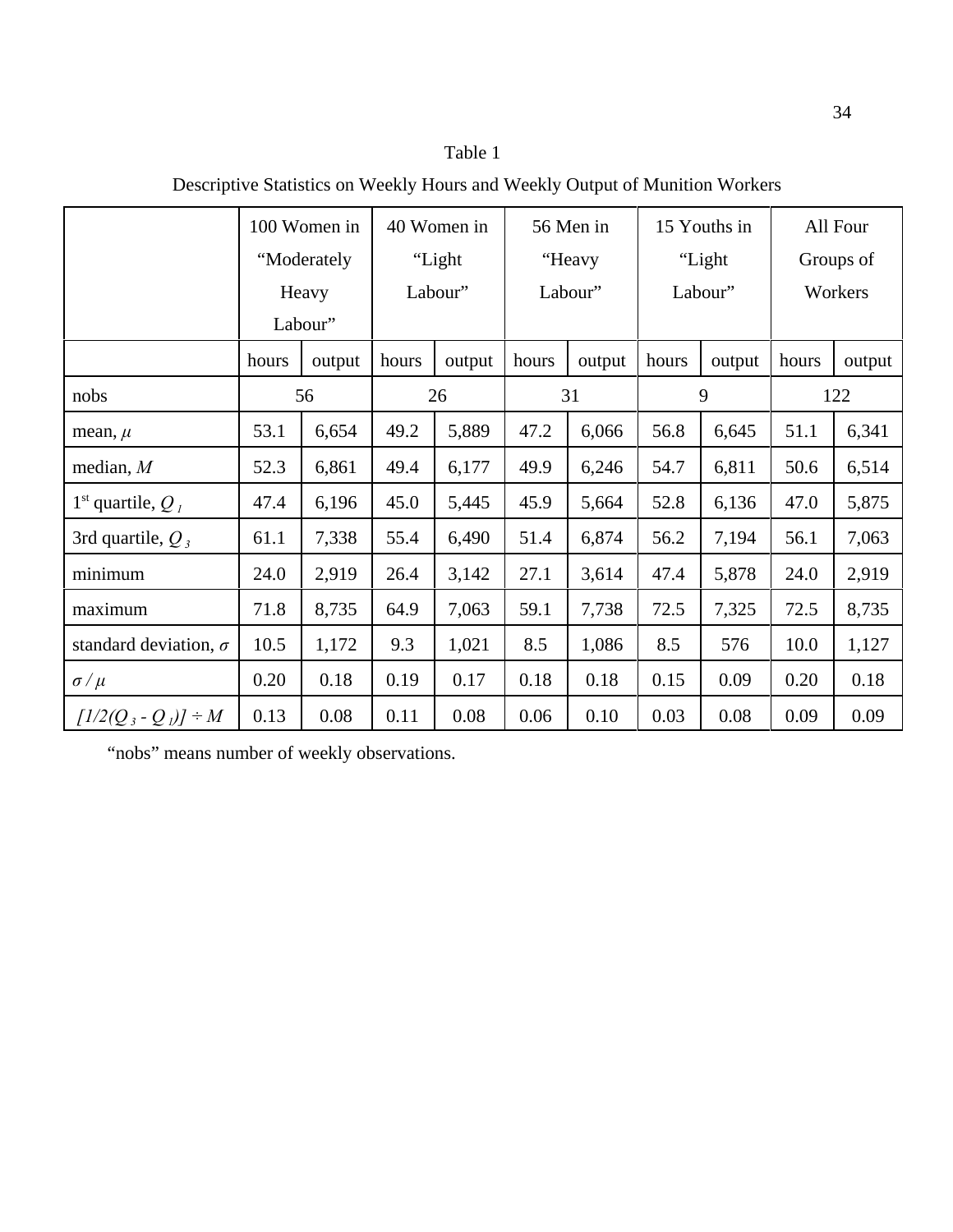Least-Squares Estimates of the Coefficients on Working Hours (and Estimated Standard Errors in Parentheses) of the Output-Hours Equations (1) through (3) Fitted to all 122 Weekly Observations.

| <b>RHS</b>                 | estimated coefficients (and estimated standard errors in      |                                  |           |  |  |  |  |
|----------------------------|---------------------------------------------------------------|----------------------------------|-----------|--|--|--|--|
| variable                   | parentheses) attached to variables listed in the first column |                                  |           |  |  |  |  |
|                            | equation $(1)$                                                | equation $(2)$<br>equation $(3)$ |           |  |  |  |  |
| $H_{t}$                    | 86.592                                                        | 313.843                          | 18.215    |  |  |  |  |
|                            | (6.665)                                                       | (34.540)                         | (204.010) |  |  |  |  |
| $H_t^2$                    |                                                               | $-2.327$                         | 4.067     |  |  |  |  |
|                            |                                                               | (0.349)<br>(4.363)               |           |  |  |  |  |
| $H_t^{\beta}$              |                                                               |                                  | $-0.044$  |  |  |  |  |
|                            |                                                               |                                  | (0.30)    |  |  |  |  |
| $H^{xmax}$                 | ND                                                            | 67.4                             | 64.0      |  |  |  |  |
| goodness of fit statistics |                                                               |                                  |           |  |  |  |  |
| $R^2$                      | 0.628                                                         | 0.731                            | 0.736     |  |  |  |  |
| see                        | 699.1                                                         | 596.9                            | 593.9     |  |  |  |  |

These equations are fitted to all workers and they include fixed effects that allow the intercept of the output-hours equation to be different for each group of workers. The same output-hours slope applies to all the workers. *see* is the standard error of estimate of the equation and  $H^{xmax}$  is the hours of work at which output reaches a maximum as implied by the estimates of the fitted equation. The form of equation (1) does not permit such a stationary value and *ND* means "not defined".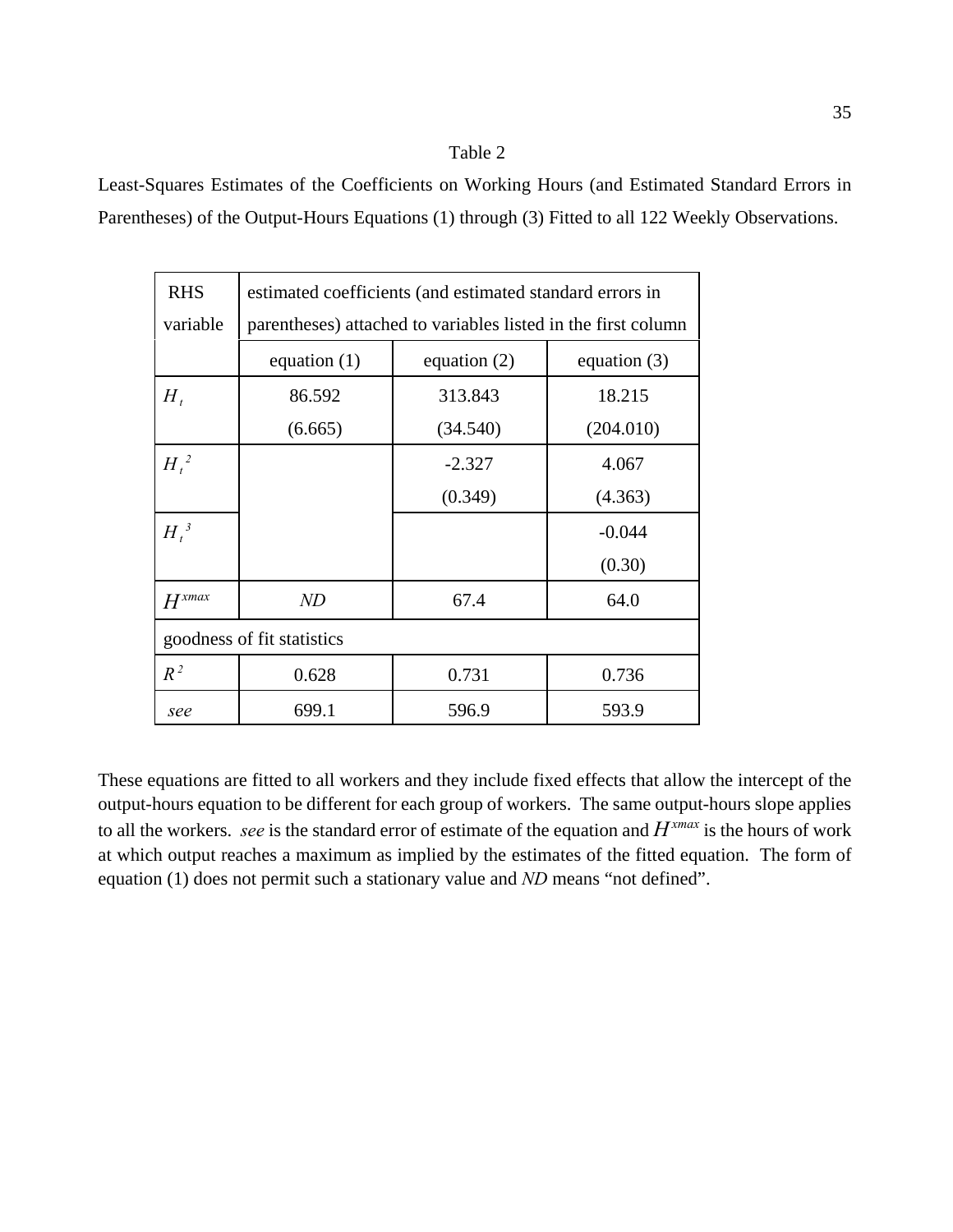Descriptive Statistics on Weekly Hours and Weekly Output for Observations in the Shorter Hours Regime (Hours < 49) and in the Longer Hours Regime (Hours  $\geq$  49)

|                                 |       | Hours $<$ 49 | Hours $\geq$ 49 |         |  |
|---------------------------------|-------|--------------|-----------------|---------|--|
| nobs                            |       | 47           | 75              |         |  |
|                                 | Hours | Output       | Hours           | Output  |  |
| mean, $\mu$                     | 42.0  | 5,461.1      | 56.7            | 6,892.3 |  |
| median, $M$                     | 45,3  | 5,691.6      | 54.9            | 6,892.2 |  |
| 1 <sup>st</sup> quartile, $Q_1$ | 38.5  | 4,648.2      | 51.2            | 6,490.0 |  |
| $3^{rd}$ quartile, $Q_3$        | 47.6  | 6,230.7      | 61.4            | 7,250.0 |  |
| minimum                         | 24.0  | 2,919.2      | 49.1            | 5,313.6 |  |
| maximum                         | 48.8  | 8,735.2      | 72.5            | 8,037.6 |  |
| standard deviation, $\sigma$    | 7.6   | 1,242.67     | 6.57            | 562.83  |  |
| $\sigma/\mu$                    | 0.181 | 0.228        | 0.116           | 0.082   |  |
| $[1/2(Q, -Q)] + M$              | 0.100 | 0.139        | 0.093           | 0.055   |  |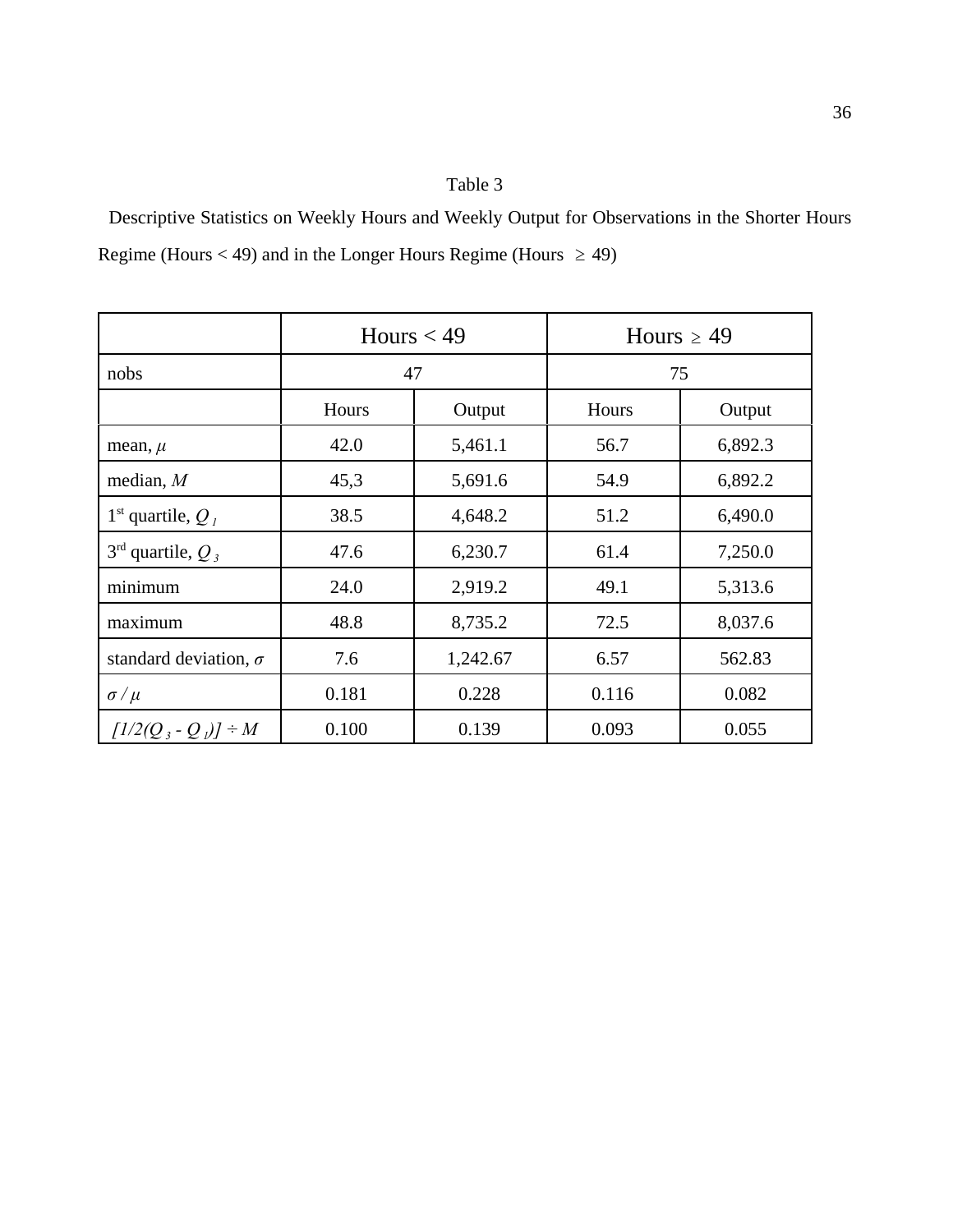Least-Squares Estimates of the Coefficients on Working Hours (and Estimated Standard Errors in Parentheses) of Output-Hours Spline Functions Fitted to All 122 Weekly Observations

|                        | column (i)                 | column (ii)                               | column (iii)                                |  |  |  |
|------------------------|----------------------------|-------------------------------------------|---------------------------------------------|--|--|--|
|                        | Quadratic-in-Hours in      |                                           | Linear-in-Hours in Shorter Hours Regime and |  |  |  |
| parameters             | <b>Both Shorter Hours</b>  | Quadratic-in-Hours in Longer Hours Regime |                                             |  |  |  |
|                        | and Longer Hours           |                                           |                                             |  |  |  |
|                        | Regimes                    |                                           |                                             |  |  |  |
| < 49 hours regime      |                            |                                           |                                             |  |  |  |
| b <sub>I</sub>         | 153.040                    | 126.089                                   | 144.192                                     |  |  |  |
|                        | (34.209)                   | (8.036)                                   | (7.307)                                     |  |  |  |
| c <sub>1</sub>         | $-0.788$                   | $0^*$                                     | $0^*$                                       |  |  |  |
|                        | (0.973)                    |                                           |                                             |  |  |  |
| $\geq$ 49 hours regime |                            |                                           |                                             |  |  |  |
| $b_{\rm\,2}$           | 113.617                    | 126.089                                   | 144.192                                     |  |  |  |
|                        | (17.364)                   | (8.036)                                   | (7.307)                                     |  |  |  |
| $c_2$                  | $-3.920$                   | $-4.533$                                  | $-3.709$                                    |  |  |  |
|                        | (1.003)                    | (0.657)                                   | (0.570)                                     |  |  |  |
| both hours regimes     |                            |                                           |                                             |  |  |  |
| Sunday                 |                            |                                           | $-858.162$                                  |  |  |  |
|                        |                            |                                           | (125.727)                                   |  |  |  |
| $H^{xmax}$             | 63                         | 63                                        | 68                                          |  |  |  |
|                        | goodness of fit statistics |                                           |                                             |  |  |  |
| $R^2$                  | 0.738                      | 0.736                                     | 0.812                                       |  |  |  |
| see                    | 592.16                     | 591.28                                    | 500.98                                      |  |  |  |

The asterisk denotes a constrained coefficient.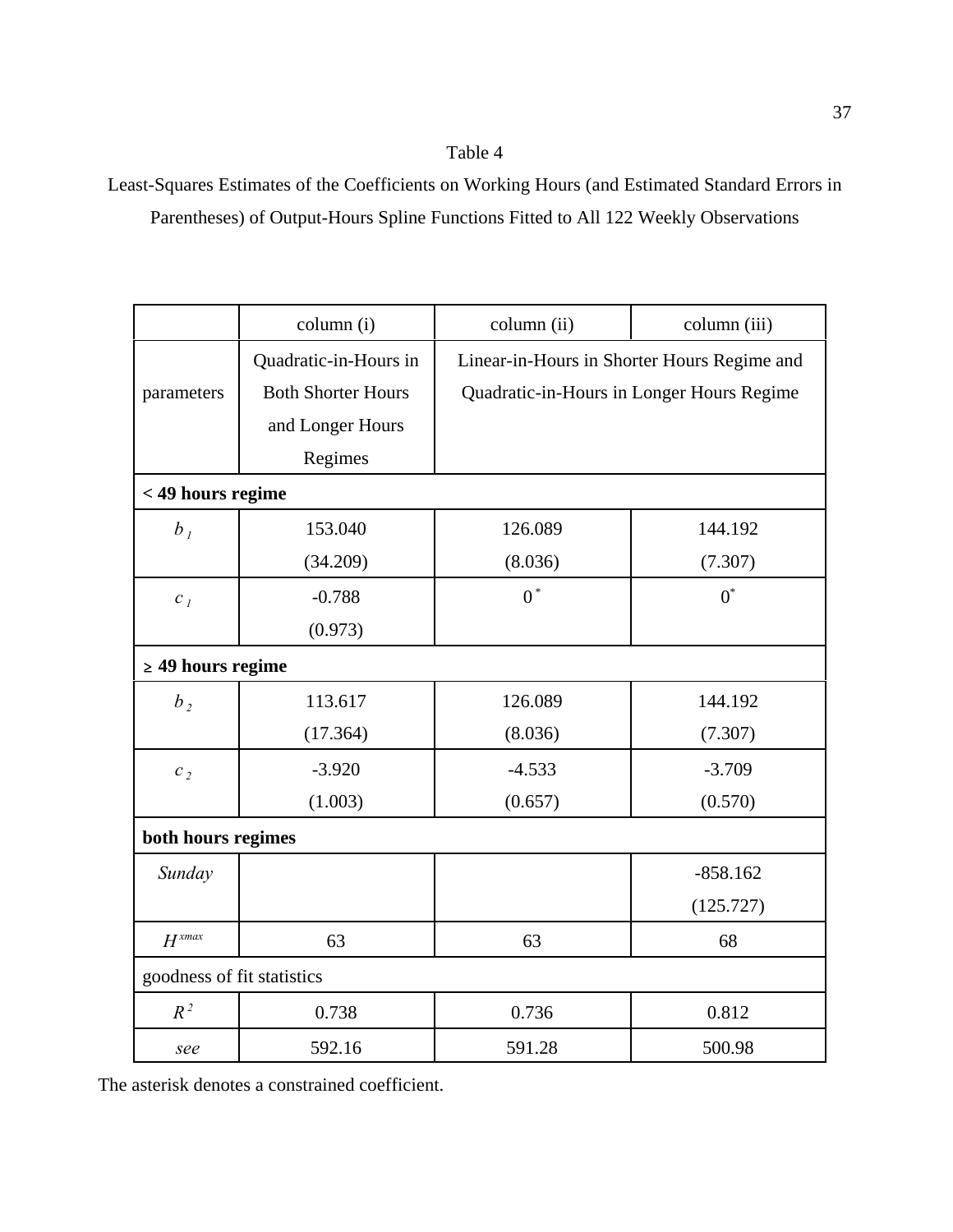Least-Squares Estimates of Equation (5)  $ln(X_t) = \delta_0 + \delta_1 ln(H_t) + u_{4t}$  Fitted to all Observations, to Observations in the Shorter Hours Regime, and to Observations in the Longer Hours Regime

|                                  | estimated coefficient (standard    | goodness of fit statistics |       |
|----------------------------------|------------------------------------|----------------------------|-------|
|                                  | error in parentheses) on $ln(H_t)$ | $R^2$                      | see   |
| all 122 observations             | 0.794(0.048)                       | 0.725                      | 0.110 |
| observations for hours $<$ 49    | 1.002(0.087)                       | 0.778                      | 0.120 |
| observations for hours $\geq 49$ | 0.172(0.089)                       | 0.218                      | 0.076 |

## Table 6

Descriptive Statistics on a Cross-Section of Individual Women Munition Workers

|                                        | <b>Women Munition Workers</b> |                 |
|----------------------------------------|-------------------------------|-----------------|
|                                        | hours worked per              | shells produced |
|                                        | week                          | per week        |
| number of observations                 | 43                            |                 |
| mean, $\mu$                            | 44.8                          | 375.3           |
| median, $M$                            | 38.0                          | 355.0           |
| first quartile, $Q_1$                  | 32.5                          | 298             |
| third quartile, $Q_3$                  | 58.0                          | 478             |
| minimum                                | 25.0                          | 193.0           |
| maximum                                | 63.0                          | 544.0           |
| standard deviation, $\sigma$           | 11.83                         | 94.92           |
| coefficient of variation, $\sigma/\mu$ | 0.264                         | 0.253           |
| $[1/2(Q_3 - Q_1)] + M$                 | 0.336                         | 0.254           |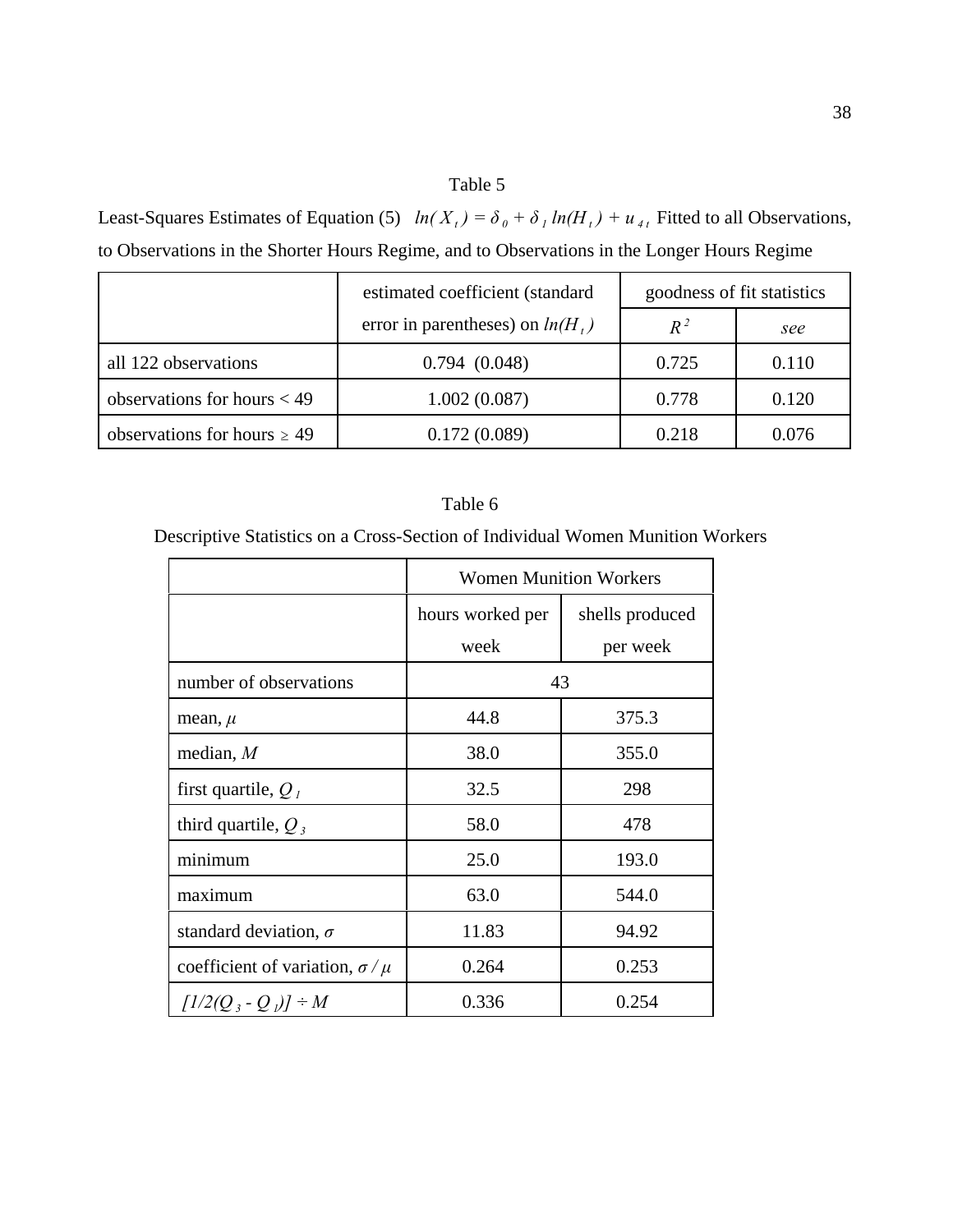Least-Squares Estimates of the Slope Coefficients (and Estimated Standard Errors in Parentheses) of Output-Hours Equations Fitted to Observations on 43 Women Engaged in "the hardest in shell-making".

|               | dependent variable is                                         |                                                          |                |                     |  |  |  |  |
|---------------|---------------------------------------------------------------|----------------------------------------------------------|----------------|---------------------|--|--|--|--|
|               | $\ldots X_i$                                                  | $\ldots X_i$                                             | $\ldots X_i$   | $\ldots$ ln $(X_i)$ |  |  |  |  |
| <b>RHS</b>    | equation $(1)$                                                | equation $(2)$                                           | equation $(3)$ | equation $(5)$      |  |  |  |  |
| variable      |                                                               | estimated coefficients (and estimated standard errors in |                |                     |  |  |  |  |
|               | parentheses) attached to variables listed in the first column |                                                          |                |                     |  |  |  |  |
| $H_i$         | 7.374                                                         | 12.406                                                   | 69.742         |                     |  |  |  |  |
|               | (0.494)                                                       | (5.852)                                                  | (31.684)       |                     |  |  |  |  |
| $H_i^2$       |                                                               | $-0.055$                                                 | $-1.385$       |                     |  |  |  |  |
|               |                                                               | (0.063)                                                  | (0.726)        |                     |  |  |  |  |
| $H_i^{\beta}$ |                                                               |                                                          | 0.010          |                     |  |  |  |  |
|               |                                                               |                                                          | (0.005)        |                     |  |  |  |  |
| $ln(H_i)$     |                                                               |                                                          |                | 0.898               |  |  |  |  |
|               |                                                               |                                                          |                | (0.057)             |  |  |  |  |
| $H^{xmax}$    | <b>ND</b>                                                     | beyond observed hours                                    |                | <b>ND</b>           |  |  |  |  |
|               | goodness of fit statistics                                    |                                                          |                |                     |  |  |  |  |
| $R^2$         | 0.845                                                         | 0.847                                                    | 0.860          | 0.852               |  |  |  |  |
| see           | 37.879                                                        | 37.998                                                   | 36.914         | 0.099               |  |  |  |  |

*see* is the standard error of estimate of the equation and *H xmax* is the hours of work at which output reaches a maximum as implied by the point estimates of the fitted equation. The forms of equations (1) and (5) do not permit such a stationary value and *ND* means "not defined". Estimates of equations (2) and (3) imply a maximum of output beyond those hours observed by these workers.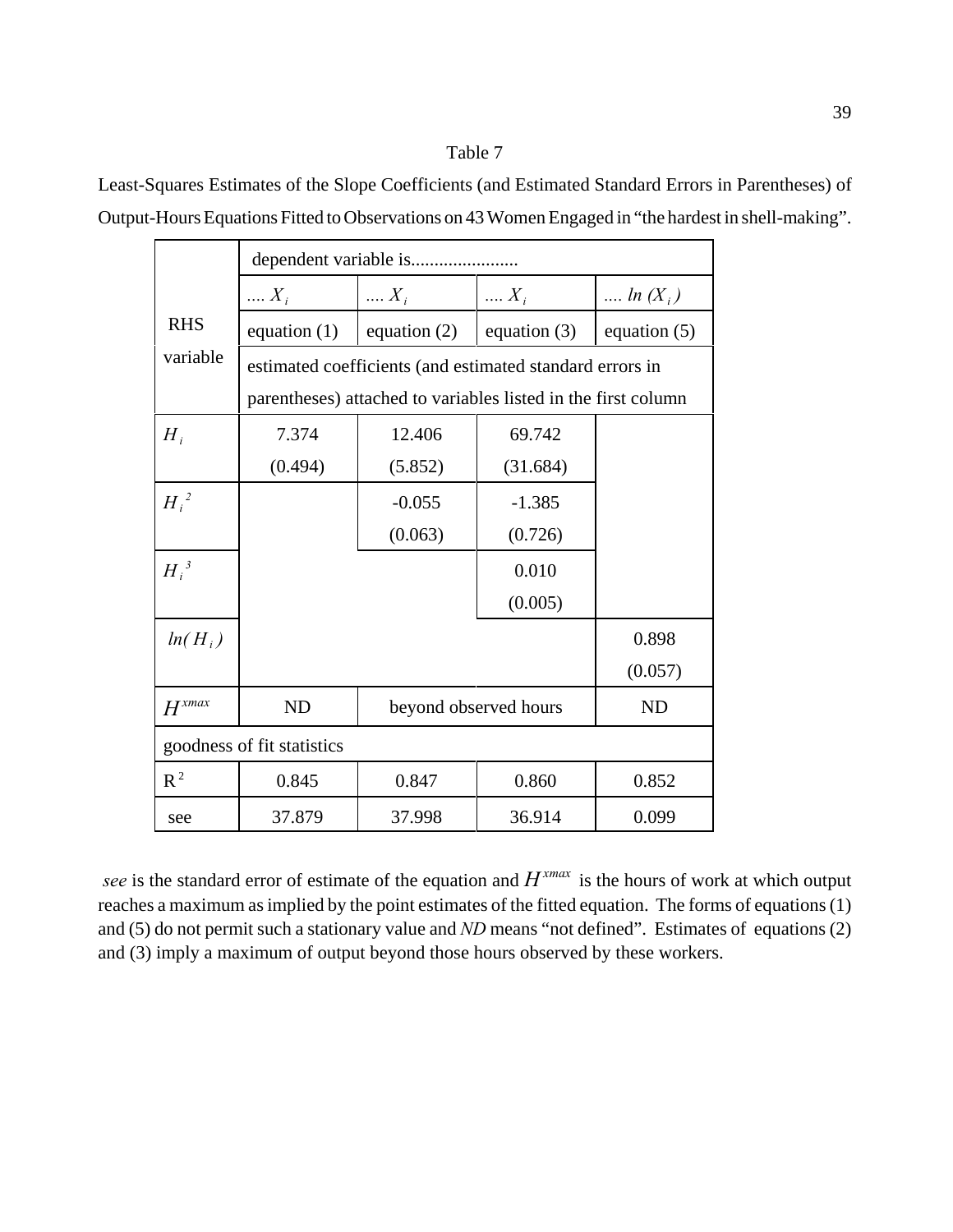|                                 | Day   |        |         | Night |        |         | Day & Night Pooled |        |         |
|---------------------------------|-------|--------|---------|-------|--------|---------|--------------------|--------|---------|
| nobs                            |       | 33     |         |       | 44     |         |                    | 77     |         |
|                                 | hours | hourly | # of    | hours | hourly | # of    | hours              | hourly | # of    |
|                                 | since | output | workers | since | output | workers | since              | output | workers |
|                                 | start |        |         | start |        |         | start              |        |         |
| mean, $\mu$                     | 5.73  | 198    | 27      | 5.77  | 229    | 30      | 5.75               | 216    | 29      |
| median, $M$                     | 6     | 201    | 31      | 6     | 235    | 31      | 6                  | 229    | 31      |
| 1 <sup>st</sup> quartile, $Q_1$ | 3     | 144    | 17      | 3     | 199    | 28      | 3                  | 174    | 27      |
| $3^{\text{rd}}$ quartile, $Q_3$ | 8.5   | 256    | 34      | 8.5   | 256    | 32      | 8.5                | 256    | 33      |
| minimum                         | 1     | 112    | 14      | 1     | 134    | 20      | $\mathbf{1}$       | 112    | 14      |
| maximum                         | 10.5  | 278    | 40      | 10.5  | 316    | 38      | 10.5               | 316    | 40      |
| standard deviation, $\sigma$    | 3.0   | 54.7   | 8.8     | 3.0   | 45.8   | 4.4     | 3.0                | 51.8   | 6.8     |
| $\sigma/\mu$                    | 0.53  | 0.28   | 0.32    | 0.52  | 0.20   | 0.14    | 0.52               | 0.24   | 0.234   |
| $[1/2(Q_3 - Q_1)] \div M$       | 0.46  | 0.28   | 0.27    | 0.46  | 0.12   | 0.07    | 0.46               | 0.18   | 0.10    |

Descriptive Statistics on Hours Since Start of Work, Hourly Output, and Number of Workers

"nobs" means number of hourly observations.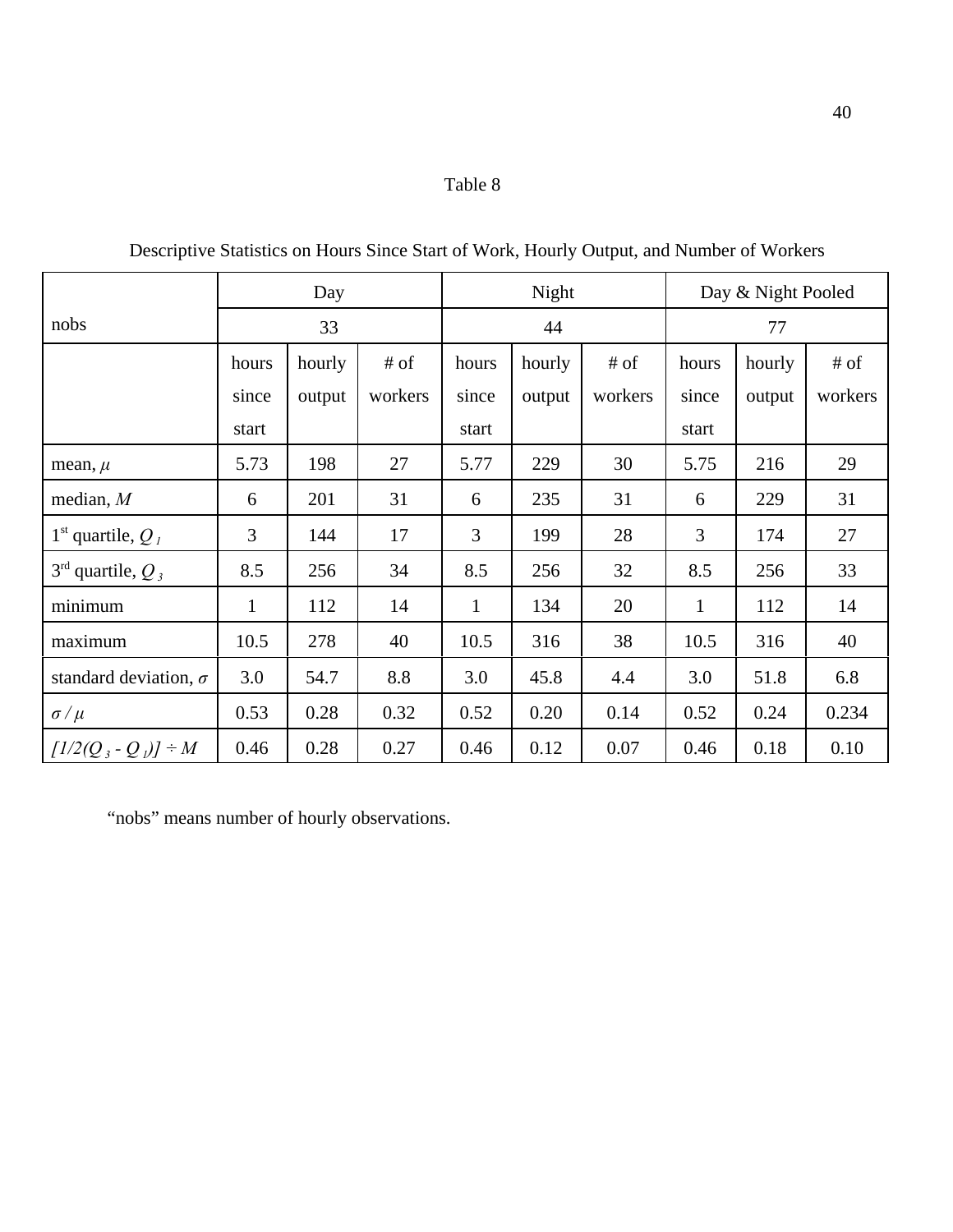Least-Squares Estimates of Output of Shells per Hour Regressed on Hours Worked Since Starting Work and Other Variables: 77 Pooled Day and Night Observations

|            | dependent variable is                                         |                |                                                          |                     |  |  |  |  |
|------------|---------------------------------------------------------------|----------------|----------------------------------------------------------|---------------------|--|--|--|--|
|            | $\ldots$ $x_j$                                                | $\ldots$ $x_j$ | $\ldots$ $x_j$                                           | $\ldots$ ln $(x_j)$ |  |  |  |  |
| <b>RHS</b> | equation (6)                                                  | equation $(7)$ | equation $(8)$                                           | equation (9)        |  |  |  |  |
| variable   |                                                               |                | estimated coefficients (and estimated standard errors in |                     |  |  |  |  |
|            | parentheses) attached to variables listed in the first column |                |                                                          |                     |  |  |  |  |
| $h_j$      | $-3.893$                                                      | 12.991         | $-10.294$                                                |                     |  |  |  |  |
|            | (1.128)                                                       | (4.400)        | (12.821)                                                 |                     |  |  |  |  |
| $h_i^2$    |                                                               | $-1.465$       | 3.363                                                    |                     |  |  |  |  |
|            |                                                               | (0.371)        | (2.529)                                                  |                     |  |  |  |  |
| $h_i^3$    |                                                               |                | $-0.279$                                                 |                     |  |  |  |  |
|            |                                                               |                | (0.145)                                                  |                     |  |  |  |  |
| $ln(h_i)$  |                                                               |                |                                                          | $-0.060$            |  |  |  |  |
|            |                                                               |                |                                                          | (0.024)             |  |  |  |  |
| $h^{DR}$   | $\mathbf{1}$                                                  | 4.4            | 6                                                        | $\mathbf{1}$        |  |  |  |  |
| $L_i$      | 6.117                                                         | 6.262          | 6.295                                                    | 0.031               |  |  |  |  |
|            | (0.558)                                                       | (0.510)        | (0.501)                                                  | (0.003)             |  |  |  |  |
| $K_i$      | 35.706                                                        | 36.339         | 36.351                                                   | 0.167               |  |  |  |  |
|            | (7.343)                                                       | (6.699)        | (6.574)                                                  | (0.036)             |  |  |  |  |
| $N_i$      | 16.970                                                        | 16.460         | 16.213                                                   | 0.088               |  |  |  |  |
|            | (6.818)                                                       | (6.219)        | (6.105)                                                  | (0.033)             |  |  |  |  |
|            | goodness of fit statistics                                    |                |                                                          |                     |  |  |  |  |
| $R^2$      | 0.711                                                         | 0.763          | 0.775                                                    | 0.720               |  |  |  |  |
| see        | 28.62                                                         | 26.097         | 25.611                                                   | 0.139               |  |  |  |  |

*see* is the standard error of estimate of the equation.  $h^{DR}$  denotes the hours since starting work when diminishing returns set in.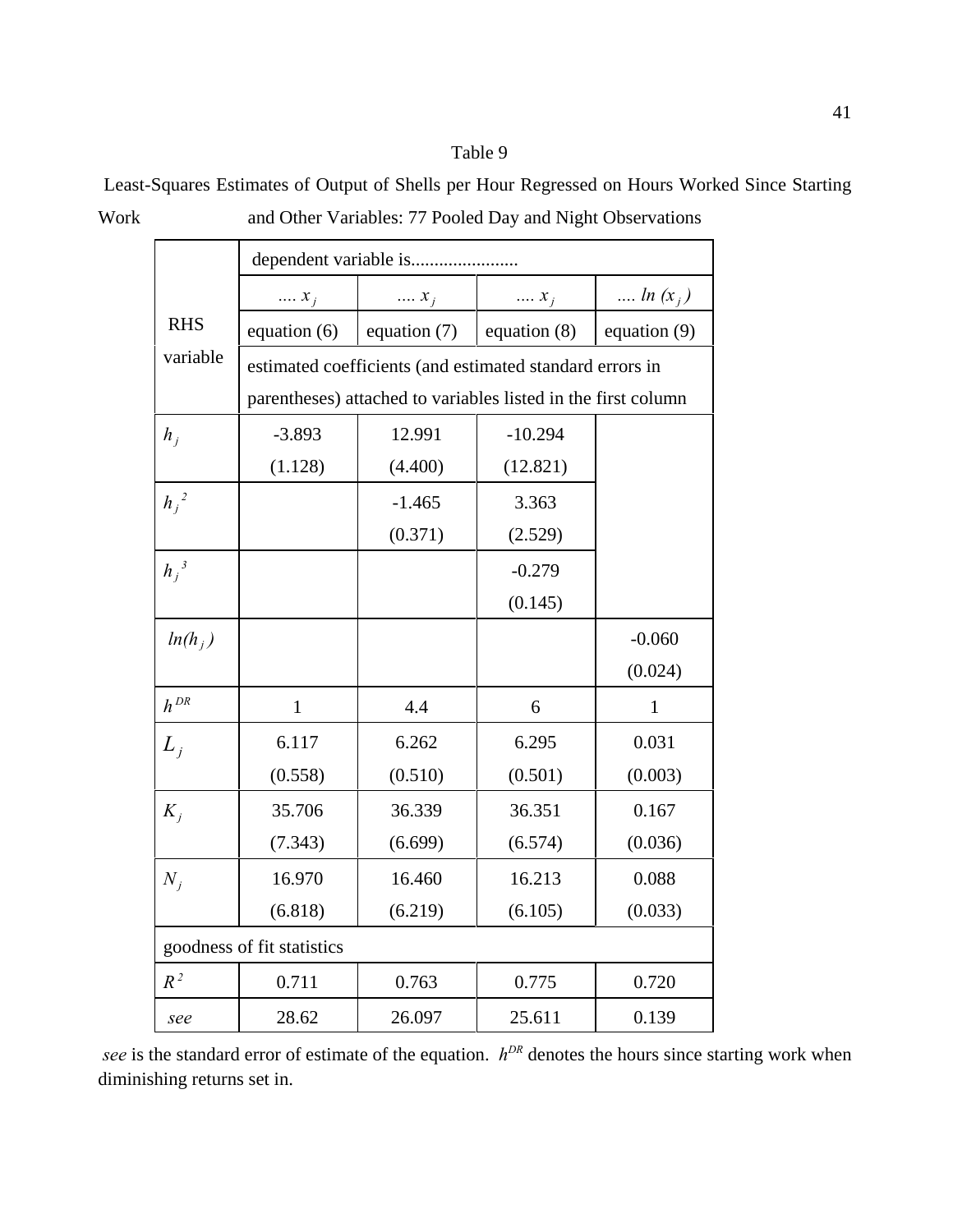Least-Squares Estimates of Output of Shells per Hour Regressed on Hours Worked Since Starting Work

|            | $\ldots$ $x_j$             |                                                                                   | $\ldots x_j$   |          |              | $\ldots$ $x_j$ |                | $\ldots$ ln $(x_j)$ |  |
|------------|----------------------------|-----------------------------------------------------------------------------------|----------------|----------|--------------|----------------|----------------|---------------------|--|
| <b>RHS</b> |                            | equation $(6)$                                                                    | equation (7)   |          | equation (8) |                | equation $(9)$ |                     |  |
| variable   | Day                        | Night                                                                             | Day            | Night    | Day          | Night          | Day            | Night               |  |
|            |                            | estimated coefficients (and estimated standard errors in parentheses) attached to |                |          |              |                |                |                     |  |
|            |                            | variables listed in the first column                                              |                |          |              |                |                |                     |  |
| $h_i$      | $-4.311$                   | $-3.662$                                                                          | 11.278         | 13.947   | 1.982        | $-20.356$      |                |                     |  |
|            | (1.291)                    | (1.747)                                                                           | (4.604)        | (7.063)  | (13.633)     | (20.560)       |                |                     |  |
| $h_i^2$    |                            |                                                                                   | $-1.351$       | $-1.528$ | 0.580        | 5.570          |                |                     |  |
|            |                            |                                                                                   | (0.388)        | (0.596)  | (2.691)      | (4.051)        |                |                     |  |
| $h_i^3$    |                            |                                                                                   |                |          | $-0.112$     | $-0.410$       |                |                     |  |
|            |                            |                                                                                   |                |          | (0.154)      | (0.232)        |                |                     |  |
| $ln(h_i)$  |                            |                                                                                   |                |          |              |                | $-0.058$       | $-0.064$            |  |
|            |                            |                                                                                   |                |          |              |                | (0.031)        | (0.035)             |  |
| $h^{DR}$   | $\mathbf{1}$               | $\mathbf{1}$                                                                      | $\overline{4}$ | 5        | 5            | 6              | $\mathbf{1}$   | $\mathbf{1}$        |  |
| $L_j$      | 6.147                      | 5.587                                                                             | 6.225          | 5.920    | 6.248        | 5.900          | 0.033          | 0.027               |  |
|            | (0.557)                    | (1.197)                                                                           | (0.491)        | (1.129)  | (0.496)      | (1.099)        | (0.003)        | (0.006)             |  |
| $K_i$      | 31.910                     | 37.837                                                                            | 32.453         | 38.261   | 32.553       | 38.237         | 0.165          | 0.175               |  |
|            | (10.258)                   | (10.306)                                                                          | (8.718)        | (9.658)  | (8.794)      | (9.404)        | (0.058)        | (0.048)             |  |
|            | goodness of fit statistics |                                                                                   |                |          |              |                |                |                     |  |
| $R^2$      | 0.867                      | 0.492                                                                             | 0.908          | 0.565    | 0.909        | 0.598          | 0.843          | 0.497               |  |
| see        | 20.928                     | 33.807                                                                            | 17.785         | 31.674   | 17.937       | 30.841         | 0.118          | 0.156               |  |

and Other Variables: Fitted to Night and Day Observations Separately

*see* is the standard error of estimate of the equation and  $h^{DR}$  denotes the hours since starting work when diminishing returns set in.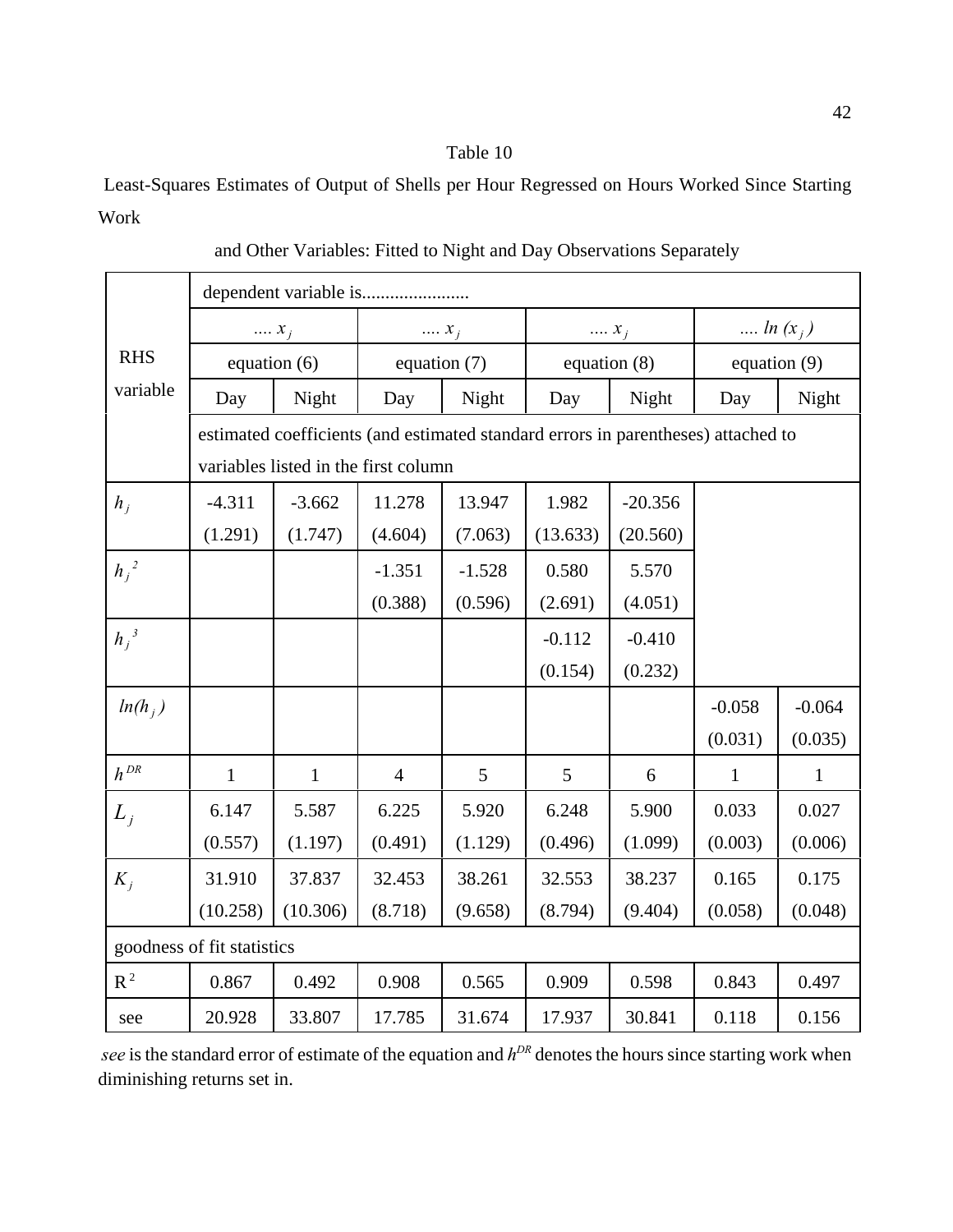Figure 1 Weekly Output and Weekly Hours: 56 Observations on One Hundred Women Turning Fuze Bodies and 26 Observations on Forty Women Milling a Screw Thread on Fuze Bodies

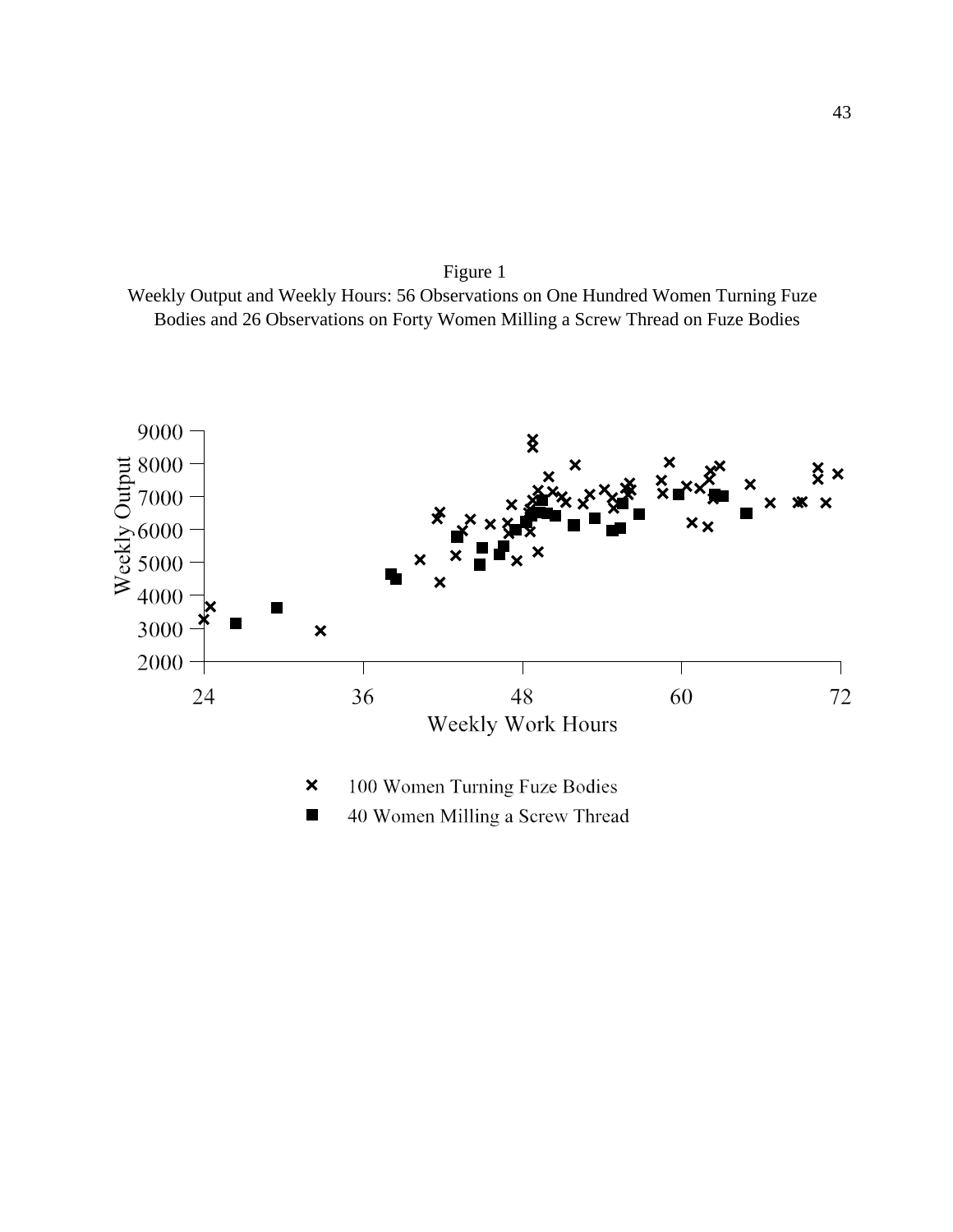Figure 2 Weekly Output and Weekly Hours: 31 Observations on Fifty-Six Men Sizing Fuze Bodies and 9 Observations on 15 Youths Boring Top Caps



 $\pmb{\times}$ Men Sizing Fuze Bodies Youths Boring Top Caps  $\blacksquare$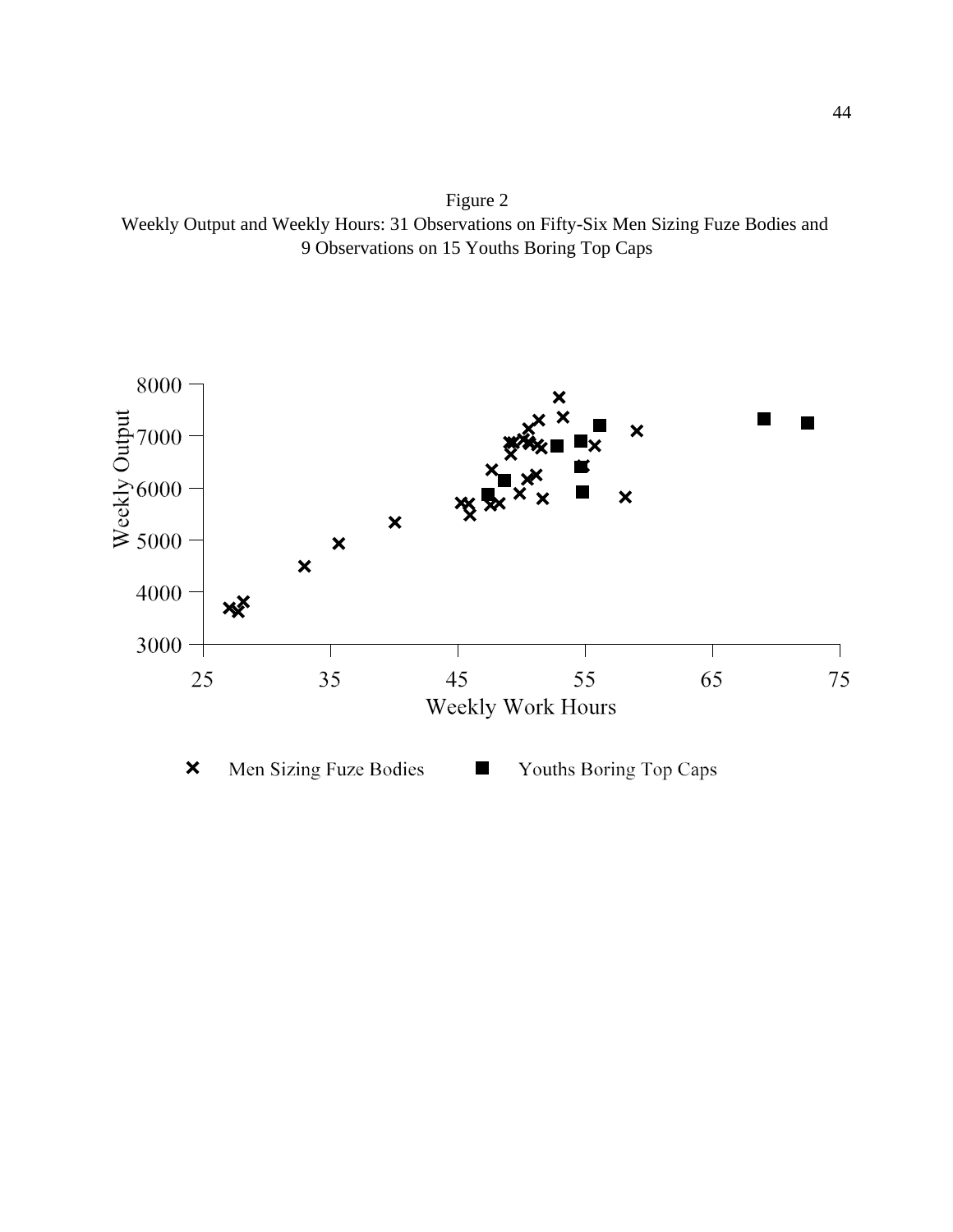Implied Output-Hours Relation Corresponding to Estimates of Equations (2) and (3) for the 122 Weekly Observations on All Workers



X(Q) denotes the output-hours relationship implied by the least-squares estimates of the equation in which hours are expressed as a quadratic (Q).  $X(C)$  denotes the output-hours relationship implied by the least-squares estimates of the equation in which hours are expressed as a cubic (C).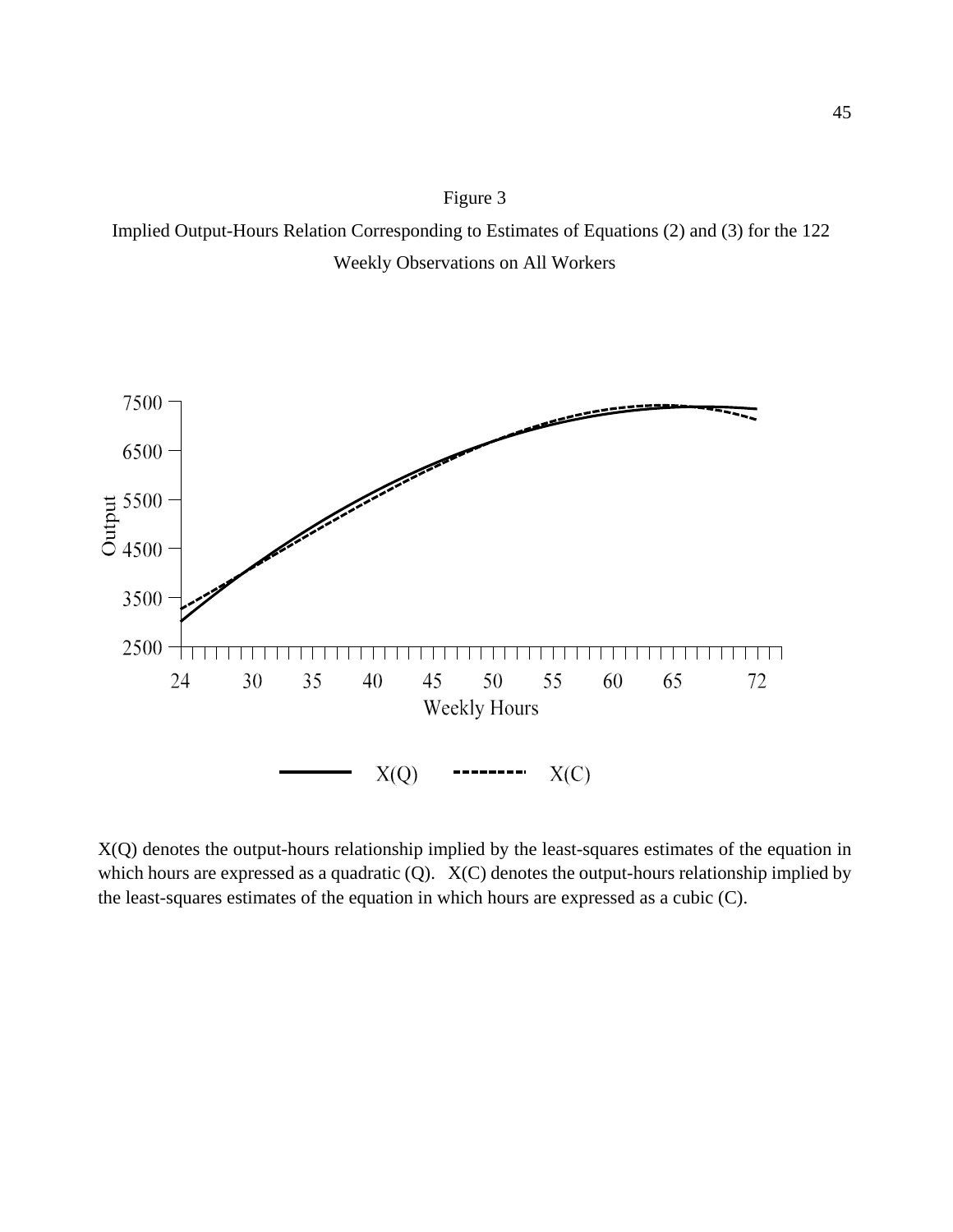Implied Output-Hours Relations Corresponding to Two Fitted Spline Functions





X(L-QS) is the implied output-hours relationship fitted to all 122 weekly observations by a spline in which observations at less than 49 hours are described by a linear-in-hours function that meets smoothly a quadratic-in-hours function fitted to observations at 49 hours and above.

Both equations are estimated with each group of workers having its own intercept.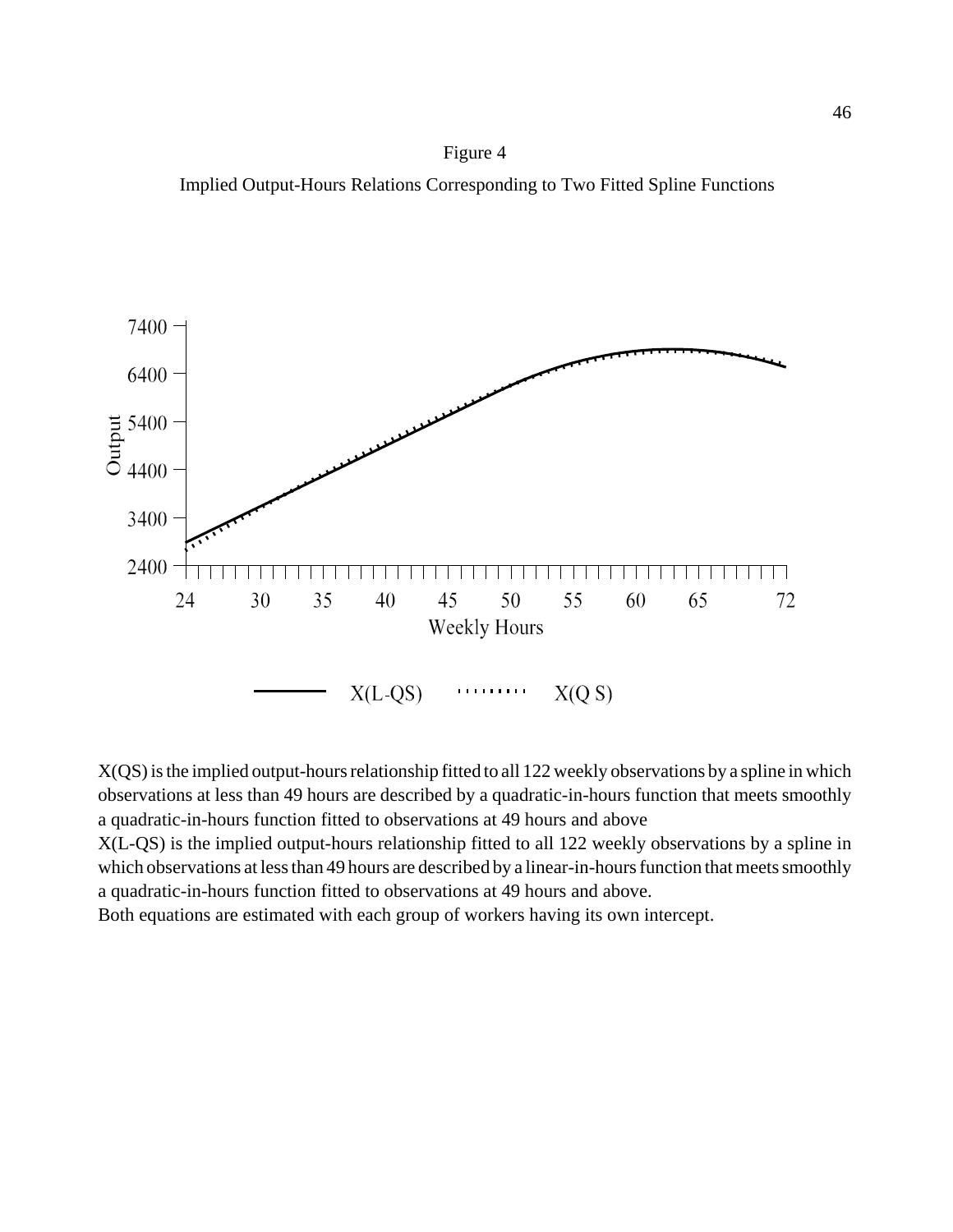Marginal Product of Hours and Average Product of Hours Implied by the Estimates in column (ii) of Table 5.



MPH is the marginal product of weekly hours and APH is the average product of weekly hours as implied by the output-hours equation whose estimates are reported in column (ii) of Table 5. This is a spline where a linear-in-hours equation is fitted to observations where hours are less than 49 hours and a quadratic-in-hours function is fitted to observations where hours are 49 and above.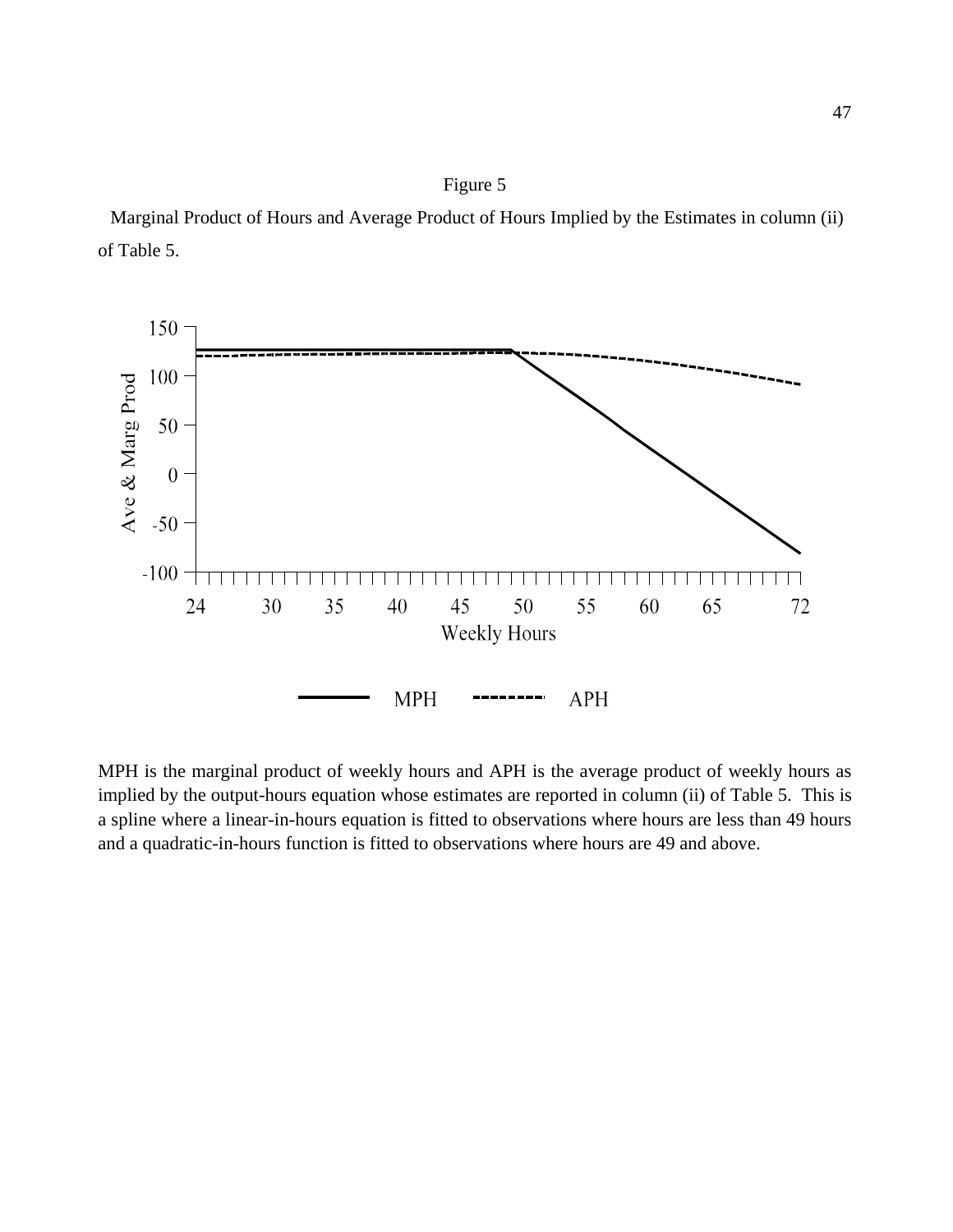Figure 6 Implied Output-Hours Relation for 43 Women



X(L) is the output-hours relationship implied by the least-squares estimates of the equation in which hours enters linearly. X(Q) denotes the output-hours relationship implied by the least-squares estimates of the equation in which hours are expressed as a quadratic  $(Q)$ .  $X(C)$  denotes the output-hours relationship implied by the least-squares estimates of the equation in which hours are expressed as a cubic (C). X(LN) denotes the output-hours relationship implied by the log-linear (LN) specification.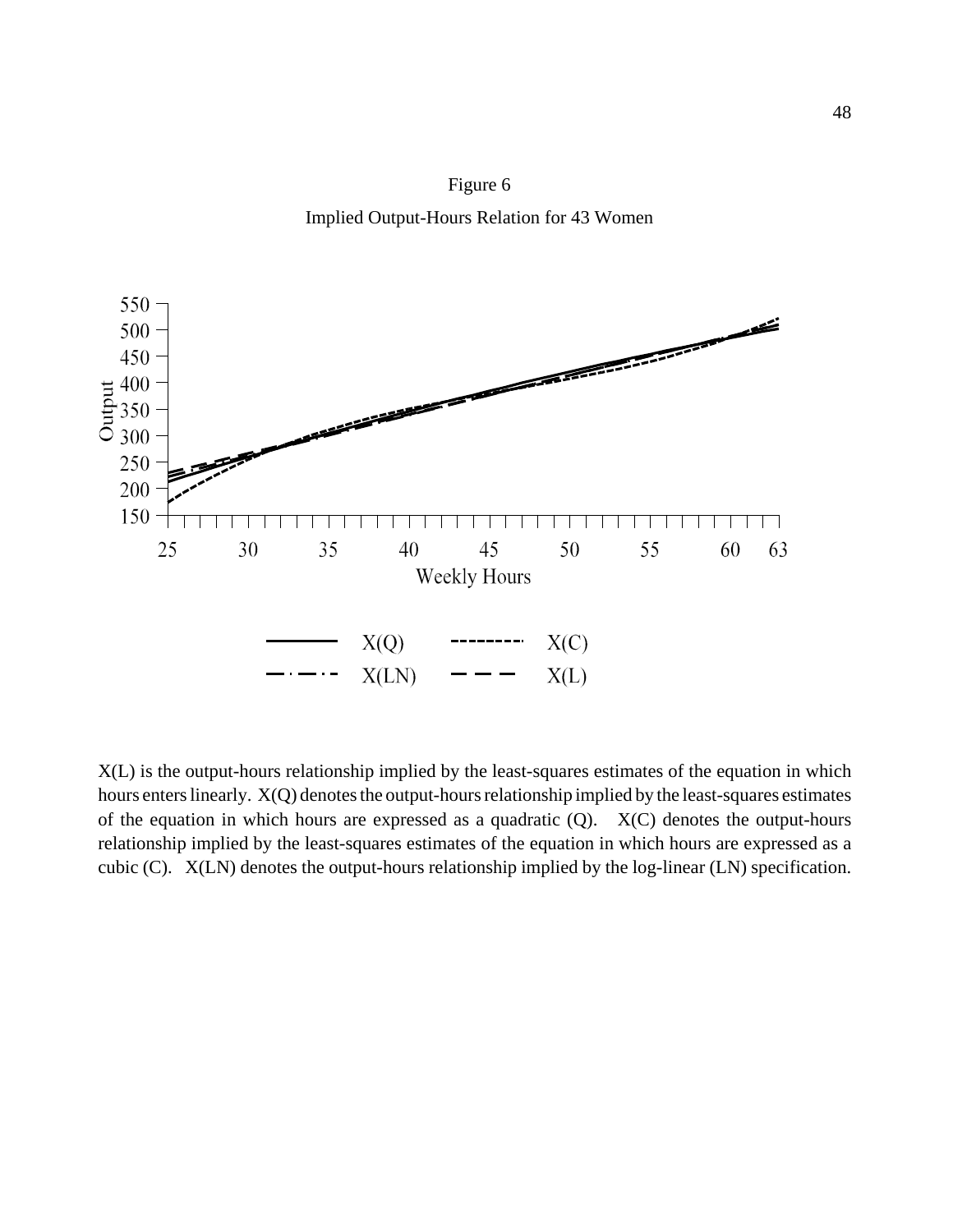

Linear Output-Hours Equations Fitted to Night and Day Observations Separately



Among Day workers, the shortest working week observed is 25 hours and the longest working week is 59 hours. Among Night workers, the shortest working week observed is 37 hours and the longest working week is 63 hours. X(L) is the output-hours relationship implied by the least-squares estimates of the equation in which hours enters linearly.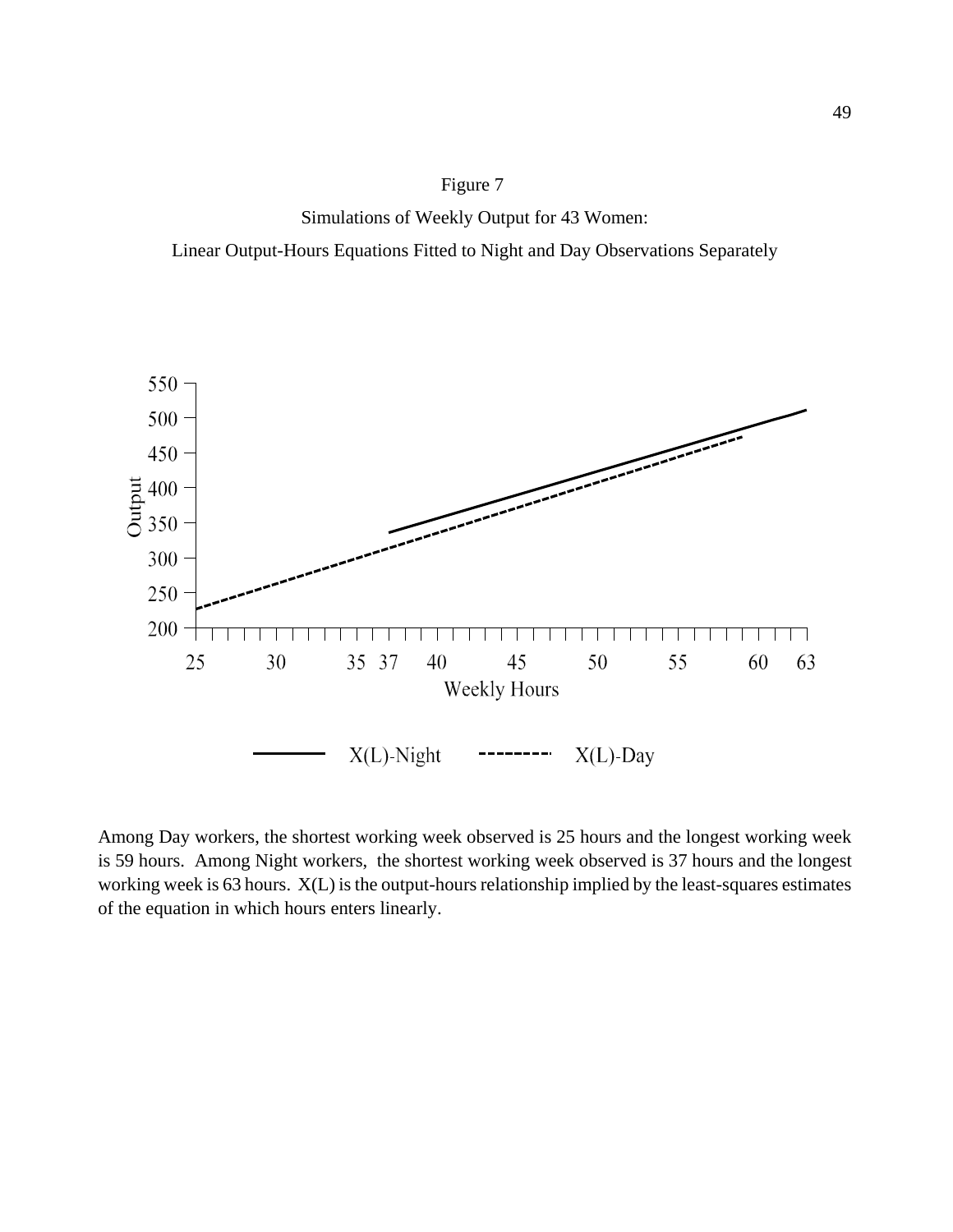Simulating the Least-Squares Estimates of the Relation between the Output Produced Each Hour over a Day or Night as Hours since Starting Work Increase: Implications of Four Equations Fitted to Day and Night Observations Pooled



MPH(Q) is the marginal product of an hour since starting work as implied by the estimated quadraticin-hours equation. MPH(L) is the marginal product of an hour since starting work as implied by the estimated linear-in-hours equation. MPH(C) is the marginal product of an hour since starting work as implied by the estimated cubic-in-hours equation. MPH(LN) is the marginal product of an hour since starting work as implied by the estimated linear-in-logarithms equation. In simulating the marginal products from the fitted equations, in all cases, employment is set to its mean value of 29 workers and the machinery variable is set to the newer vintage  $(K = 1)$ .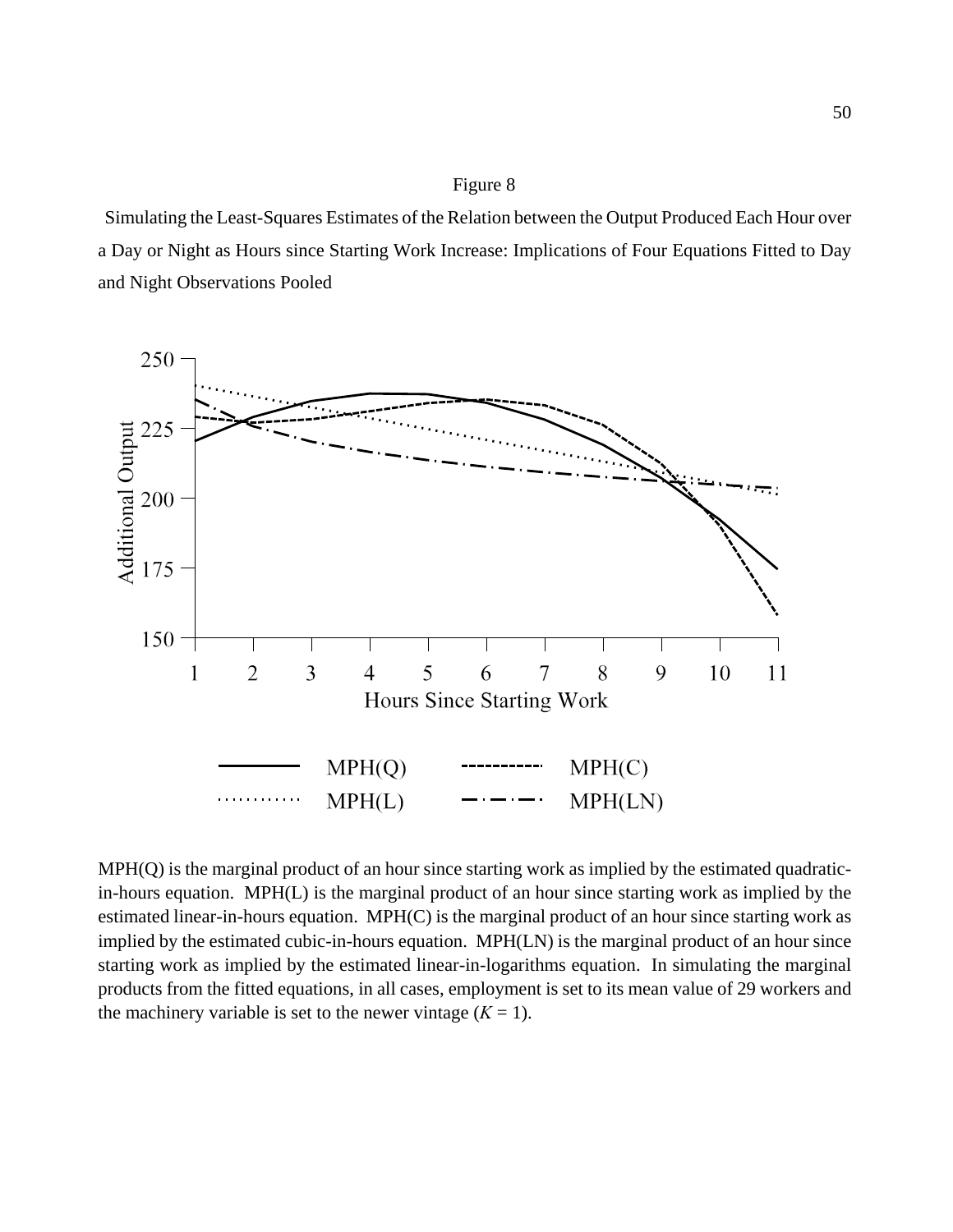Simulating the Least-Squares Estimates of the Relation between the Output Produced Each Hour over a Day or Night as Hours since Starting Work Increase: Implications of Quadratic-in-Hours Equations Fitted to Day and Night Observations Separately



MPH-Night is the marginal product of an hour since starting work as implied by the estimated quadratic-in-hours equation fitted to the observations on the night shifts. MPH-Day is the marginal product of an hour since starting work as implied by the estimated quadratic-in-hours equation fitted to the observations on the day shifts. In simulating the marginal products from the fitted equations, in both cases, employment is set to its overall mean value of 29 workers and the machinery variable is set to the newer vintage  $(K = 1)$ .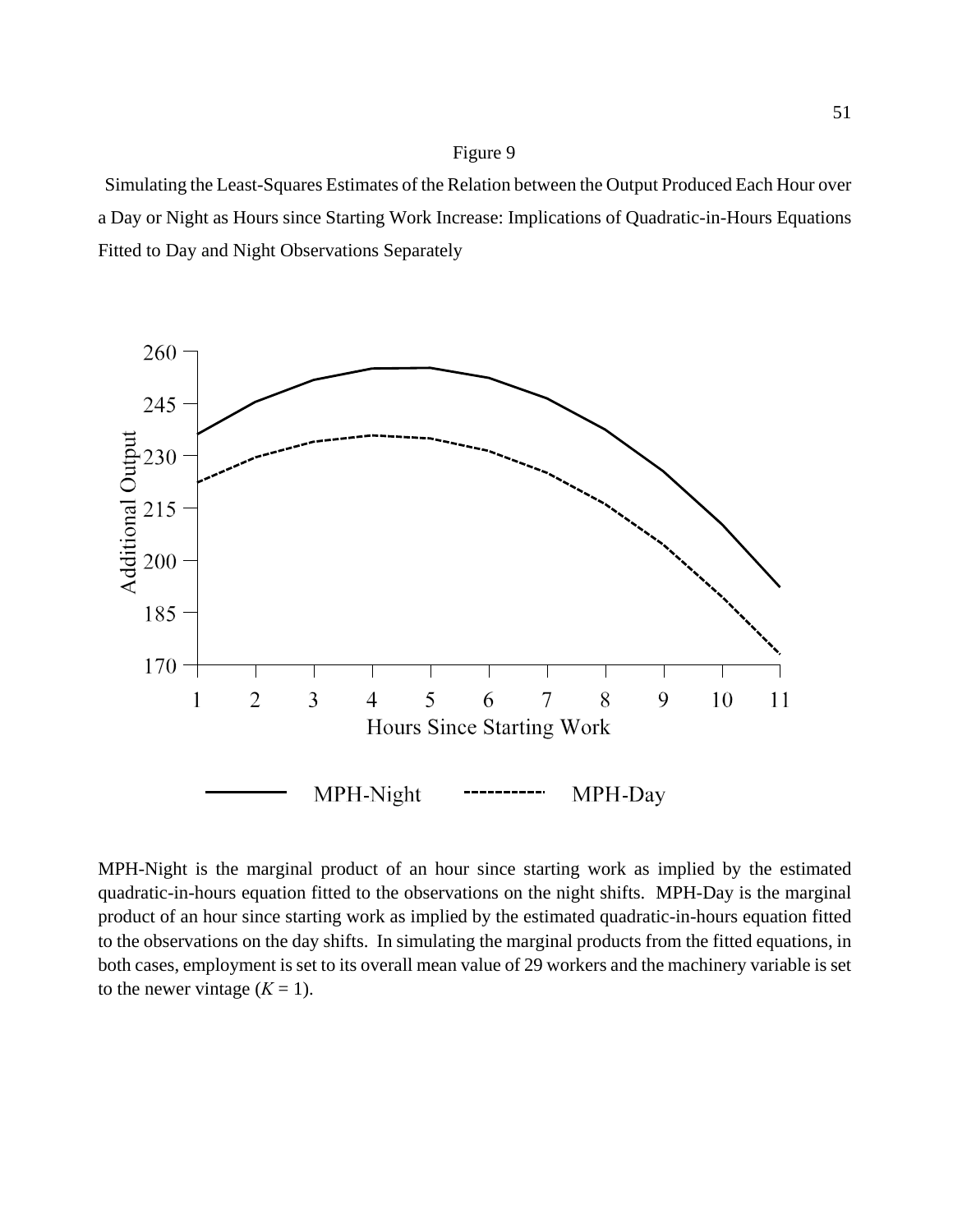Average Weekly Hours and Average Real Hourly Compensation of Production Workers in Manufacturing, 1890-2006



#### Notes to Figure 10.

 In the Figure, *w*(measured on the left-hand axis) denotes real average hourly compensation in dollars per hour in manufacturing industry (where the price deflator is a consumer price index with base in 1982-84) and *H* is average weekly hours worked (measured on the right-hand axis). The series on *w* is from Officer (2009, Table 7.7, p. 170). For the years 1900 to 1938, the average weekly hours worked in manufacturing are from Jones (1963) and, from 1939, weekly hours are contained in the Bureau of Labor Statistics Current Employment Statistics national survey series of about 490,000 workplaces: http://www.bls.gov/ces/. Between 1890 and 1899 the hours series is taken from series D-765 in the Historical Statistics of the United States. This series is believed to overstate hours of work. Therefore, using the 1900 figure of 59 hours for series D-765 and Jones' figure for 1900 of 55 hours, the hours figures for each year from 1890 to 1899 were adjusted downwards by 0.932 (which is 55/59).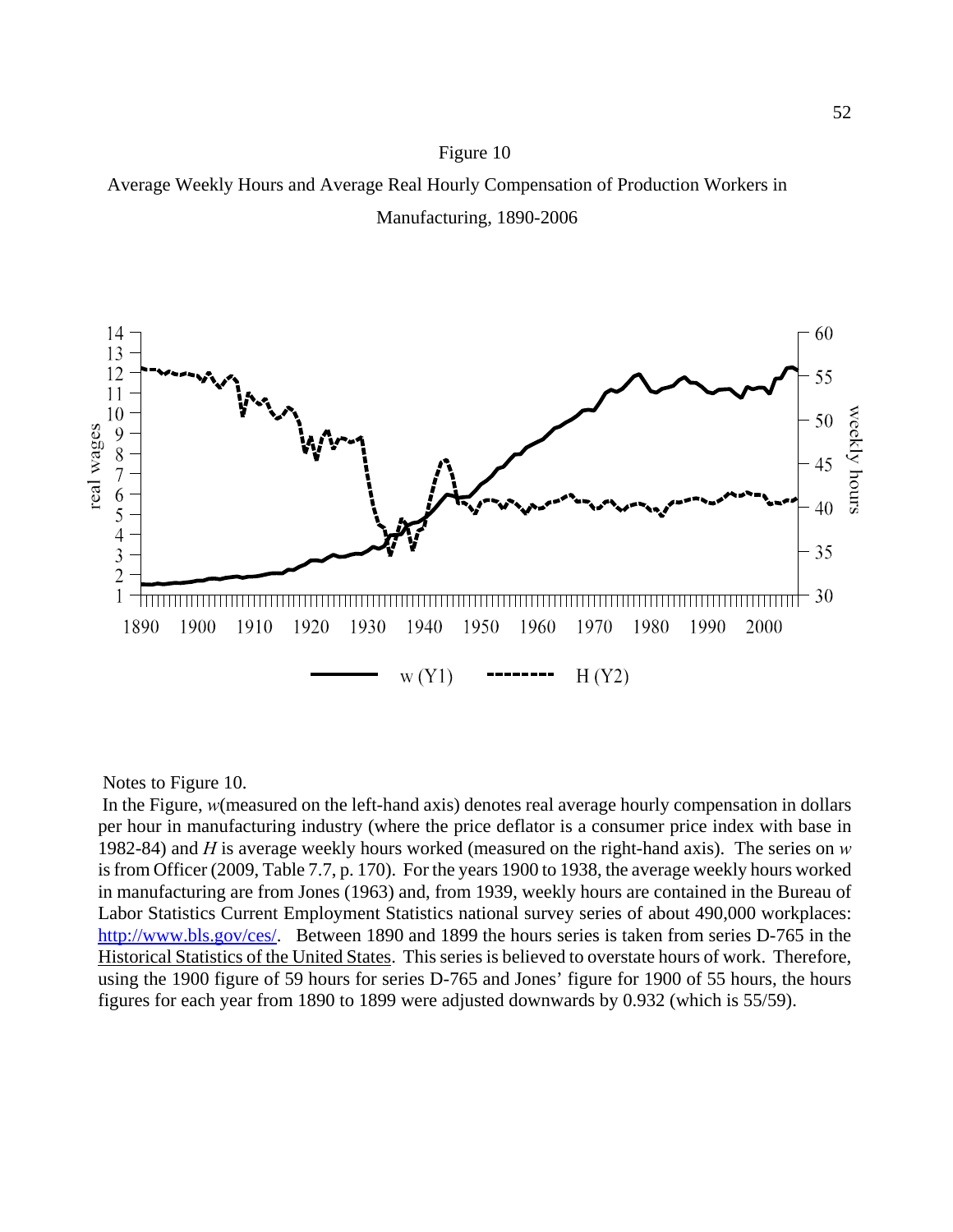Figure 11 Lewis' Framework for the Identification of a Labor Supply Function



#### Notes to Figure 11

In the graph above, the **X** combinations of real wages and work hours trace out the effect of a horizontal labor (hours of work) demand function rising over time  $(D_0, D_1, D_2, D_3)$  above) and an unchanged negatively-sloped labor (hours of work) supply function (given by *S* in the figure). Over time, higher real wages ( $w_0$ ,  $w_1$ ,  $w_2$ ,  $w_3$  above) are associated with shorter hours of work ( $H_0$ ,  $H_1$ ,  $H_2$ ,  $H_3$ ). Real wages are determined by the location of the (assumed horizontal) demand function and working hours are determined by the worker's preferences embodied in the supply function.